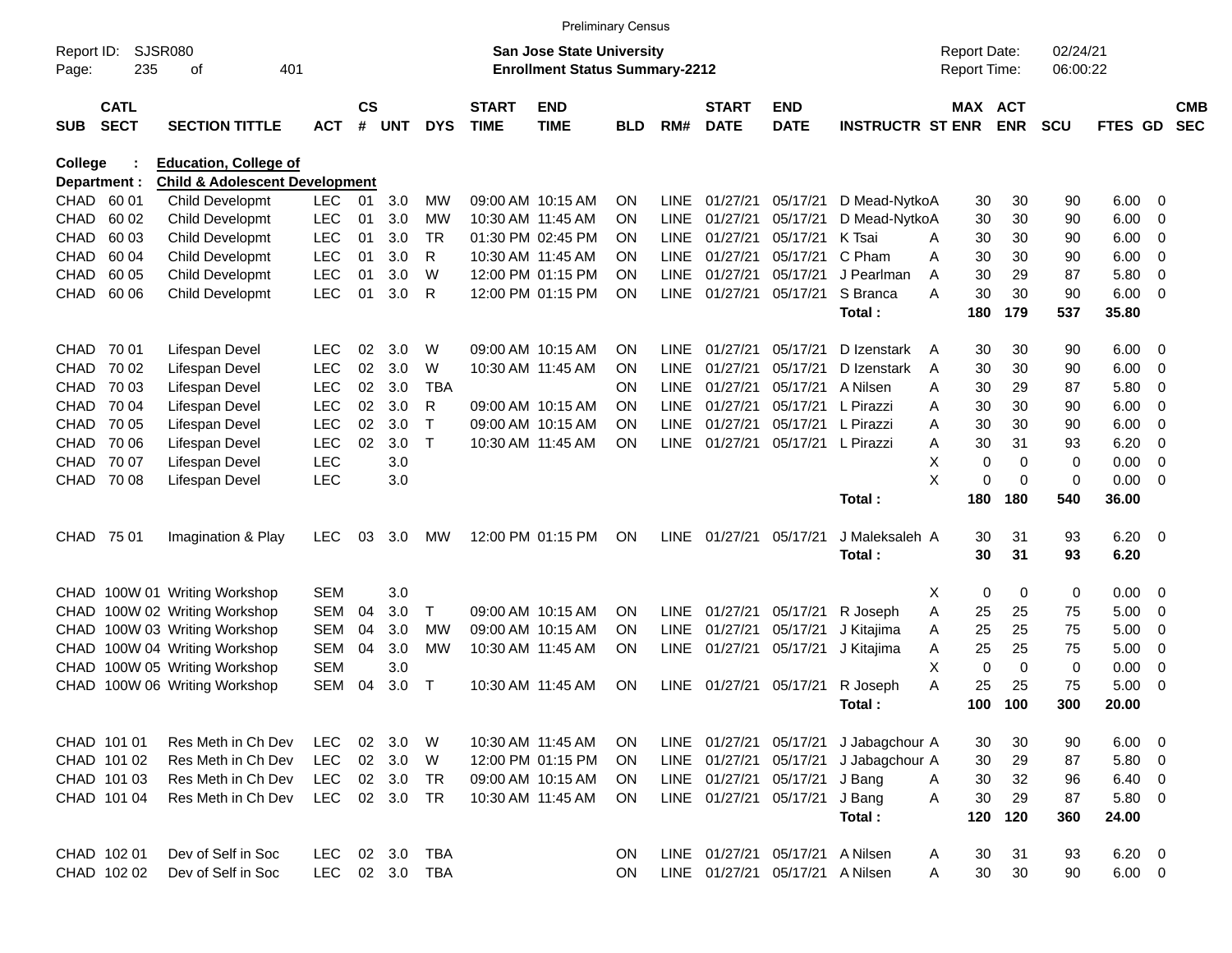|                     |                            |                                 |              |                    |            |            |                             |                                                                           | <b>Preliminary Census</b> |             |                             |                           |                                      |   |                                     |                       |                      |                  |                          |                          |
|---------------------|----------------------------|---------------------------------|--------------|--------------------|------------|------------|-----------------------------|---------------------------------------------------------------------------|---------------------------|-------------|-----------------------------|---------------------------|--------------------------------------|---|-------------------------------------|-----------------------|----------------------|------------------|--------------------------|--------------------------|
| Report ID:<br>Page: | 236                        | <b>SJSR080</b><br>401<br>оf     |              |                    |            |            |                             | <b>San Jose State University</b><br><b>Enrollment Status Summary-2212</b> |                           |             |                             |                           |                                      |   | <b>Report Date:</b><br>Report Time: |                       | 02/24/21<br>06:00:22 |                  |                          |                          |
| <b>SUB</b>          | <b>CATL</b><br><b>SECT</b> | <b>SECTION TITTLE</b>           | <b>ACT</b>   | $\mathsf{cs}$<br># | <b>UNT</b> | <b>DYS</b> | <b>START</b><br><b>TIME</b> | <b>END</b><br><b>TIME</b>                                                 | <b>BLD</b>                | RM#         | <b>START</b><br><b>DATE</b> | <b>END</b><br><b>DATE</b> | <b>INSTRUCTR ST ENR</b>              |   |                                     | MAX ACT<br><b>ENR</b> | <b>SCU</b>           | FTES GD          |                          | <b>CMB</b><br><b>SEC</b> |
|                     |                            |                                 |              |                    |            |            |                             |                                                                           |                           |             |                             |                           | Total:                               |   | 60                                  | 61                    | 183                  | 12.20            |                          |                          |
|                     | CHAD 104 01                | Program Evaluation              | LEC          | 02                 | 3.0        | TR         |                             | 12:00 PM 01:15 PM                                                         | ON                        | <b>LINE</b> | 01/27/21                    | 05/17/21                  | R Marx<br>Total:                     | Α | 30<br>30                            | 34<br>34              | 102<br>102           | $6.80$ 0<br>6.80 |                          |                          |
|                     | CHAD 106 01                | Concepts of Child               | <b>LEC</b>   | 02                 | 3.0        | TBA        |                             |                                                                           | ΟN                        | <b>LINE</b> | 01/27/21                    | 05/17/21                  | T Campbell                           | A | 27                                  | 26                    | 78                   | 5.20             | $\overline{\phantom{0}}$ |                          |
|                     | CHAD 106 02                | <b>Concepts of Child</b>        | <b>LEC</b>   | 02                 | 3.0        | <b>TBA</b> |                             |                                                                           | ΟN                        | <b>LINE</b> | 01/27/21                    | 05/17/21                  | T Campbell                           | A | 30                                  | 21                    | 63                   | 4.20             | $\overline{\mathbf{0}}$  |                          |
|                     | CHAD 106 03                | <b>Concepts of Child</b>        | <b>LEC</b>   | 02                 | 3.0        | <b>TBA</b> |                             |                                                                           | ΟN                        | <b>LINE</b> | 01/27/21                    | 05/17/21                  | R Love                               | A | 29                                  | 29                    | 87                   | 5.80             | $\overline{\phantom{0}}$ |                          |
|                     | CHAD 106 04                | Concepts of Child               | <b>LEC</b>   | 02                 | 3.0        | <b>TBA</b> |                             |                                                                           | ΟN                        | <b>LINE</b> | 01/27/21                    | 05/17/21 R Love           |                                      | Α | 30                                  | 30                    | 90                   | 6.00             | $\overline{\mathbf{0}}$  |                          |
|                     | CHAD 106 05                | Concepts of Child               | <b>LEC</b>   |                    | 3.0        |            |                             |                                                                           |                           |             |                             |                           |                                      | х | $\mathbf 0$                         | 0                     | 0                    | 0.00             | $\overline{\mathbf{0}}$  |                          |
|                     | CHAD 106 06                | Concepts of Child               | <b>LEC</b>   |                    | 3.0        |            |                             |                                                                           |                           |             |                             |                           |                                      | X | 0                                   | $\Omega$              | 0                    | 0.00             | $\overline{\phantom{0}}$ |                          |
|                     |                            |                                 |              |                    |            |            |                             |                                                                           |                           |             |                             |                           | Total:                               |   | 116                                 | 106                   | 318                  | 21.20            |                          |                          |
|                     | CHAD 131 01                | Resl & Risk School              | <b>LEC</b>   |                    | 3.0        |            |                             |                                                                           |                           |             |                             |                           |                                      | Χ | 0                                   | 0                     | 0                    | $0.00 \t 0$      |                          |                          |
|                     |                            |                                 |              |                    |            |            |                             |                                                                           |                           |             |                             |                           | Total:                               |   | 0                                   | $\bf{0}$              | 0                    | 0.00             |                          |                          |
|                     | CHAD 149 01                | Child Health & Act              | <b>LEC</b>   | 02                 | 3.0        | R          |                             | 10:30 AM 11:45 AM                                                         | OΝ                        | <b>LINE</b> | 01/27/21                    | 05/17/21                  | L Pirazzi                            | Α | 40                                  | 38                    | 114                  | 7.60             | $0\,$ C                  |                          |
| KIN                 | 149 01                     | Child Health & Act              | <b>LEC</b>   | 02                 | 3.0        | R          |                             | 10:30 AM 11:45 AM                                                         | ΟN                        | <b>LINE</b> | 01/27/21                    |                           | 05/17/21 L Pirazzi                   | Α | 0                                   | 1                     | 3                    | 0.20             | 0 <sup>o</sup>           |                          |
|                     | CHAD 149 02                | Child Health & Act              | <b>LEC</b>   |                    | 3.0        |            |                             |                                                                           |                           |             |                             |                           |                                      | х | 0                                   | 0                     | 0                    | 0.00             | 0                        |                          |
| KIN                 | 149 02                     | Child Health & Act              | <b>LEC</b>   |                    | 3.0        |            |                             |                                                                           |                           |             |                             |                           |                                      | X | 0                                   | 0                     | 0                    | 0.00             | 0                        |                          |
|                     | CHAD 149 03                | Child Health & Act              | <b>LEC</b>   | 02                 | 3.0        | R          |                             | 10:30 AM 11:45 AM                                                         | ON                        | <b>LINE</b> | 01/27/21                    | 05/17/21                  | L Pirazzi                            | Α | 40                                  | 35                    | 105                  | 7.00             | $0\,C$                   |                          |
| KIN                 | 149 03                     | Child Health & Act              | <b>LEC</b>   | 02                 | 3.0        | R          |                             | 10:30 AM 11:45 AM                                                         | ΟN                        | <b>LINE</b> | 01/27/21                    | 05/17/21                  | L Pirazzi                            | Α | $\mathbf 0$                         | 5                     | 15                   | 1.00             | 0 <sup>o</sup>           |                          |
|                     |                            |                                 |              |                    |            |            |                             |                                                                           |                           |             |                             |                           | Total:                               |   | 80                                  | 79                    | 237                  | 15.80            |                          |                          |
|                     | CHAD 150 01                | Devlp Comm Compet LEC           |              | 02 <sub>o</sub>    | 3.0        | MW         |                             | 01:30 PM 02:45 PM                                                         | OΝ                        | <b>LINE</b> | 01/27/21                    | 05/17/21                  | D Mead-NytkoA                        |   | 30                                  | 29                    | 87                   | $5.80 \quad 0$   |                          |                          |
|                     | CHAD 150 02                | Devlp Comm Compet LEC           |              | 02                 | 3.0        | м          |                             | 10:30 AM 11:45 AM                                                         | ON                        | <b>LINE</b> | 01/27/21                    |                           | 05/17/21 TO'Donnell- A               |   | 30                                  | 31                    | 93                   | 6.20             | $\overline{\mathbf{0}}$  |                          |
|                     | CHAD 150 03                | Devlp Comm Compet LEC           |              |                    | 3.0        |            |                             |                                                                           |                           |             |                             |                           |                                      | х | $\mathbf 0$                         | 0                     | 0                    | 0.00             | $\overline{\mathbf{0}}$  |                          |
|                     | CHAD 150 04                | Devlp Comm Compet LEC           |              | 02                 | 3.0        | <b>TR</b>  |                             | 01:30 PM 02:45 PM                                                         | ON                        | LINE        |                             | 01/27/21 05/17/21 J Bang  |                                      | Α | 30                                  | 30                    | 90                   | 6.00             | $\overline{\mathbf{0}}$  |                          |
|                     | CHAD 150 05                | Devlp Comm Compet LEC           |              |                    | 3.0        |            |                             |                                                                           |                           |             |                             |                           |                                      | х | $\mathbf 0$                         | $\Omega$              | 0                    | 0.00             | 0                        |                          |
|                     | CHAD 150 06                | Devlp Comm Compet LEC           |              | 02                 | 3.0        | R          |                             | 10:30 AM 11:45 AM                                                         | ON                        |             |                             |                           | LINE 01/27/21 05/17/21 L Lasman      | Α | 30                                  | 24                    | 72                   | 4.80             | - 0                      |                          |
|                     | CHAD 150 07                | Devlp Comm Compet LEC 02 3.0 R  |              |                    |            |            |                             | 03:00 PM 04:15 PM ON                                                      |                           |             |                             |                           | LINE 01/27/21 05/17/21 L Lasman      | Α | 30                                  | 24                    | 72                   | $4.80\ 0$        |                          |                          |
|                     |                            |                                 |              |                    |            |            |                             |                                                                           |                           |             |                             |                           | Total:                               |   |                                     | 150 138               | 414                  | 27.60            |                          |                          |
|                     | CHAD 151 01                | Dev Literacy in Div             | LEC          |                    | 02 3.0 T   |            |                             | 09:00 AM 10:15 AM                                                         | <b>ON</b>                 |             |                             |                           | LINE 01/27/21 05/17/21 TO'Donnell- A |   | 30                                  | 30                    | 90                   | $6.00 \t 0$      |                          |                          |
|                     | CHAD 151 02                | Dev Literacy in Div             | LEC 02 3.0 T |                    |            |            |                             | 10:30 AM 11:45 AM                                                         | ON                        |             |                             |                           | LINE 01/27/21 05/17/21 TO'Donnell- A |   | 30                                  | 32                    | 96                   | $6.40\quad 0$    |                          |                          |
|                     |                            |                                 |              |                    |            |            |                             |                                                                           |                           |             |                             |                           | Total:                               |   | 60                                  | 62                    | 186                  | 12.40            |                          |                          |
|                     | CHAD 152 01                | Foundations EC Cur LEC 02 3.0 M |              |                    |            |            |                             | 09:00 AM 10:15 AM                                                         | ON.                       |             |                             |                           | LINE 01/27/21 05/17/21 TO'Donnell- A |   | 30                                  | 32                    | 96                   | $6.40\ 0$        |                          |                          |
|                     |                            |                                 |              |                    |            |            |                             |                                                                           |                           |             |                             |                           | Total:                               |   | 30                                  | 32                    | 96                   | 6.40             |                          |                          |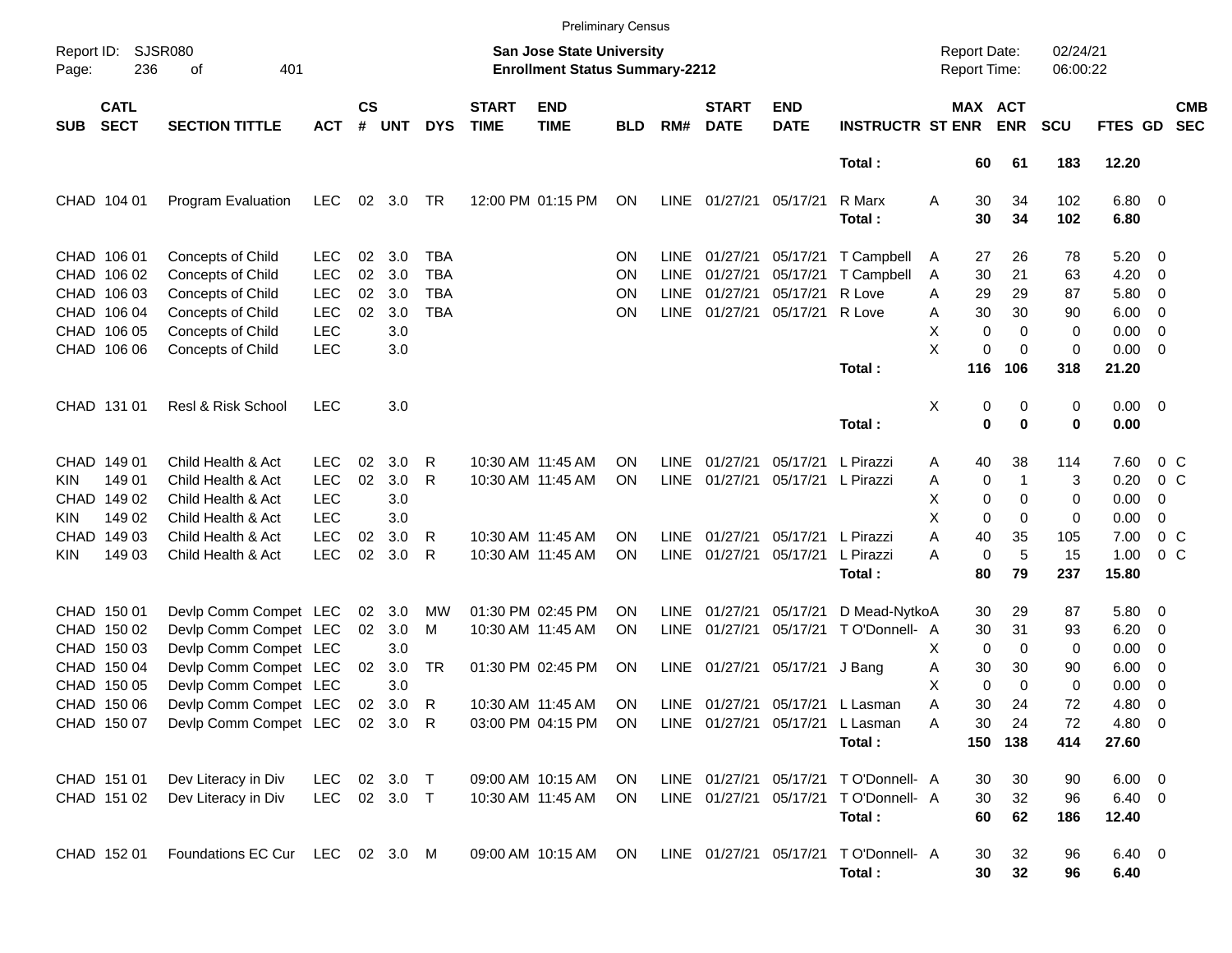|                                          |                             |            |                    |            |              |                             |                                                                    | <b>Preliminary Census</b> |             |                             |                               |                         |                                     |             |                       |                      |                 |                         |                          |
|------------------------------------------|-----------------------------|------------|--------------------|------------|--------------|-----------------------------|--------------------------------------------------------------------|---------------------------|-------------|-----------------------------|-------------------------------|-------------------------|-------------------------------------|-------------|-----------------------|----------------------|-----------------|-------------------------|--------------------------|
| Report ID:<br>237<br>Page:               | <b>SJSR080</b><br>401<br>οf |            |                    |            |              |                             | San Jose State University<br><b>Enrollment Status Summary-2212</b> |                           |             |                             |                               |                         | <b>Report Date:</b><br>Report Time: |             |                       | 02/24/21<br>06:00:22 |                 |                         |                          |
| <b>CATL</b><br><b>SECT</b><br><b>SUB</b> | <b>SECTION TITTLE</b>       | <b>ACT</b> | $\mathsf{cs}$<br># | <b>UNT</b> | <b>DYS</b>   | <b>START</b><br><b>TIME</b> | <b>END</b><br><b>TIME</b>                                          | <b>BLD</b>                | RM#         | <b>START</b><br><b>DATE</b> | <b>END</b><br><b>DATE</b>     | <b>INSTRUCTR ST ENR</b> |                                     |             | MAX ACT<br><b>ENR</b> | <b>SCU</b>           | <b>FTES GD</b>  |                         | <b>CMB</b><br><b>SEC</b> |
| CHAD 157 01                              | <b>Supervising Adults</b>   | <b>LEC</b> | 02                 | 3.0        | W            |                             | 12:00 PM 01:15 PM                                                  | ON                        | <b>LINE</b> | 01/27/21                    | 05/17/21                      | D Izenstark             | A                                   | 30          | 28                    | 84                   | 5.60            | - 0                     |                          |
| CHAD 157 02                              | <b>Supervising Adults</b>   | <b>LEC</b> |                    | 3.0        |              |                             |                                                                    |                           |             |                             |                               |                         | X                                   | $\mathbf 0$ | 0                     | 0                    | 0.00            | 0                       |                          |
| CHAD 157 03                              | <b>Supervising Adults</b>   | <b>LEC</b> | 02                 | 3.0        | W            |                             | 01:30 PM 02:45 PM                                                  | ON                        | <b>LINE</b> | 01/27/21                    | 05/17/21                      | K Cross<br>Total:       | Α                                   | 30<br>60    | 30<br>58              | 90<br>174            | 6.00<br>11.60   | 0                       |                          |
| CHAD 158 01                              | Prac Ch/Youth               | LEC        | 02                 | 3.0        | м            |                             | 03:00 PM 03:50 PM                                                  | ΟN                        | <b>LINE</b> | 01/27/21                    | 05/17/21                      | E Middaugh A            |                                     | 30          | 32                    | 32                   | 6.40            | 0                       |                          |
| CHAD 158 02                              | Prac Ch/Youth               | LAB        | 15                 | 0.0        | <b>TBA</b>   |                             |                                                                    | ON                        | <b>LINE</b> | 01/27/21                    | 05/17/21                      | E Middaugh A<br>Total:  |                                     | 30<br>60    | 32<br>64              | 64<br>96             | 0.00<br>6.40    | - 0                     |                          |
| CHAD 159 01                              | Child Dev K-8 Prac          | <b>LEC</b> |                    | 3.0        |              |                             |                                                                    |                           |             |                             |                               |                         | X                                   | 0           | 0                     | 0                    | 0.00            | $\overline{0}$          |                          |
| CHAD 159 02                              | Child Dev K-8 Prac          | LAB        | 15                 | 0.0        | <b>TBA</b>   |                             |                                                                    | ΟN                        | LINE        | 01/27/21                    | 05/17/21                      | P Oakes                 | Α                                   | 30          | 30                    | 60                   | 0.00            | 0                       |                          |
| CHAD 159 03                              | Child Dev K-8 Prac          | <b>LEC</b> | 02                 | 3.0        | R            |                             | 01:30 PM 02:20 PM                                                  | ΟN                        | <b>LINE</b> | 01/27/21                    | 05/17/21                      | P Oakes                 | Α                                   | 30          | 30                    | 30                   | 6.00            | 0                       |                          |
| CHAD 159 06                              | Child Dev K-8 Prac          | LAB        | 15                 | 0.0        | <b>TBA</b>   |                             |                                                                    | ΟN                        | <b>LINE</b> | 01/27/21                    | 05/17/21                      | P Oakes                 | Α                                   | 30          | 25                    | 50                   | 0.00            | 0                       |                          |
| CHAD 159 07                              | Child Dev K-8 Prac          | <b>LEC</b> | 02                 | 3.0        | M            |                             | 12:00 PM 12:50 PM                                                  | ΟN                        | <b>LINE</b> | 01/27/21                    | 05/17/21                      | P Oakes<br>Total:       | А                                   | 30<br>120   | 25<br>110             | 25<br>165            | 5.00<br>11.00   | $\overline{0}$          |                          |
|                                          |                             |            |                    |            |              |                             |                                                                    |                           |             |                             |                               |                         |                                     |             |                       |                      |                 |                         |                          |
| CHAD 160 01                              | <b>Child Dev Pract</b>      | LEC        | 02                 | 3.0        | TBA          |                             |                                                                    | ΟN                        | LINE.       | 01/27/21                    | 05/17/21                      | J Foster                | Α                                   | 30          | 37                    | 37                   | 7.40            | $\overline{0}$          |                          |
| CHAD 160 02                              | <b>Child Dev Pract</b>      | LAB        | 15                 | 0.0        | M            |                             | 09:00 AM 12:00 PM                                                  | ON                        | <b>LINE</b> | 01/27/21                    | 05/17/21                      | J Foster                | Α                                   | 5           | 7                     | 14                   | 0.00            | 0                       |                          |
| CHAD 160 03                              | <b>Child Dev Pract</b>      | LAB        | 15                 | 0.0        | $\mathsf{T}$ |                             | 09:00 AM 12:00 PM                                                  | ΟN                        | LINE        | 01/27/21                    | 05/17/21                      | J Foster                | Α                                   | 5           | 6                     | 12                   | 0.00            | 0                       |                          |
| CHAD 160 04                              | <b>Child Dev Pract</b>      | LAB        | 15                 | 0.0        | W            |                             | 09:00 AM 12:00 PM                                                  | ΟN                        | LINE        | 01/27/21                    | 05/17/21                      | J Foster                | Α                                   | 5           | 6                     | 12                   | 0.00            | 0                       |                          |
| CHAD 160 05                              | <b>Child Dev Pract</b>      | LAB        | 15                 | 0.0        | R            |                             | 09:00 AM 12:00 PM                                                  | ΟN                        | <b>LINE</b> | 01/27/21                    | 05/17/21                      | J Foster                | Α                                   | 5           | 7                     | 14                   | 0.00            | 0                       |                          |
| CHAD 160 06                              | <b>Child Dev Pract</b>      | LAB        | 15                 | 0.0        | $\mathsf{T}$ |                             | 03:00 PM 06:00 PM                                                  | ON                        | <b>LINE</b> | 01/27/21                    | 05/17/21                      | J Fraser                | Α                                   | 5           | 6                     | 12                   | 0.00            | 0                       |                          |
| CHAD 160 07                              | <b>Child Dev Pract</b>      | LAB        |                    | 0.0        |              |                             |                                                                    |                           |             |                             |                               |                         | X                                   | 0           | 0                     | 0                    | 0.00            | 0                       |                          |
| CHAD 160 08                              | <b>Child Dev Pract</b>      | LAB        | 15                 | 0.0        | R            |                             | 03:00 PM 06:00 PM                                                  | ΟN                        | LINE        | 01/27/21                    | 05/17/21                      | J Fraser                | Α                                   | 5           | 5                     | 10                   | 0.00            | 0                       |                          |
|                                          |                             |            |                    |            |              |                             |                                                                    |                           |             |                             |                               | Total:                  |                                     | 60          | 74                    | 111                  | 7.40            |                         |                          |
| CHAD 161 01                              | Ch Care Admin II            | <b>LEC</b> | 03                 | 3.0        | <b>TBA</b>   |                             |                                                                    | ON                        | <b>LINE</b> | 01/27/21                    | 05/17/21                      | M Conroy                | A                                   | 30          | 30                    | 90                   | 6.00            | $\overline{\mathbf{0}}$ |                          |
| CHAD 161 02                              | Ch Care Admin II            | <b>LEC</b> | 03                 | 3.0        | <b>TBA</b>   |                             |                                                                    | ΟN                        | <b>LINE</b> | 01/27/21                    | 05/17/21                      | M Conroy                | Α                                   | 30          | 28                    | 84                   | 5.65            | -1                      |                          |
|                                          |                             |            |                    |            |              |                             |                                                                    |                           |             |                             |                               | Total :                 |                                     | 60          | 58                    | 174                  | 11.65           |                         |                          |
| CHAD 162 01                              | Chid/Adol Mult Soc          | LEC.       | 02                 | 3.0        | TBA          |                             |                                                                    | ON.                       |             |                             | LINE 01/27/21 05/17/21 A Shah |                         | Α                                   | 30          | 31                    | 93                   | $6.20 \quad 0$  |                         |                          |
| CHAD 162 02                              | Chld/Adol Mult Soc          | LEC        |                    | 3.0        |              |                             |                                                                    |                           |             |                             |                               |                         | Χ                                   | 0           | 0                     | 0                    | $0.00 \t 0$     |                         |                          |
| CHAD 162 03                              | Chid/Adol Mult Soc          | <b>LEC</b> |                    | 02 3.0 W   |              |                             | 12:00 PM 01:15 PM                                                  | ON                        |             |                             | LINE 01/27/21 05/17/21        | K Cross<br>Total:       | Α                                   | 30<br>60    | 32<br>63              | 96<br>189            | 6.40 0<br>12.60 |                         |                          |
|                                          |                             |            |                    |            |              |                             |                                                                    |                           |             |                             |                               |                         |                                     |             |                       |                      |                 |                         |                          |
| CHAD 163 01                              | Crit Iss Adol Dev           | <b>LEC</b> |                    | 02 3.0     | R            |                             | 09:00 AM 10:15 AM                                                  | <b>ON</b>                 |             | LINE 01/27/21 05/17/21      |                               | K Tsai                  | A                                   | 30          | 29                    | 87                   | $5.80\ 0$       |                         |                          |
| CHAD 163 02                              | Crit Iss Adol Dev           | <b>LEC</b> |                    | 02 3.0     | R            |                             | 10:30 AM 11:45 AM                                                  | <b>ON</b>                 |             |                             | LINE 01/27/21 05/17/21 K Tsai |                         | A                                   | 30          | 30                    | 90                   | $6.00 \quad 0$  |                         |                          |
| CHAD 163 03                              | Crit Iss Adol Dev           | <b>LEC</b> |                    | 02 3.0 TR  |              |                             | 01:30 PM 02:45 PM                                                  | ON                        |             |                             | LINE 01/27/21 05/17/21 S Kaul |                         | A                                   | 30          | 19                    | 57                   | $3.80\ 0$       |                         |                          |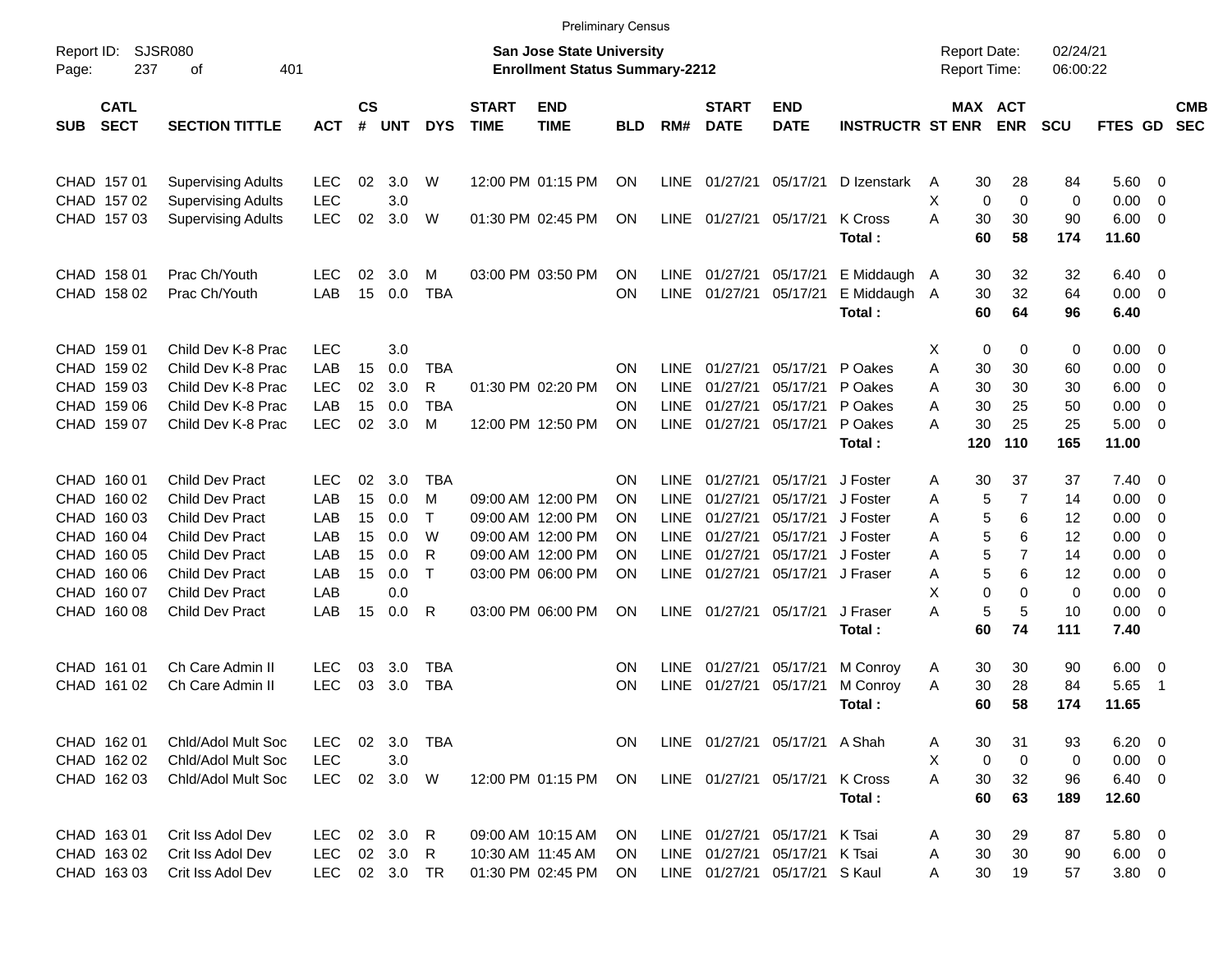|                     |                            |                             |            |                    |            |            |                             |                                                                           | <b>Preliminary Census</b> |             |                             |                               |                                       |                                     |                              |                      |                |                          |                          |
|---------------------|----------------------------|-----------------------------|------------|--------------------|------------|------------|-----------------------------|---------------------------------------------------------------------------|---------------------------|-------------|-----------------------------|-------------------------------|---------------------------------------|-------------------------------------|------------------------------|----------------------|----------------|--------------------------|--------------------------|
| Report ID:<br>Page: | 238                        | <b>SJSR080</b><br>401<br>оf |            |                    |            |            |                             | <b>San Jose State University</b><br><b>Enrollment Status Summary-2212</b> |                           |             |                             |                               |                                       | <b>Report Date:</b><br>Report Time: |                              | 02/24/21<br>06:00:22 |                |                          |                          |
| <b>SUB</b>          | <b>CATL</b><br><b>SECT</b> | <b>SECTION TITTLE</b>       | <b>ACT</b> | $\mathsf{cs}$<br># | <b>UNT</b> | <b>DYS</b> | <b>START</b><br><b>TIME</b> | <b>END</b><br><b>TIME</b>                                                 | <b>BLD</b>                | RM#         | <b>START</b><br><b>DATE</b> | <b>END</b><br><b>DATE</b>     | <b>INSTRUCTR ST ENR</b>               |                                     | <b>MAX ACT</b><br><b>ENR</b> | <b>SCU</b>           | FTES GD        |                          | <b>CMB</b><br><b>SEC</b> |
|                     |                            |                             |            |                    |            |            |                             |                                                                           |                           |             |                             |                               | Total:                                | 90                                  | 78                           | 234                  | 15.60          |                          |                          |
|                     | CHAD 164 01                | <b>Contem Parenting</b>     | <b>LEC</b> | 02                 | 3.0        | M          |                             | 10:30 AM 11:45 AM                                                         | OΝ                        | <b>LINE</b> | 01/27/21                    | 05/17/21                      | A Shah                                | 30<br>Α                             | 32                           | 96                   | $6.40 \quad 0$ |                          |                          |
|                     | CHAD 164 02                | <b>Contem Parenting</b>     | <b>LEC</b> | 02                 | 3.0        | м          |                             | 12:00 PM 01:15 PM                                                         | OΝ                        | <b>LINE</b> | 01/27/21                    | 05/17/21                      | A Shah                                | 30<br>Α                             | 31                           | 93                   | 6.20           | $\overline{\phantom{0}}$ |                          |
|                     | CHAD 164 03                | <b>Contem Parenting</b>     | <b>LEC</b> | 02                 | 3.0        | TR         |                             | 12:00 PM 01:15 PM                                                         | ΟN                        | <b>LINE</b> | 01/27/21                    | 05/17/21                      | S Kaul                                | 30<br>A                             | 28                           | 84                   | 5.60 0         |                          |                          |
|                     |                            |                             |            |                    |            |            |                             |                                                                           |                           |             |                             |                               | Total:                                | 90                                  | 91                           | 273                  | 18.20          |                          |                          |
|                     | CHAD 165 01                | Risk/Resilienc              | <b>LEC</b> |                    | 3.0        |            |                             |                                                                           |                           |             |                             |                               |                                       | 0<br>X                              | 0                            | 0                    | $0.00 \t 0$    |                          |                          |
|                     | CHAD 165 02                | Risk/Resilienc              | <b>LEC</b> |                    | 3.0        |            |                             |                                                                           |                           |             |                             |                               |                                       | х<br>0                              | 0                            | 0                    | 0.00           | $\overline{\phantom{0}}$ |                          |
|                     | CHAD 165 03                | Risk/Resilienc              | <b>LEC</b> |                    | 3.0        |            |                             |                                                                           |                           |             |                             |                               |                                       | X<br>$\mathbf 0$                    | 0                            | 0                    | 0.00           | $\overline{\mathbf{0}}$  |                          |
|                     | CHAD 165 04                | Risk/Resilienc              | <b>LEC</b> | 03                 | 3.0        | R          |                             | 09:00 AM 10:15 AM                                                         | ΟN                        | <b>LINE</b> | 01/27/21                    | 05/17/21                      | M Smith                               | Α<br>30                             | 28                           | 84                   | 5.60           | $\overline{\phantom{0}}$ |                          |
|                     | CHAD 165 05                | Risk/Resilienc              | <b>LEC</b> | 03                 | 3.0        | R          |                             | 12:00 PM 01:15 PM                                                         | ΟN                        | <b>LINE</b> | 01/27/21                    | 05/17/21                      | M Smith                               | 30<br>А                             | 30                           | 90                   | $6.00 \quad 0$ |                          |                          |
|                     |                            |                             |            |                    |            |            |                             |                                                                           |                           |             |                             |                               | Total:                                | 60                                  | 58                           | 174                  | 11.60          |                          |                          |
|                     | CHAD 168 01                | Soc Emot Dev Ch & AdLEC     |            | 02                 | 3.0        | TBA        |                             |                                                                           | ON                        | <b>LINE</b> | 01/27/21                    | 05/17/21                      | K Hassett                             | 30<br>Α                             | 31                           | 93                   | 6.20           | $\overline{\phantom{0}}$ |                          |
|                     | CHAD 168 02                | Soc Emot Dev Ch & AdLEC     |            | 02                 | 3.0        | <b>TBA</b> |                             |                                                                           | ΟN                        | <b>LINE</b> | 01/27/21                    | 05/17/21                      | K Hassett                             | 30<br>Α                             | 31                           | 93                   | 6.20           | $\overline{\mathbf{0}}$  |                          |
|                     | CHAD 168 03                | Soc Emot Dev Ch & AdLEC     |            | 02                 | 3.0        | <b>TBA</b> |                             |                                                                           | ΟN                        | <b>LINE</b> | 01/27/21                    | 05/17/21                      | K Hassett                             | 30<br>A                             | 32                           | 96                   | 6.40           | $\overline{\mathbf{0}}$  |                          |
|                     | CHAD 168 04                | Soc Emot Dev Ch & AdLEC     |            | 02                 | 3.0        | <b>TBA</b> |                             |                                                                           | ΟN                        | <b>LINE</b> | 01/27/21                    | 05/17/21 A Shah               |                                       | Α<br>30                             | 32                           | 96                   | 6.40           | $\overline{\mathbf{0}}$  |                          |
|                     | CHAD 168 05                | Soc Emot Dev Ch & AdLEC     |            |                    | 3.0        |            |                             |                                                                           |                           |             |                             |                               |                                       | X<br>$\mathbf 0$                    | $\mathbf 0$                  | 0                    | 0.00           | $\overline{\mathbf{0}}$  |                          |
|                     | CHAD 168 06                | Soc Emot Dev Ch & AdLEC     |            | 02                 | 3.0        | <b>TR</b>  |                             | 10:30 AM 11:45 AM                                                         | ΟN                        | <b>LINE</b> | 01/27/21 05/17/21           |                               | J Maleksaleh A                        | 30                                  | 35                           | 105                  | $7.00 \t 0$    |                          |                          |
|                     |                            |                             |            |                    |            |            |                             |                                                                           |                           |             |                             |                               | Total:                                | 150                                 | 161                          | 483                  | 32.20          |                          |                          |
|                     | CHAD 169 01                | <b>Motiv Child/Adoles</b>   | <b>LEC</b> | 02                 | 3.0        | <b>TR</b>  |                             | 10:30 AM 11:45 AM                                                         | ON                        | <b>LINE</b> | 01/27/21                    | 05/17/21                      | R Love                                | 30<br>Α                             | 27                           | 81                   | 5.40           | $\overline{\phantom{0}}$ |                          |
|                     | CHAD 169 02                | Motiv Child/Adoles          | <b>LEC</b> | 02                 | 3.0        | TR         |                             | 12:00 PM 01:15 PM                                                         | OΝ                        | <b>LINE</b> | 01/27/21                    | 05/17/21                      | R Love                                | А<br>30                             | 21                           | 63                   | 4.20           | $\overline{\mathbf{0}}$  |                          |
|                     | CHAD 169 03                | Motiv Child/Adoles          | <b>LEC</b> | 02                 | 3.0        | м          |                             | 09:00 AM 10:15 AM                                                         | ΟN                        | <b>LINE</b> | 01/27/21                    | 05/17/21                      | D Bee-Gates A                         | 30                                  | 31                           | 93                   | 6.20           | $\overline{\mathbf{0}}$  |                          |
|                     | CHAD 169 04                | Motiv Child/Adoles          | <b>LEC</b> |                    | 3.0        |            |                             |                                                                           |                           |             |                             |                               |                                       | $\mathbf 0$<br>х                    | $\Omega$                     | 0                    | 0.00           | $\overline{\mathbf{0}}$  |                          |
|                     | CHAD 169 05                | Motiv Child/Adoles          | <b>LEC</b> | 02                 | 3.0        | M          |                             | 10:30 AM 11:45 AM                                                         | <b>ON</b>                 | <b>LINE</b> |                             | 01/27/21 05/17/21             | D Bee-Gates A                         | 30                                  | 31                           | 93                   | 6.20           | $\overline{\mathbf{0}}$  |                          |
|                     |                            |                             |            |                    |            |            |                             |                                                                           |                           |             |                             |                               | Total:                                | 120                                 | 110                          | 330                  | 22.00          |                          |                          |
|                     | CHAD 170 01                | Cont Infl Cog Devl          | LEC.       |                    | 02 3.0     | $\top$     |                             | 10:30 AM 11:45 AM                                                         | <b>ON</b>                 |             |                             | LINE 01/27/21 05/17/21        | J Jabagchour A                        | 30                                  | 30                           | 90                   | $6.00 \t 0$    |                          |                          |
|                     | CHAD 170 02                | Cont Infl Cog Devl          | LEC        | 02                 | 3.0        | $\top$     |                             | 12:00 PM 01:15 PM ON                                                      |                           |             |                             |                               | LINE 01/27/21 05/17/21 J Jabagchour A | 30                                  | 31                           | 93                   | 6.20           | $\overline{\phantom{0}}$ |                          |
|                     | CHAD 170 03                | Cont Infl Cog Devl          | <b>LEC</b> |                    | 3.0        |            |                             |                                                                           |                           |             |                             |                               |                                       | 0<br>х                              | 0                            | 0                    | $0.00 \t 0$    |                          |                          |
|                     | CHAD 170 04                | Cont Infl Cog Devl          | <b>LEC</b> |                    | 3.0        |            |                             |                                                                           |                           |             |                             |                               |                                       | х<br>0                              | 0                            | 0                    | $0.00 \t 0$    |                          |                          |
|                     | CHAD 170 05                | Cont Infl Cog Devl          | <b>LEC</b> | 02 <sub>o</sub>    | 3.0        | M          |                             | 12:00 PM 01:15 PM                                                         | ON                        |             |                             | LINE 01/27/21 05/17/21 M Soni |                                       | Α<br>30                             | 32                           | 96                   | $6.40\quad 0$  |                          |                          |
|                     | CHAD 170 06                | Cont Infl Cog Devl          | <b>LEC</b> |                    | 02 3.0 M   |            |                             | 01:30 PM 02:45 PM                                                         | ON                        |             |                             | LINE 01/27/21 05/17/21 M Soni |                                       | 30<br>Α                             | 28                           | 84                   | $5.60$ 0       |                          |                          |
|                     |                            |                             |            |                    |            |            |                             |                                                                           |                           |             |                             |                               | Total:                                | 120                                 | 121                          | 363                  | 24.20          |                          |                          |
|                     | CHAD 173 01                | Cr Iss Inf/Tod Dev          | LEC.       |                    | 03 3.0     | МW         |                             | 10:30 AM 11:45 AM                                                         | <b>ON</b>                 |             |                             |                               | LINE 01/27/21 05/17/21 M Fusaro       | 30<br>A                             | 22                           | 66                   | 4.40 0         |                          |                          |
|                     | CHAD 173 02                | Cr Iss Inf/Tod Dev          | <b>LEC</b> |                    | 03 3.0     | MW         |                             | 01:30 PM 02:45 PM                                                         | ON                        |             |                             |                               | LINE 01/27/21 05/17/21 M Fusaro       | $30\,$<br>Α                         | 19                           | 57                   | $3.80\ 0$      |                          |                          |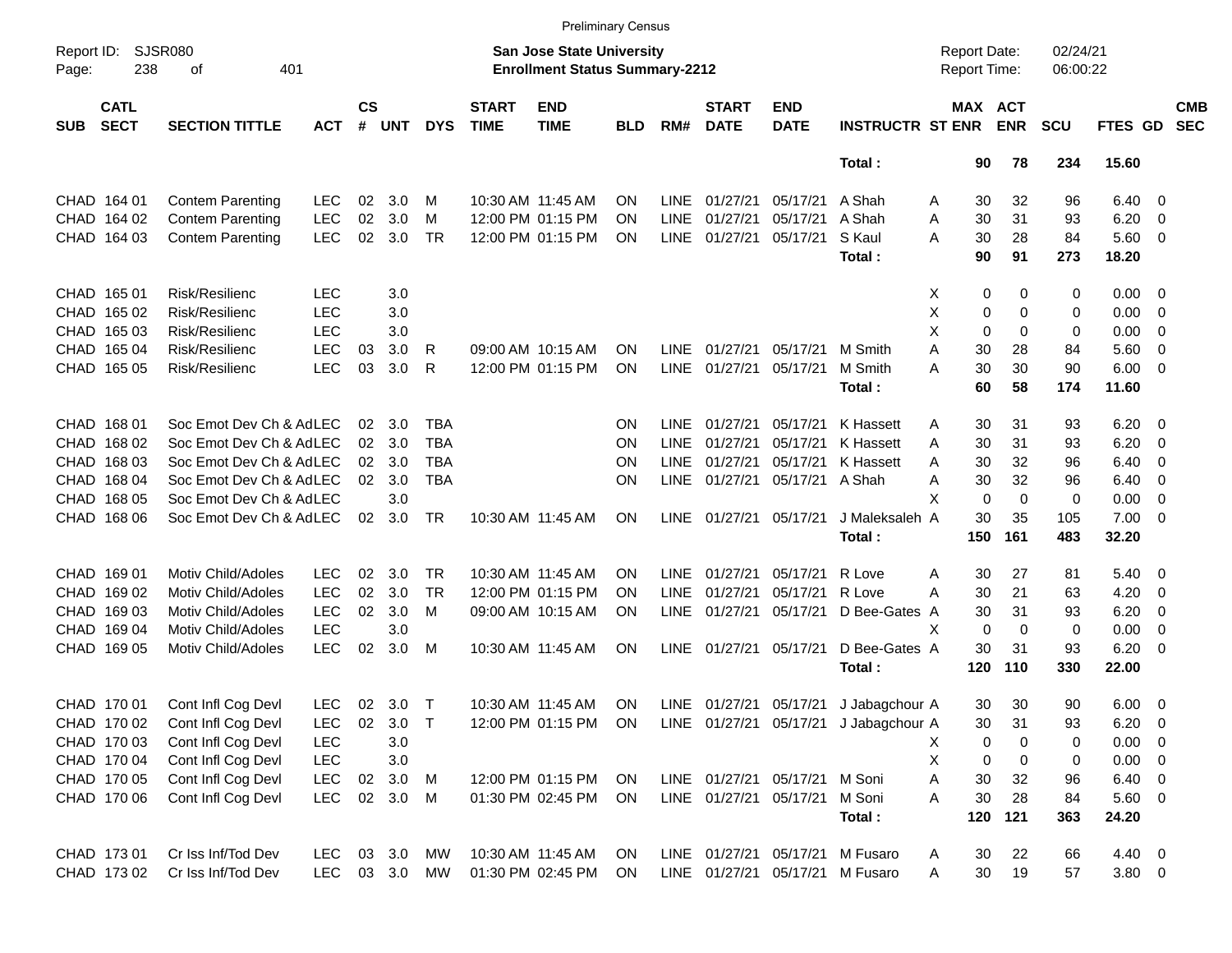|                                          |                                           |            |                    |            |              |                             | <b>Preliminary Census</b>                                                 |            |             |                             |                                                  |                          |        |                                     |                     |                      |                           |                         |                          |
|------------------------------------------|-------------------------------------------|------------|--------------------|------------|--------------|-----------------------------|---------------------------------------------------------------------------|------------|-------------|-----------------------------|--------------------------------------------------|--------------------------|--------|-------------------------------------|---------------------|----------------------|---------------------------|-------------------------|--------------------------|
| Report ID:<br>239<br>Page:               | SJSR080<br>401<br>οf                      |            |                    |            |              |                             | <b>San Jose State University</b><br><b>Enrollment Status Summary-2212</b> |            |             |                             |                                                  |                          |        | <b>Report Date:</b><br>Report Time: |                     | 02/24/21<br>06:00:22 |                           |                         |                          |
| <b>CATL</b><br><b>SECT</b><br><b>SUB</b> | <b>SECTION TITTLE</b>                     | <b>ACT</b> | $\mathsf{cs}$<br># | <b>UNT</b> | <b>DYS</b>   | <b>START</b><br><b>TIME</b> | <b>END</b><br><b>TIME</b>                                                 | <b>BLD</b> | RM#         | <b>START</b><br><b>DATE</b> | <b>END</b><br><b>DATE</b>                        | <b>INSTRUCTR ST ENR</b>  |        | MAX ACT                             | <b>ENR</b>          | <b>SCU</b>           | <b>FTES GD</b>            |                         | <b>CMB</b><br><b>SEC</b> |
| CHAD 173 03                              | Cr Iss Inf/Tod Dev                        | <b>LEC</b> | 03                 | 3.0        | Т            |                             | 01:30 PM 02:45 PM                                                         | <b>ON</b>  | LINE        | 01/27/21                    | 05/17/21                                         | J Fraser                 | Α      | 30                                  | 31                  | 93                   | 6.20                      | - 0                     |                          |
| CHAD 173 04                              | Cr Iss Inf/Tod Dev                        | <b>LEC</b> |                    | 3.0        |              |                             |                                                                           |            |             |                             |                                                  |                          | X      | 0                                   | 0                   | 0                    | 0.00                      | $\overline{0}$          |                          |
| CHAD 173 05                              | Cr Iss Inf/Tod Dev                        | <b>LEC</b> |                    | 3.0        |              |                             |                                                                           |            |             |                             |                                                  |                          | X      | 0                                   | 0                   | 0                    | 0.00                      | $\overline{0}$          |                          |
|                                          |                                           |            |                    |            |              |                             |                                                                           |            |             |                             |                                                  | Total:                   |        | 90                                  | 72                  | 216                  | 14.40                     |                         |                          |
| CHAD 180 01                              | <b>Indiv Studies</b>                      | <b>SUP</b> | 78                 | 1.0        | <b>TBA</b>   |                             |                                                                           | <b>ON</b>  | <b>LINE</b> | 01/27/21                    | 05/17/21                                         | E Slusser                | Α      | 5                                   | -1                  | 1                    | 0.08                      | $\overline{1}$          |                          |
| CHAD 180 02                              | <b>Indiv Studies</b>                      | <b>SUP</b> | 78                 | 3.0        | <b>TBA</b>   |                             |                                                                           | <b>ON</b>  |             | LINE 01/27/21               | 05/17/21                                         | E Slusser                | A      | 5                                   | 0                   | 0                    | 0.00                      | $\overline{0}$          |                          |
|                                          |                                           |            |                    |            |              |                             |                                                                           |            |             |                             |                                                  | Total:                   |        | 10                                  | $\mathbf 1$         | 1                    | 0.08                      |                         |                          |
| CHAD 195 01                              | Sr Sem Child Dev                          | <b>SEM</b> | 05                 | 3.0        | <b>TBA</b>   |                             |                                                                           | <b>ON</b>  | <b>LINE</b> | 01/27/21                    | 05/17/21                                         | M Mcvey                  | A      | 25                                  | 25                  | 75                   | 5.00                      | - 0                     |                          |
| CHAD 195 02                              | Sr Sem Child Dev                          | <b>SEM</b> | 05                 | 3.0        | <b>TBA</b>   |                             |                                                                           | <b>ON</b>  | <b>LINE</b> | 01/27/21                    | 05/17/21                                         | M Mcvey                  | A      | 25                                  | 25                  | 75                   | 5.00                      | 0                       |                          |
| CHAD 195 03                              | Sr Sem Child Dev                          | <b>SEM</b> | 05                 | 3.0        | $\mathsf{T}$ |                             | 10:30 AM 11:45 AM                                                         | <b>ON</b>  | <b>LINE</b> | 01/27/21                    | 05/17/21                                         | N Sorkhabi               | Α      | 25                                  | 23                  | 69                   | 4.60                      | 0                       |                          |
| CHAD 195 04                              | Sr Sem Child Dev                          | <b>SEM</b> | 05                 | 3.0        | Т            |                             | 12:00 PM 01:15 PM                                                         | <b>ON</b>  |             | LINE 01/27/21               | 05/17/21                                         | N Sorkhabi               | Α      | 25                                  | 25                  | 75                   | 5.00                      | 0                       |                          |
| CHAD 195 05                              | Sr Sem Child Dev                          | <b>SEM</b> |                    | 3.0        |              |                             |                                                                           |            |             |                             |                                                  |                          | X      | 0                                   | $\mathbf 0$         | 0                    | 0.00                      | 0                       |                          |
| CHAD 195 06                              | Sr Sem Child Dev                          | <b>SEM</b> |                    | 3.0        |              |                             |                                                                           |            |             |                             |                                                  |                          | X      | 0                                   | 0                   | 0                    | 0.00                      | 0                       |                          |
| CHAD 195 07                              | Sr Sem Child Dev                          | <b>SEM</b> | 05                 | 3.0        | W            |                             | 09:00 AM 10:15 AM                                                         | <b>ON</b>  | <b>LINE</b> | 01/27/21                    | 05/17/21                                         | M Smith                  | A<br>A | 20                                  | 23<br>15            | 69                   | 4.60                      | 0                       |                          |
| CHAD 195 08                              | Sr Sem Child Dev                          | <b>SEM</b> | 05                 | 3.0        | W            |                             | 12:00 PM 01:15 PM                                                         | <b>ON</b>  |             | LINE 01/27/21               | 05/17/21                                         | M Smith<br>Total:        |        | 25<br>145                           | 136                 | 45<br>408            | 3.00<br>27.20             | 0                       |                          |
| CHAD 199 01                              | Sen Honors Thesis                         | <b>SUP</b> | 78                 | 1.0        | <b>TBA</b>   |                             |                                                                           | <b>ON</b>  | <b>LINE</b> | 01/27/21                    | 05/17/21                                         | E Slusser                | Α      | 5                                   | 0                   | 0                    | 0.00                      | $\overline{\mathbf{0}}$ |                          |
| CHAD 199 02                              | Sen Honors Thesis                         | <b>SUP</b> | 78                 | 3.0        | <b>TBA</b>   |                             |                                                                           | <b>ON</b>  |             | LINE 01/27/21               | 05/17/21                                         | E Slusser                | A      | 5                                   | 0                   | 0                    | 0.00                      | $\overline{0}$          |                          |
|                                          |                                           |            |                    |            |              |                             |                                                                           |            |             |                             |                                                  | Total:                   |        | 10                                  | 0                   | 0                    | 0.00                      |                         |                          |
| CHAD 260B 01                             | Sem Ch & Adol Dev                         | SEM        | 05                 | 3.0        | M            |                             | 04:00 PM 06:45 PM                                                         | <b>ON</b>  |             | LINE 01/27/21               | 05/17/21                                         | N Sorkhabi               | A      | 10                                  | 6                   | 18                   | 1.50                      | - 6                     |                          |
|                                          |                                           |            |                    |            |              |                             |                                                                           |            |             |                             |                                                  | Total:                   |        | 10                                  | 6                   | 18                   | 1.50                      |                         |                          |
| CHAD 266 01                              | Soc Pol An Ch/Yth                         | <b>SEM</b> | 05                 | 3.0        | W            |                             | 04:00 PM 06:45 PM                                                         | <b>ON</b>  |             | LINE 01/27/21               | 05/17/21                                         | E Middaugh A             |        | 20                                  | 18                  | 54                   | 4.50 18                   |                         |                          |
|                                          |                                           |            |                    |            |              |                             |                                                                           |            |             |                             |                                                  | Total:                   |        | 20                                  | 18                  | 54                   | 4.50                      |                         |                          |
| CHAD 298 01                              | Spec in Child & Adol                      | <b>SUP</b> |                    | 78 3.0     | TBA          |                             |                                                                           | <b>ON</b>  |             | LINE 01/27/21               | 05/17/21                                         | E Slusser                | A      | 10                                  | 5                   | 15                   | 1.25                      | -5                      |                          |
|                                          |                                           |            |                    |            |              |                             |                                                                           |            |             |                             |                                                  | Total:                   |        | 10                                  | $\sqrt{5}$          | 15                   | 1.25                      |                         |                          |
| CHAD 299 01                              | <b>Master's Thesis</b>                    | <b>SUP</b> |                    |            | 78 3.0 TBA   |                             |                                                                           | <b>ON</b>  |             | LINE 01/27/21 05/17/21      |                                                  | <b>E</b> Slusser         | A      | 10                                  | $\mathbf 1$         | 3                    | $0.25$ 1                  |                         |                          |
|                                          |                                           |            |                    |            |              |                             |                                                                           |            |             |                             |                                                  | Total:                   |        | 10                                  | $\overline{1}$      | 3                    | 0.25                      |                         |                          |
| Department :                             | <b>Child &amp; Adolescent Development</b> |            |                    |            |              |                             |                                                                           |            |             |                             | <b>Lower Division:</b><br><b>Upper Division:</b> | <b>Department Total:</b> |        | 2491<br>390<br>2051                 | 2407<br>390<br>1987 | 6847<br>1170<br>5587 | 458.03<br>78.00<br>372.53 |                         |                          |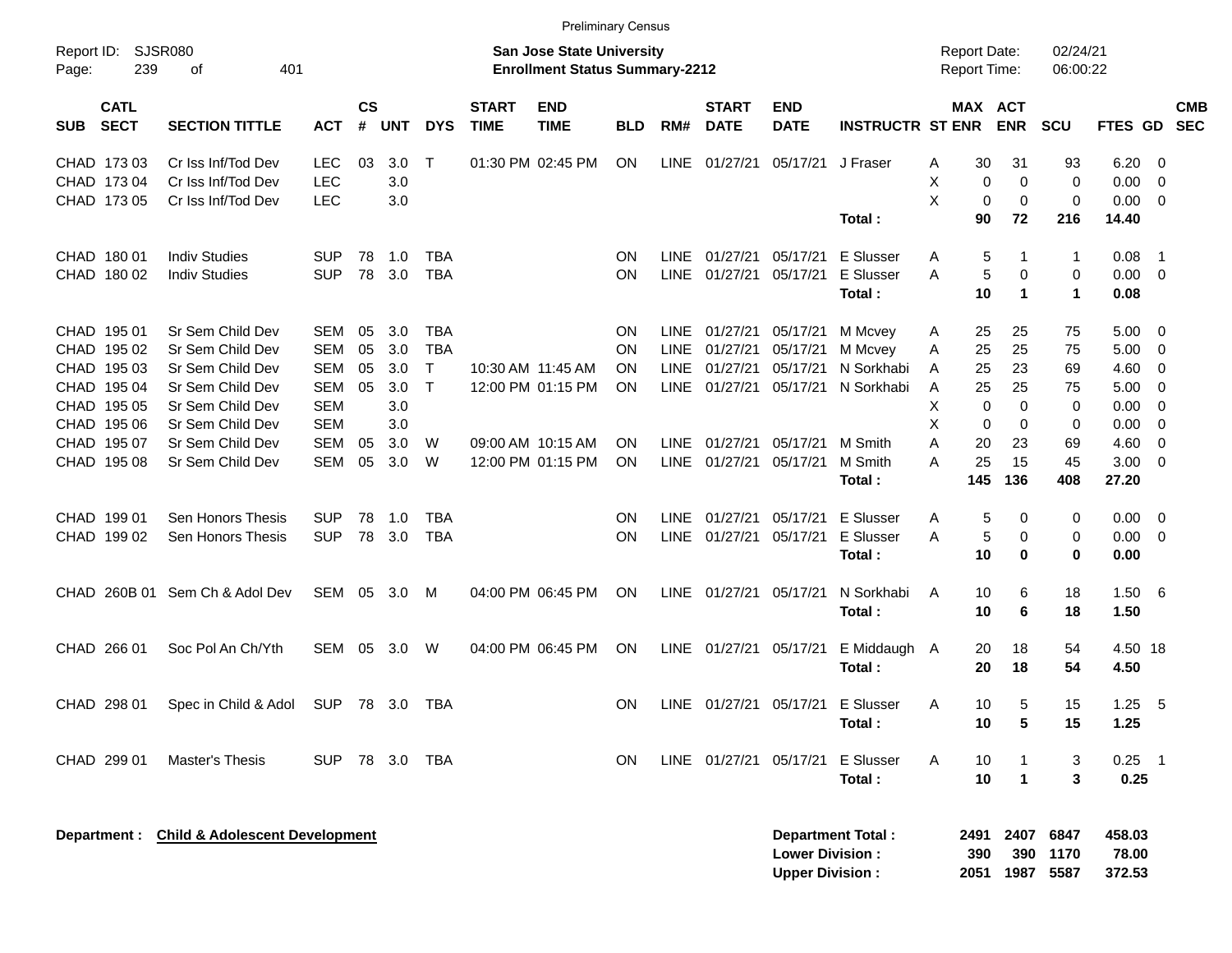|            |                            |     |                       |     |            |         |     |            |                             |                    | <b>Preliminary Census</b>                                                 |     |                             |                           |                         |                                     |                          |                      |             |            |
|------------|----------------------------|-----|-----------------------|-----|------------|---------|-----|------------|-----------------------------|--------------------|---------------------------------------------------------------------------|-----|-----------------------------|---------------------------|-------------------------|-------------------------------------|--------------------------|----------------------|-------------|------------|
| Page:      | Report ID: SJSR080         | 240 | of                    | 401 |            |         |     |            |                             |                    | <b>San Jose State University</b><br><b>Enrollment Status Summary-2212</b> |     |                             |                           |                         | <b>Report Date:</b><br>Report Time: |                          | 02/24/21<br>06:00:22 |             |            |
| <b>SUB</b> | <b>CATL</b><br><b>SECT</b> |     | <b>SECTION TITTLE</b> |     | <b>ACT</b> | СS<br># | UNT | <b>DYS</b> | <b>START</b><br><b>TIME</b> | <b>END</b><br>TIME | <b>BLD</b>                                                                | RM# | <b>START</b><br><b>DATE</b> | <b>END</b><br><b>DATE</b> | <b>INSTRUCTR ST ENR</b> | MAX                                 | <b>ACT</b><br><b>ENR</b> | <b>SCU</b>           | FTES GD SEC | <b>CMB</b> |

**Graduate Division : 50 30 90 7.50**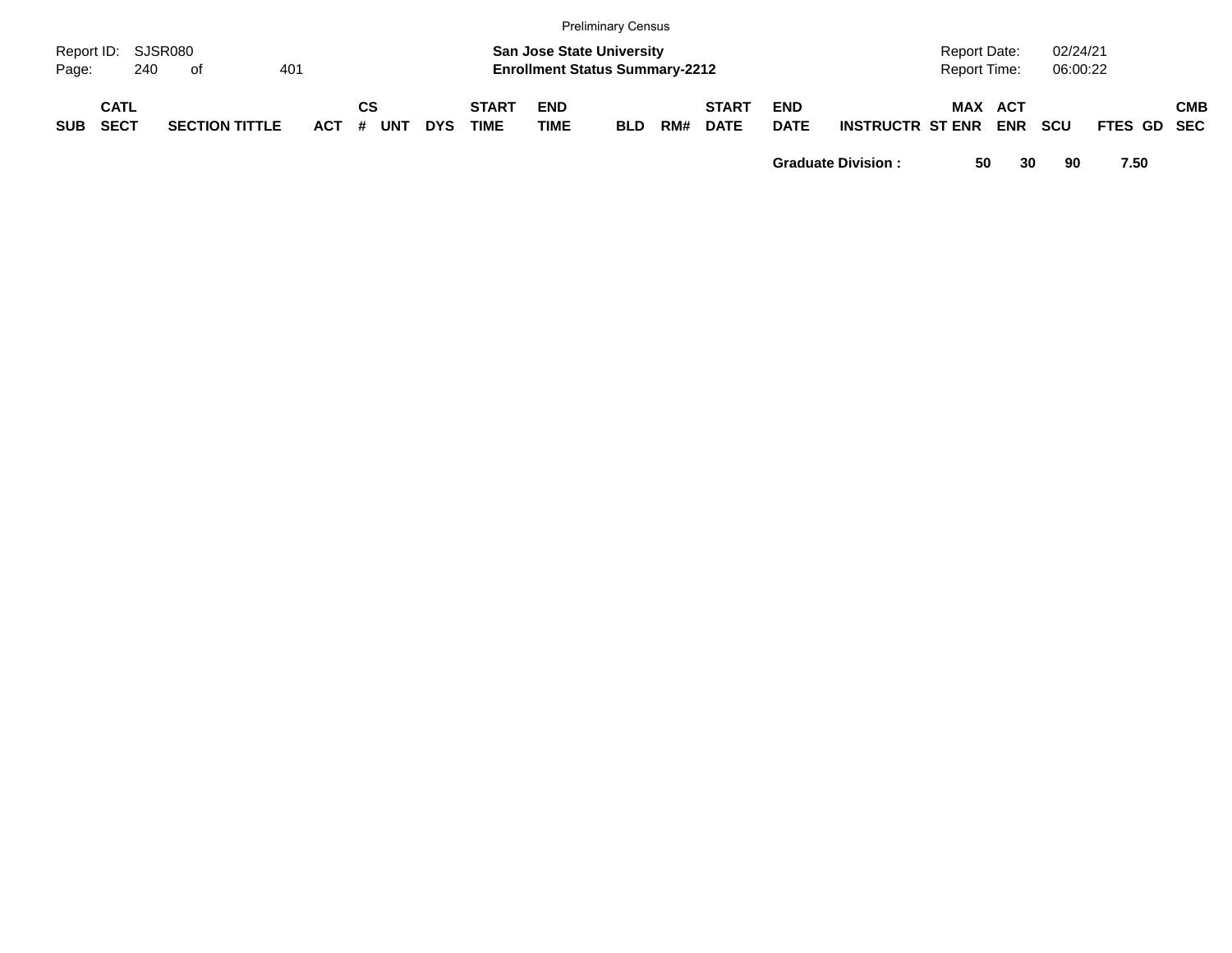|                     |                            |                              |              |                |            |            |                             | <b>Preliminary Census</b>                                                 |            |             |                             |                           |                         |   |                                            |            |                      |         |              |                          |
|---------------------|----------------------------|------------------------------|--------------|----------------|------------|------------|-----------------------------|---------------------------------------------------------------------------|------------|-------------|-----------------------------|---------------------------|-------------------------|---|--------------------------------------------|------------|----------------------|---------|--------------|--------------------------|
| Report ID:<br>Page: | 241                        | SJSR080<br>401<br>οf         |              |                |            |            |                             | <b>San Jose State University</b><br><b>Enrollment Status Summary-2212</b> |            |             |                             |                           |                         |   | <b>Report Date:</b><br><b>Report Time:</b> |            | 02/24/21<br>06:00:22 |         |              |                          |
| <b>SUB</b>          | <b>CATL</b><br><b>SECT</b> | <b>SECTION TITTLE</b>        | <b>ACT</b>   | <b>CS</b><br># | <b>UNT</b> | <b>DYS</b> | <b>START</b><br><b>TIME</b> | <b>END</b><br><b>TIME</b>                                                 | <b>BLD</b> | RM#         | <b>START</b><br><b>DATE</b> | <b>END</b><br><b>DATE</b> | <b>INSTRUCTR ST ENR</b> |   | MAX ACT                                    | <b>ENR</b> | <b>SCU</b>           | FTES GD |              | <b>CMB</b><br><b>SEC</b> |
| <b>College</b>      |                            | <b>Education, College of</b> |              |                |            |            |                             |                                                                           |            |             |                             |                           |                         |   |                                            |            |                      |         |              |                          |
| Department :        |                            | <b>Counselor Education</b>   |              |                |            |            |                             |                                                                           |            |             |                             |                           |                         |   |                                            |            |                      |         |              |                          |
| <b>EDCO</b>         | 4 0 1                      | <b>Career Exploration</b>    | <b>LEC</b>   | 01             | 3.0        | МW         |                             | 09:00 AM 10:15 AM                                                         | <b>ON</b>  | <b>LINE</b> | 01/27/21                    | 05/17/21                  | J Cortes-Smi A          |   | 30                                         | 25         | 75                   | 5.00    | $\mathbf{0}$ |                          |
| <b>EDCO</b>         | 4 0 2                      | <b>Career Exploration</b>    | <b>LEC</b>   | 01             | 3.0        | МW         |                             | 10:30 AM 11:45 AM                                                         | <b>ON</b>  | <b>LINE</b> | 01/27/21                    | 05/17/21                  | M Lu                    | Α | 30                                         | 21         | 63                   | 4.20    | $\mathbf 0$  |                          |
| <b>EDCO</b>         | 4 0 3                      | <b>Career Exploration</b>    | <b>LEC</b>   | 01             | 3.0        | МW         |                             | 12:00 PM 01:15 PM                                                         | <b>ON</b>  | <b>LINE</b> | 01/27/21                    | 05/17/21                  | M Lu                    | Α | 30                                         | 24         | 72                   | 4.80    | $\mathbf 0$  |                          |
| <b>EDCO</b>         | 4 0 4                      | <b>Career Exploration</b>    | <b>LEC</b>   | 01             | 3.0        | <b>TR</b>  |                             | 09:00 AM 10:15 AM                                                         | <b>ON</b>  | <b>LINE</b> | 01/27/21                    | 05/17/21                  | M Burns                 | Α | 30                                         | 20         | 60                   | 4.00    | 0            |                          |
| <b>EDCO</b>         | 4 0 5                      | <b>Career Exploration</b>    | <b>LEC</b>   | 01             | 3.0        | <b>TR</b>  |                             | 10:30 AM 11:45 AM                                                         | <b>ON</b>  | LINE        | 01/27/21                    | 05/17/21                  | M Burns                 | Α | 30                                         | 21         | 63                   | 4.20    | $\mathbf 0$  |                          |
| <b>EDCO</b>         | 4 0 6                      | <b>Career Exploration</b>    | <b>LEC</b>   | 01             | 3.0        | <b>TR</b>  |                             | 12:00 PM 01:15 PM                                                         | <b>ON</b>  | LINE        | 01/27/21                    | 05/17/21                  | A Jaffer                | Α | 30                                         | 29         | 87                   | 5.80    | $\mathbf 0$  |                          |
| <b>EDCO</b>         | 4 0 7                      | <b>Career Exploration</b>    | <b>LEC</b>   | 01             | 3.0        | <b>TR</b>  |                             | 01:30 PM 02:45 PM                                                         | <b>ON</b>  | LINE        | 01/27/21                    | 05/17/21                  | A Jaffer                | А | 30                                         | 29         | 87                   | 5.80    | $\mathbf 0$  |                          |
|                     |                            |                              |              |                |            |            |                             |                                                                           |            |             |                             |                           | Total:                  |   | 210                                        | 169        | 507                  | 33.80   |              |                          |
|                     | EDCO 180 01                | <b>Individual Studies</b>    | <b>SUP</b>   | 78             | 2.0        | м          |                             | 04:00 PM 05:50 PM                                                         | <b>ON</b>  | <b>LINE</b> | 01/27/21                    | 05/17/21                  | M Randle                | A | 25                                         | 25         | 50                   | 3.33    | 0            |                          |
|                     | EDCO 180 02                | <b>Individual Studies</b>    | <b>SUP</b>   | 78             | 2.0        | M          |                             | 06:00 PM 07:50 PM                                                         | <b>ON</b>  | <b>LINE</b> | 01/27/21                    | 05/17/21                  | M Randle                | Α | 25                                         | 25         | 50                   | 3.33    | $\mathbf 0$  |                          |
|                     | EDCO 180 03                | <b>Individual Studies</b>    | <b>SUP</b>   | 78             | 2.0        | W          |                             | 06:00 PM 08:50 PM                                                         | <b>ON</b>  | <b>LINE</b> | 01/27/21                    | 05/17/21                  | A Defensor              | A | 25                                         | 20         | 40                   | 2.67    | $\mathbf 0$  |                          |
|                     | EDCO 180 04                | <b>Individual Studies</b>    | <b>SUP</b>   | 78             | 2.0        | F          |                             | 11:00 AM 12:50 PM                                                         | ON         | <b>LINE</b> | 01/27/21                    | 05/17/21                  | <b>B</b> Petersen       | A | 25                                         | 25         | 50                   | 3.33    | 0            |                          |
|                     | EDCO 180 05                | <b>Individual Studies</b>    | <b>SUP</b>   | 78             | 2.0        | M          |                             | 11:00 AM 12:50 PM                                                         | ON         | LINE        | 01/27/21                    | 05/17/21                  | M Randle                | A | 25                                         | 19         | 38                   | 2.53    | $\mathbf 0$  |                          |
|                     |                            |                              |              |                |            |            |                             |                                                                           |            |             |                             |                           | Total:                  |   | 125                                        | 114        | 228                  | 15.20   |              |                          |
|                     |                            |                              |              |                |            |            |                             |                                                                           |            |             |                             |                           |                         |   |                                            |            |                      |         |              |                          |
|                     | EDCO 215 01                | Intro to Couns               | <b>LEC</b>   | 03             | 3.0        | $\top$     |                             | 04:00 PM 06:45 PM                                                         | ON         | LINE        | 01/27/21                    | 05/17/21                  | M Beach                 | A | 30                                         | 30         | 90                   | 7.50 30 |              |                          |
|                     |                            |                              |              |                |            |            |                             |                                                                           |            |             |                             |                           | Total:                  |   | 30                                         | 30         | 90                   | 7.50    |              |                          |
|                     | EDCO 218 01                | <b>Couns Process</b>         | <b>LEC</b>   | 03             | 3.0        | $\top$     |                             | 07:00 PM 09:45 PM                                                         | ON         | LINE        | 01/27/21                    | 05/17/21                  | L Capizzi               | A | 30                                         | 29         | 87                   | 7.25 29 |              |                          |
|                     |                            |                              |              |                |            |            |                             |                                                                           |            |             |                             |                           | Total:                  |   | 30                                         | 29         | 87                   | 7.25    |              |                          |
|                     |                            |                              |              |                |            |            |                             |                                                                           |            |             |                             |                           |                         |   |                                            |            |                      |         |              |                          |
|                     | EDCO 221 01                | Research Couns Ed            | <b>LEC</b>   | 03             | 3.0        | $\top$     |                             | 07:00 PM 09:45 PM                                                         | ON         | LINE        | 01/27/21                    | 05/17/21                  | M Beach                 | A | 20                                         | 22         | 66                   | 5.50 22 |              |                          |
|                     |                            |                              |              |                |            |            |                             |                                                                           |            |             |                             |                           | Total:                  |   | 20                                         | 22         | 66                   | 5.50    |              |                          |
|                     |                            |                              |              |                |            |            |                             |                                                                           |            |             |                             |                           |                         |   |                                            |            |                      |         |              |                          |
|                     | EDCO 227 01                | Sch Fam Comm                 | <b>LEC</b>   | 03             | 3.0        | м          |                             | 04:00 PM 06:45 PM                                                         | <b>ON</b>  | LINE        | 01/27/21                    | 05/17/21                  | A Uresti                | A | 30                                         | 26         | 78                   | 6.45 25 |              |                          |
|                     |                            |                              |              |                |            |            |                             |                                                                           |            |             |                             |                           | Total:                  |   | 30                                         | 26         | 78                   | 6.45    |              |                          |
|                     |                            |                              |              |                |            |            |                             |                                                                           |            |             |                             |                           |                         |   |                                            |            |                      |         |              |                          |
|                     | EDCO 232 01                | Law & Ethics Couns           | LEC          |                | 03 3.0 R   |            |                             | 04:00 PM 06:45 PM                                                         | ON         |             | LINE 01/27/21 05/17/21      |                           | M Schekman A            |   | 30                                         | 28         | 84                   | 7.00 28 |              |                          |
|                     |                            |                              |              |                |            |            |                             |                                                                           |            |             |                             |                           | Total:                  |   | 30                                         | 28         | 84                   | 7.00    |              |                          |
|                     |                            |                              |              |                |            |            |                             |                                                                           |            |             |                             |                           |                         |   |                                            |            |                      |         |              |                          |
|                     | EDCO 244 01                | <b>Cultural Couns</b>        | LEC          |                | 03 3.0 M   |            |                             | 07:00 PM 09:45 PM                                                         | ON         |             | LINE 01/27/21 05/17/21      |                           | I Almazan               | Α | 30                                         | 28         | 84                   | 7.00 28 |              |                          |
|                     |                            |                              |              |                |            |            |                             |                                                                           |            |             |                             |                           | Total:                  |   | 30                                         | 28         | 84                   | 7.00    |              |                          |
|                     | EDCO 248 01                | Dyn Behavior & Dev           | SEM 05 3.0 M |                |            |            |                             | 04:00 PM 06:45 PM                                                         | ON         |             | LINE 01/27/21 05/17/21      |                           | K Phillips-M A          |   | 30                                         | 25         | 75                   | 6.25 25 |              |                          |
|                     | EDCO 248 02                | Dyn Behavior & Dev           | SEM 05 3.0 R |                |            |            |                             | 07:00 PM 09:45 PM                                                         | ON         |             | LINE 01/27/21 05/17/21      |                           | K Phillips-M A          |   | 30                                         | 29         | 87                   | 7.25 29 |              |                          |
|                     |                            |                              |              |                |            |            |                             |                                                                           |            |             |                             |                           | Total:                  |   | 60                                         | 54         | 162                  | 13.50   |              |                          |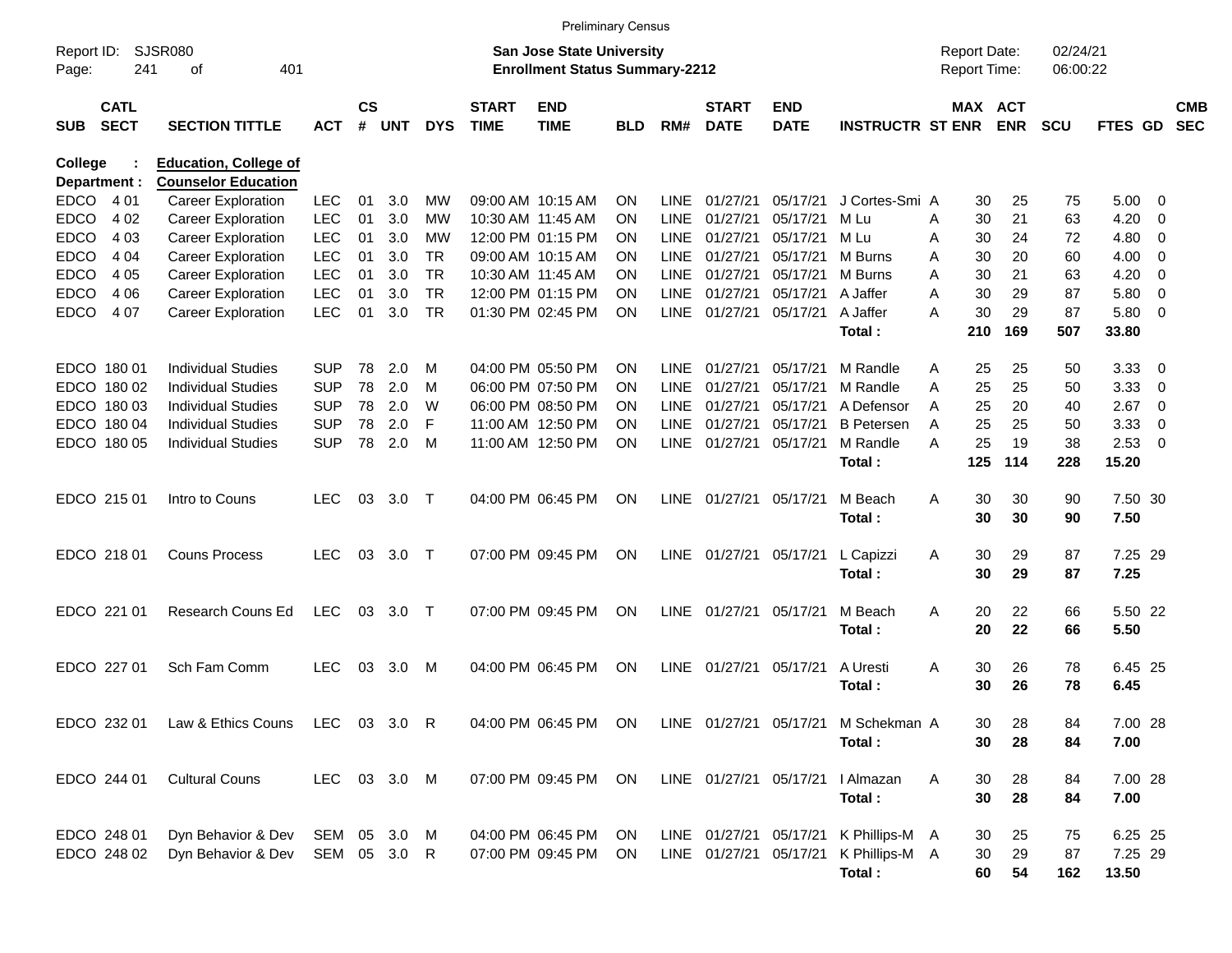|                                          |                                            |                              |                |              |             |                             | <b>Preliminary Census</b>                                                 |            |                            |                             |                                                                      |                                        |                                            |                                                    |                         |                                    |                          |
|------------------------------------------|--------------------------------------------|------------------------------|----------------|--------------|-------------|-----------------------------|---------------------------------------------------------------------------|------------|----------------------------|-----------------------------|----------------------------------------------------------------------|----------------------------------------|--------------------------------------------|----------------------------------------------------|-------------------------|------------------------------------|--------------------------|
| Report ID:<br>242<br>Page:               | SJSR080<br>401<br>οf                       |                              |                |              |             |                             | <b>San Jose State University</b><br><b>Enrollment Status Summary-2212</b> |            |                            |                             |                                                                      |                                        | <b>Report Date:</b><br><b>Report Time:</b> |                                                    | 02/24/21<br>06:00:22    |                                    |                          |
| <b>CATL</b><br><b>SECT</b><br><b>SUB</b> | <b>SECTION TITTLE</b>                      | АСТ                          | <b>CS</b><br># | <b>UNT</b>   | <b>DYS</b>  | <b>START</b><br><b>TIME</b> | <b>END</b><br><b>TIME</b>                                                 | <b>BLD</b> | RM#                        | <b>START</b><br><b>DATE</b> | <b>END</b><br><b>DATE</b>                                            | <b>INSTRUCTR ST ENR</b>                |                                            | <b>MAX ACT</b><br><b>ENR</b>                       | <b>SCU</b>              | <b>FTES GD</b>                     | <b>CMB</b><br><b>SEC</b> |
| EDCO 266 01<br>EDCO 266 02               | Ed & Career Plan<br>Ed & Career Plan       | <b>SEM</b><br>SEM            | 05<br>05       | 3.0<br>3.0   | M<br>$\top$ |                             | 07:00 PM 09:45 PM<br>04:00 PM 06:45 PM                                    | ΟN<br>ΟN   | <b>LINE</b>                | 01/27/21<br>LINE 01/27/21   | 05/17/21<br>05/17/21                                                 | L Capizzi<br>L Capizzi<br>Total:       | A<br>A                                     | 30<br>25<br>30<br>24<br>60<br>49                   | 75<br>72<br>147         | 6.25 25<br>6.00 24<br>12.25        |                          |
| EDCO 268 01<br>GERO 268 01               | Lifespan Dev<br>Lifespan Dev               | <b>LEC</b><br><b>LEC</b>     | 03<br>03       | 3.0<br>3.0   | W<br>W      |                             | 07:00 PM 09:45 PM<br>07:00 PM 09:45 PM                                    | ON<br>ON   | <b>LINE</b><br><b>LINE</b> | 01/27/21<br>01/27/21        | 05/17/21<br>05/17/21                                                 | M Schekman A<br>M Schekman A<br>Total: |                                            | 30<br>31<br>$\mathbf 0$<br>$\mathbf 0$<br>30<br>31 | 93<br>$\mathbf 0$<br>93 | 7.75 31 C<br>$0.00 \t 0 C$<br>7.75 |                          |
| EDCO 279 01<br>EDCO 279 02               | Adv Group Process<br>Adv Group Process     | SEM<br>SEM                   | 05<br>05       | 3.0<br>3.0   | W<br>R      |                             | 04:00 PM 06:45 PM<br>07:00 PM 09:45 PM                                    | ON<br>ON   | <b>LINE</b><br><b>LINE</b> | 01/27/21<br>01/27/21        | 05/17/21<br>05/17/21                                                 | A Uresti<br>L Roberts<br>Total:        | 25<br>A<br>25<br>A                         | 24<br>14<br>50<br>38                               | 72<br>42<br>114         | 6.00 24<br>3.45 13<br>9.45         |                          |
| EDCO 282 01                              | <b>Assessmt for Couns</b>                  | LEC                          |                | 03 3.0       | $\top$      |                             | 07:00 PM 09:45 PM                                                         | ΟN         |                            | LINE 01/27/21               | 05/17/21                                                             | M Mann StockA<br>Total:                |                                            | 30<br>29<br>30<br>29                               | 87<br>87                | 7.25 29<br>7.25                    |                          |
| EDCO 283 01<br>EDCO 283 02               | Adv Ed Assess<br>Adv Ed Assess             | SEM<br>SEM                   | 05<br>05       | 3.0<br>3.0   | W<br>W      |                             | 04:00 PM 06:45 PM<br>07:00 PM 09:45 PM                                    | ON<br>ΟN   | LINE                       | 01/27/21<br>LINE 01/27/21   | 05/17/21<br>05/17/21                                                 | E Zepeda<br>E Zepeda<br>Total:         | 25<br>A<br>25<br>A                         | 25<br>24<br>50<br>49                               | 75<br>72<br>147         | 6.25 25<br>5.95 23<br>12.20        |                          |
| EDCO 285 01<br>EDCO 285 02               | <b>Trauma Couns</b><br><b>Trauma Couns</b> | <b>LEC</b><br><b>LEC</b>     | 03<br>03       | 3.0<br>3.0 W | $\top$      |                             | 07:00 PM 09:45 PM<br>07:00 PM 09:45 PM                                    | ON<br>ON   | <b>LINE</b><br><b>LINE</b> | 01/27/21<br>01/27/21        | 05/17/21<br>05/17/21                                                 | D Hibbert<br>I Almazan<br>Total:       | 25<br>A<br>25<br>A                         | 17<br>25<br>50<br>42                               | 51<br>75<br>126         | 4.10 14<br>6.25 25<br>10.35        |                          |
| EDCO 286 01<br>EDCO 286 02               | Org Change & Dev<br>Org Change & Dev       | <b>LEC</b><br><b>LEC</b>     | 03<br>03       | 3.0<br>3.0   | M<br>W      |                             | 07:00 PM 09:45 PM<br>04:00 PM 06:45 PM                                    | ON<br>ON   | <b>LINE</b><br><b>LINE</b> | 01/27/21<br>01/27/21        | 05/17/21<br>05/17/21                                                 | M Schekman A<br>M Schekman A<br>Total: | 25                                         | 30<br>30<br>25<br>55<br>55                         | 90<br>75<br>165         | 7.50 30<br>6.20 24<br>13.70        |                          |
| EDCO 287 01                              | Comp School Couns                          | LEC                          |                | 03 3.0 T     |             |                             | 04:00 PM 06:45 PM                                                         | ΟN         | <b>LINE</b>                | 01/27/21                    | 05/17/21                                                             | L Roberts<br>Total:                    | Α<br>25<br>25                              | 15<br>15                                           | 45<br>45                | 3.70 14<br>3.70                    |                          |
| EDCO 288 01<br>EDCO 288 02               | Sem Couns Th Prac<br>Sem Couns Th Prac     | SEM 05 3.0 R<br>SEM 05 3.0 R |                |              |             |                             | 04:00 PM 06:45 PM<br>07:00 PM 09:45 PM                                    | ON.<br>ON. |                            |                             | LINE 01/27/21 05/17/21 S Stovall<br>LINE 01/27/21 05/17/21 S Stovall | Total:                                 | A<br>A                                     | 26<br>25<br>25<br>25<br>50<br>51                   | 78<br>75<br>153         | 6.50 26<br>6.25 25<br>12.75        |                          |
| EDCO 289 01<br>EDCO 289 02               | Sem Prof Couns<br>Sem Prof Couns           | SEM 05 3.0 M<br><b>SEM</b>   |                | 3.0          |             |                             | 04:00 PM 06:45 PM                                                         | ON         |                            |                             | LINE 01/27/21 05/17/21 J Laker                                       | Total:                                 | A<br>X                                     | 25<br>21<br>0<br>0<br>25<br>21                     | 63<br>0<br>63           | 5.25 21<br>$0.00 \t 0$<br>5.25     |                          |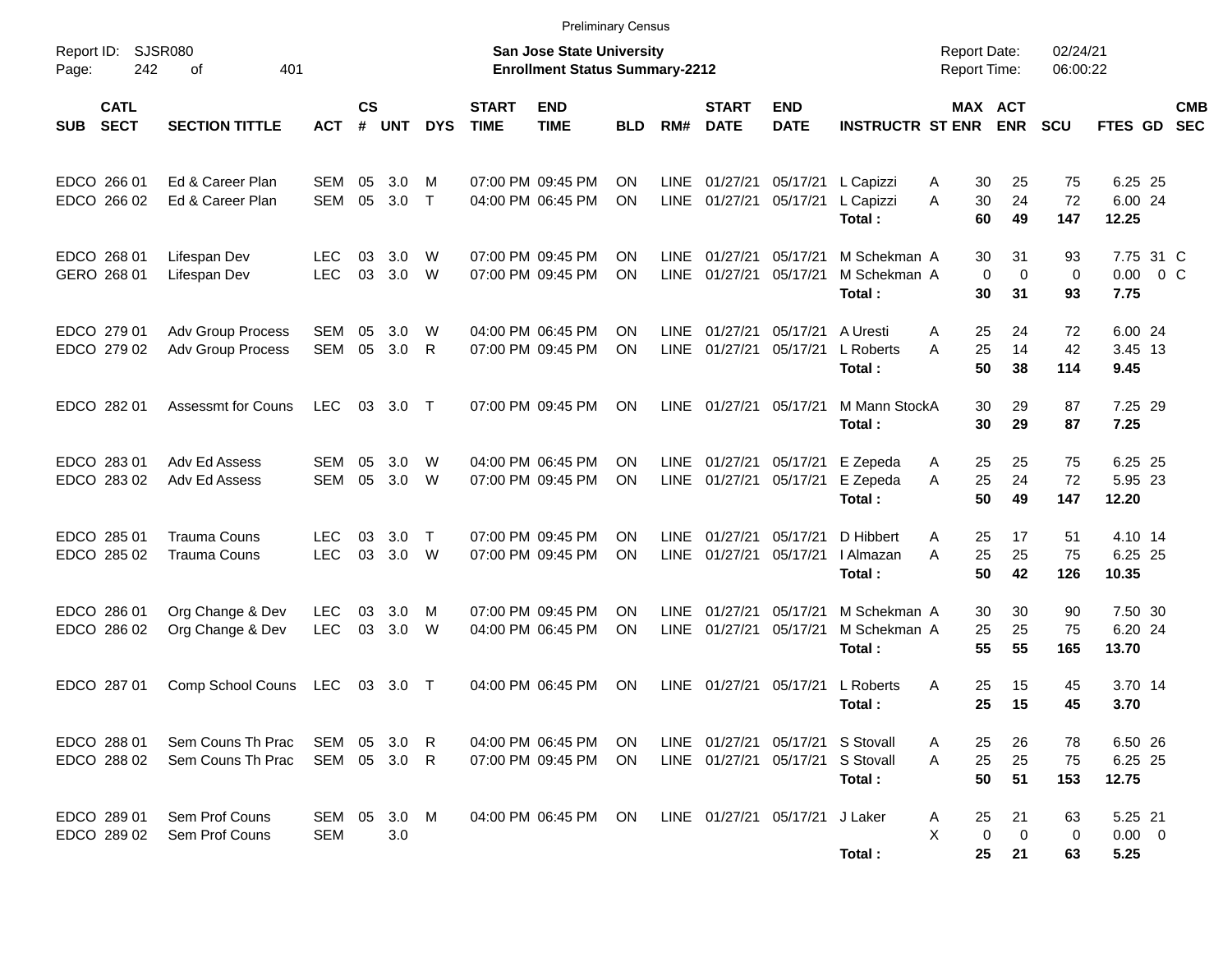|             |              |                             |            |           |            |            |              |                                       | <b>Preliminary Census</b> |             |              |             |                         |                     |      |                |            |                |            |
|-------------|--------------|-----------------------------|------------|-----------|------------|------------|--------------|---------------------------------------|---------------------------|-------------|--------------|-------------|-------------------------|---------------------|------|----------------|------------|----------------|------------|
| Report ID:  |              | SJSR080                     |            |           |            |            |              | <b>San Jose State University</b>      |                           |             |              |             |                         | <b>Report Date:</b> |      |                | 02/24/21   |                |            |
| Page:       | 243          | 401<br>οf                   |            |           |            |            |              | <b>Enrollment Status Summary-2212</b> |                           |             |              |             |                         | Report Time:        |      |                | 06:00:22   |                |            |
|             | <b>CATL</b>  |                             |            | <b>CS</b> |            |            | <b>START</b> | <b>END</b>                            |                           |             | <b>START</b> | <b>END</b>  |                         |                     |      | <b>MAX ACT</b> |            |                | <b>CMB</b> |
| <b>SUB</b>  | <b>SECT</b>  | <b>SECTION TITTLE</b>       | <b>ACT</b> | #         | <b>UNT</b> | <b>DYS</b> | <b>TIME</b>  | <b>TIME</b>                           | <b>BLD</b>                | RM#         | <b>DATE</b>  | <b>DATE</b> | <b>INSTRUCTR ST ENR</b> |                     |      | <b>ENR</b>     | <b>SCU</b> | <b>FTES GD</b> | <b>SEC</b> |
| EDCO 292 01 |              | Supv Exp Couns              | <b>SUP</b> | 36        | 3.0        | <b>TBA</b> |              |                                       | ON                        | <b>LINE</b> | 01/27/21     | 05/17/21    | J Laker                 | Α                   | 10   | 9              | 27         | 2.25           | 9          |
|             | EDCO 292 02  | Supv Exp Couns              | <b>SUP</b> | 36        | 3.0        | <b>TBA</b> |              |                                       | ON                        | <b>LINE</b> | 01/27/21     | 05/17/21    | K Choi                  | Α                   | 10   | 11             | 33         | 2.60           | 8          |
|             | EDCO 292 03  | Supv Exp Couns              | <b>SUP</b> | 36        | 3.0        | <b>TBA</b> |              |                                       | ON                        | <b>LINE</b> | 01/27/21     | 05/17/21    | K Choi                  | Α                   | 10   | 10             | 30         | 2.50 10        |            |
|             | EDCO 292 04  | Supv Exp Couns              | <b>SUP</b> | 36        | 3.0        | <b>TBA</b> |              |                                       | ON                        | <b>LINE</b> | 01/27/21     | 05/17/21    | A Uresti                | A                   | 10   | 11             | 33         | 2.75 11        |            |
|             | EDCO 292 05  | Supv Exp Couns              | <b>SUP</b> | 36        | 3.0        | <b>TBA</b> |              |                                       | ON                        | <b>LINE</b> | 01/27/21     | 05/17/21    | M Schekman A            |                     | 10   | 11             | 33         | 2.70 10        |            |
|             | EDCO 292 06  | Supv Exp Couns              | <b>SUP</b> | 36        | 3.0        | <b>TBA</b> |              |                                       | ON                        | <b>LINE</b> | 01/27/21     | 05/17/21    | L Roberts               | Α                   | 10   | 10             | 30         | 2.45           | 9          |
|             | EDCO 292 07  | Supv Exp Couns              | <b>SUP</b> | 36        | 3.0        | <b>TBA</b> |              |                                       | ON                        | <b>LINE</b> | 01/27/21     | 05/17/21    | A Gutierrez             | A                   | 10   | 12             | 36         | 3.00 12        |            |
|             | EDCO 292 08  | Supv Exp Couns              | <b>SUP</b> | 36        | 3.0        | <b>TBA</b> |              |                                       | ON                        | LINE        | 01/27/21     | 05/17/21    | E Hugo                  | Α                   | 10   | 11             | 33         | 2.75 11        |            |
| <b>EDCO</b> | 292 09       | Supv Exp Couns              | <b>SUP</b> | 36        | 3.0        | <b>TBA</b> |              |                                       | ON                        | <b>LINE</b> | 01/27/21     | 05/17/21    | K Kruger                | Α                   | 10   | 11             | 33         | 2.75 11        |            |
|             | EDCO 292 10  | Supv Exp Couns              | <b>SUP</b> | 36        | 3.0        | <b>TBA</b> |              |                                       | ON                        | <b>LINE</b> | 01/27/21     | 05/17/21    | A Gutierrez             | Α                   | 10   | 12             | 36         | 3.00 12        |            |
| EDCO 292 11 |              | Supv Exp Couns              | <b>SUP</b> | 36        | 3.0        | <b>TBA</b> |              |                                       | ON                        | <b>LINE</b> | 01/27/21     | 05/17/21    | E Hugo                  | A                   | 10   | 11             | 33         | 2.70 10        |            |
|             |              |                             |            |           |            |            |              |                                       |                           |             |              |             | Total:                  |                     | 110  | 119            | 357        | 29.45          |            |
| EDCO 293 01 |              | Prac Child & Sub Abu SEM 06 |            |           | 3.0        | R          |              | 04:00 PM 06:45 PM                     | ON                        | <b>LINE</b> | 01/27/21     | 05/17/21    | A Jaffer                | Α                   | 25   | 17             | 51         | 4.10 14        |            |
|             |              |                             |            |           |            |            |              |                                       |                           |             |              |             | Total:                  |                     | 25   | 17             | 51         | 4.10           |            |
| EDCO 298 01 |              | Spec Stud Couns Ed          | <b>SUP</b> | 48        | 3.0        | <b>TBA</b> |              |                                       | ON                        | <b>LINE</b> | 01/27/21     | 05/17/21    | J Laker                 | Α                   | 11   | 10             | 30         | 2.50 10        |            |
|             | EDCO 298 02  | Spec Stud Couns Ed          | <b>SUP</b> | 48        | 3.0        | <b>TBA</b> |              |                                       | ON                        | LINE        | 01/27/21     | 05/17/21    | K Choi                  | Α                   | 12   | 11             | 33         | 2.75 11        |            |
|             | EDCO 298 03  | Spec Stud Couns Ed          | <b>SUP</b> | 48        | 3.0        | <b>TBA</b> |              |                                       | ON                        | <b>LINE</b> | 01/27/21     | 05/17/21    | M Beach                 | Α                   | 12   | 12             | 36         | 3.00 12        |            |
|             | EDCO 298 04  | Spec Stud Couns Ed          | <b>SUP</b> | 48        | 3.0        | <b>TBA</b> |              |                                       | ON                        | <b>LINE</b> | 01/27/21     | 05/17/21    | M Beach                 | А                   | 12   | 12             | 36         | 3.00 12        |            |
|             |              |                             |            |           |            |            |              |                                       |                           |             |              |             | Total:                  |                     | 47   | 45             | 135        | 11.25          |            |
| EDCO 299 01 |              | Master's Thesis             | <b>SUP</b> | 78        | 3.0        | <b>TBA</b> |              |                                       | ON                        | <b>LINE</b> | 01/27/21     | 05/17/21    | J Laker                 | Α                   | 1    | 1              | 3          | 0.25           | -1         |
|             |              |                             |            |           |            |            |              |                                       |                           |             |              |             | Total:                  |                     | 1    | 1              | 3          | 0.25           |            |
|             |              |                             |            |           |            |            |              |                                       |                           |             |              |             |                         |                     |      |                |            |                |            |
|             | Department : | <b>Counselor Education</b>  |            |           |            |            |              |                                       |                           |             |              |             | Department Total:       |                     | 1173 | 1062           | 3072       | 242.90         |            |

| Department Total:         |     |     |          | 11/3 1002 30/2 242.90 |
|---------------------------|-----|-----|----------|-----------------------|
| <b>Lower Division :</b>   | 210 | 169 | 507      | 33.80                 |
| Upper Division :          | 125 | 114 | - 228    | 15.20                 |
| <b>Graduate Division:</b> | 838 |     | 779 2337 | 193.90                |
|                           |     |     |          |                       |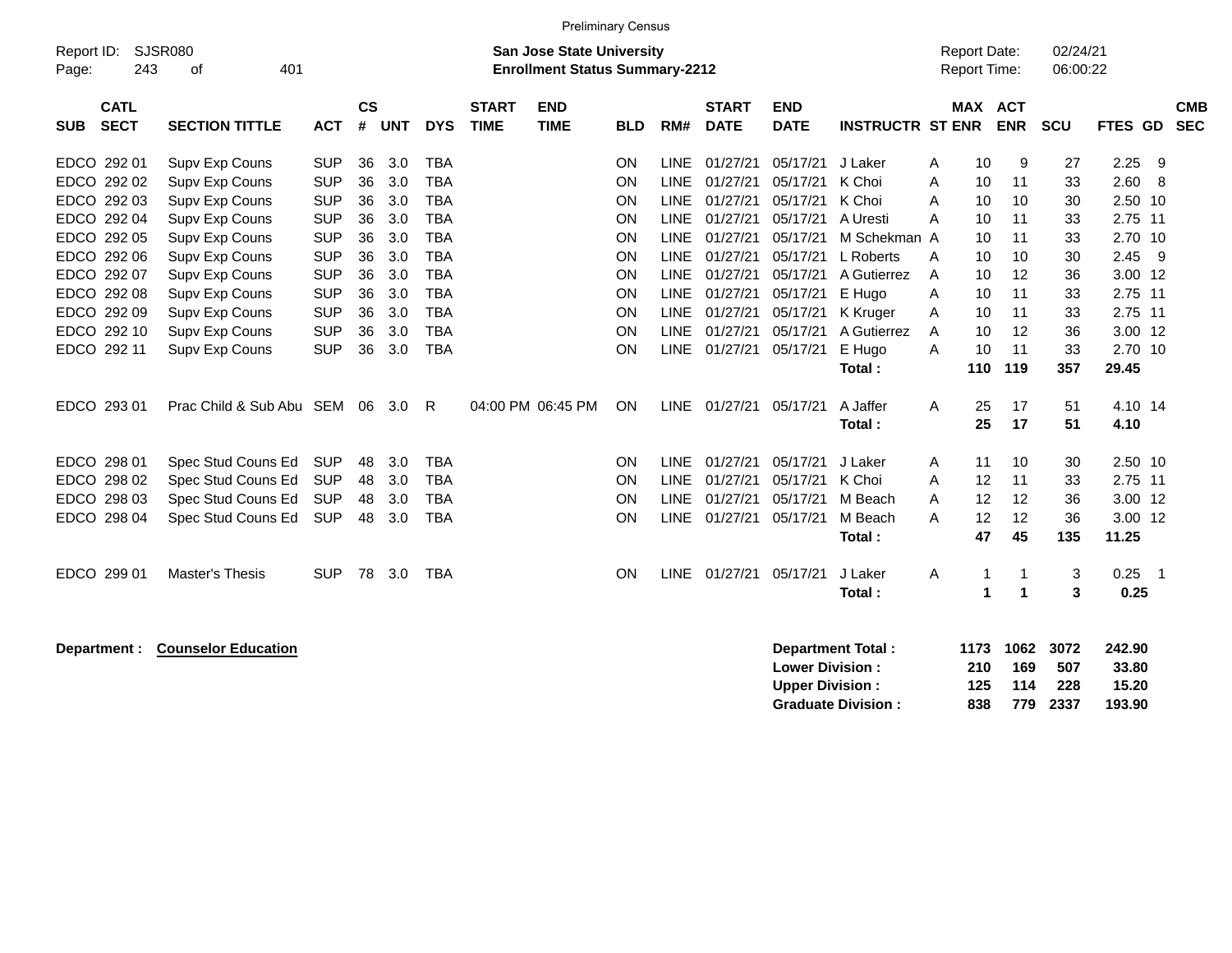|                     |                            |                                               |            |                    |            |              |                             | <b>Preliminary Census</b>                                          |           |             |                             |                           |                            |   |                                     |                |                      |               |                          |                          |
|---------------------|----------------------------|-----------------------------------------------|------------|--------------------|------------|--------------|-----------------------------|--------------------------------------------------------------------|-----------|-------------|-----------------------------|---------------------------|----------------------------|---|-------------------------------------|----------------|----------------------|---------------|--------------------------|--------------------------|
| Report ID:<br>Page: | 244                        | <b>SJSR080</b><br>401<br>οf                   |            |                    |            |              |                             | San Jose State University<br><b>Enrollment Status Summary-2212</b> |           |             |                             |                           |                            |   | <b>Report Date:</b><br>Report Time: |                | 02/24/21<br>06:00:22 |               |                          |                          |
| <b>SUB</b>          | <b>CATL</b><br><b>SECT</b> | <b>SECTION TITTLE</b>                         | <b>ACT</b> | $\mathsf{cs}$<br># | <b>UNT</b> | <b>DYS</b>   | <b>START</b><br><b>TIME</b> | <b>END</b><br><b>TIME</b>                                          | BLD       | RM#         | <b>START</b><br><b>DATE</b> | <b>END</b><br><b>DATE</b> | <b>INSTRUCTR ST ENR</b>    |   | MAX ACT                             | <b>ENR</b>     | <b>SCU</b>           | FTES GD       |                          | <b>CMB</b><br><b>SEC</b> |
| College             |                            | <b>Education, College of</b>                  |            |                    |            |              |                             |                                                                    |           |             |                             |                           |                            |   |                                     |                |                      |               |                          |                          |
|                     | Department :               | <b>Communicative Disorders &amp; Sciences</b> |            |                    |            |              |                             |                                                                    |           |             |                             |                           |                            |   |                                     |                |                      |               |                          |                          |
|                     | EDAU 170 01                | Audiology I                                   | LEC.       | 02                 | 3.0        | W            |                             | 01:00 PM 03:45 PM                                                  | <b>ON</b> | LINE        | 01/27/21                    | 05/17/21                  | J McCullough A             |   | 28                                  | 28             | 84                   | 5.60 0        |                          |                          |
|                     | EDAU 170 02                | Audiology I                                   | <b>LEC</b> | 02                 | 3.0        | W            |                             | 04:00 PM 06:45 PM                                                  | <b>ON</b> | <b>LINE</b> | 01/27/21                    | 05/17/21                  | <b>E</b> Merritt<br>Total: | A | 27<br>55                            | 24<br>52       | 72<br>156            | 4.80<br>10.40 | - 0                      |                          |
|                     | EDAU 177 01                | <b>Pract Audiology</b>                        | <b>SUP</b> | 25                 | 3.0        | м            |                             | 09:00 AM 11:45 AM                                                  | <b>ON</b> | LINE        | 01/27/21                    | 05/17/21                  | M Kondo                    | Α | 8                                   | 8              | 24                   | 1.60 0        |                          |                          |
|                     | EDAU 177 02                | <b>Pract Audiology</b>                        | <b>SUP</b> | 25                 | 3.0        | м            |                             | 01:00 PM 03:45 PM                                                  | <b>ON</b> | <b>LINE</b> | 01/27/21                    | 05/17/21                  | M Kondo                    | Α | 8                                   | 7              | 21                   | 1.65          | -5                       |                          |
|                     | EDAU 177 03                | <b>Pract Audiology</b>                        | <b>SUP</b> | 25                 | 3.0        | Τ            |                             | 09:00 AM 11:45 AM                                                  | <b>ON</b> | LINE        | 01/27/21                    | 05/17/21                  | <b>E</b> Merritt           | Α | 8                                   | $\overline{7}$ | 21                   | 1.40          | - 0                      |                          |
|                     | EDAU 177 04                | <b>Pract Audiology</b>                        | <b>SUP</b> | 25                 | 3.0        | W            |                             | 09:00 AM 11:45 AM                                                  | <b>ON</b> | <b>LINE</b> | 01/27/21                    | 05/17/21                  | <b>E</b> Merritt           | A | 8                                   | 8              | 24                   | 2.00          | 8                        |                          |
|                     | EDAU 177 05                | <b>Pract Audiology</b>                        | <b>SUP</b> | 25                 | 3.0        | W            |                             | 09:00 AM 11:45 AM                                                  | <b>ON</b> | LINE        | 01/27/21                    | 05/17/21                  | M Kondo                    | A | 8                                   | 8              | 24                   | 1.95          | $\overline{7}$           |                          |
|                     | EDAU 177 06                | <b>Pract Audiology</b>                        | <b>SUP</b> | 25                 | 3.0        | R            |                             | 09:00 AM 11:45 AM                                                  | <b>ON</b> | LINE        | 01/27/21                    | 05/17/21                  | <b>E</b> Merritt           | Α | 8                                   | 8              | 24                   | 2.00          | 8                        |                          |
|                     | EDAU 177 07                | <b>Pract Audiology</b>                        | <b>SUP</b> | 25                 | 3.0        | R            |                             | 09:00 AM 11:45 AM                                                  | <b>ON</b> | LINE        | 01/27/21                    | 05/17/21                  | M Kondo                    | Α | 8                                   | 8              | 24                   | 2.00          | 8                        |                          |
|                     |                            |                                               |            |                    |            |              |                             |                                                                    |           |             |                             |                           | Total:                     |   | 56                                  | 54             | 162                  | 12.60         |                          |                          |
|                     | EDAU 273 01                | Aur Rehab                                     | <b>SEM</b> | 05                 | 3.0        | W            |                             | 01:00 PM 03:45 PM                                                  | <b>ON</b> |             | LINE 01/27/21               | 05/17/21                  | M Kondo                    | A | 20                                  | 20             | 60                   | 5.00 20       |                          |                          |
|                     |                            |                                               |            |                    |            |              |                             |                                                                    |           |             |                             |                           | Total:                     |   | 20                                  | 20             | 60                   | 5.00          |                          |                          |
| <b>EDSP</b>         | 112 01                     | Treat/Mgmt S-L Dis                            | <b>SEM</b> | 02                 | 3.0        | R            |                             | 12:00 PM 02:45 PM                                                  | <b>ON</b> | <b>LINE</b> | 01/27/21                    | 05/17/21                  | P Cascella                 | A | 20                                  | 21             | 63                   | 5.20 20       |                          |                          |
| <b>EDSP</b>         | 112 02                     | Treat/Mgmt S-L Dis                            | <b>SEM</b> | 02                 | 3.0        | F            |                             | 08:30 AM 11:15 AM                                                  | <b>ON</b> | LINE        | 01/27/21                    | 05/17/21                  | P Cascella                 | A | 27                                  | 23             | 69                   | 4.60          | $\overline{\phantom{0}}$ |                          |
| <b>EDSP</b>         | 112 03                     | Treat/Mgmt S-L Dis                            | <b>SEM</b> | 02                 | 3.0        | F            |                             | 01:00 PM 03:45 PM                                                  | <b>ON</b> | LINE        | 01/27/21                    | 05/17/21                  | P Cascella                 | A | 28                                  | 28             | 84                   | 5.60 0        |                          |                          |
|                     |                            |                                               |            |                    |            |              |                             |                                                                    |           |             |                             |                           | Total:                     |   | 75                                  | 72             | 216                  | 15.40         |                          |                          |
|                     | EDSP 113 01                | Speech Science                                | <b>LEC</b> | 02                 | 3.0        | M            |                             | 04:00 PM 06:45 PM                                                  | <b>ON</b> | <b>LINE</b> | 01/27/21                    | 05/17/21                  | K Castillo                 | Α | 27                                  | 25             | 75                   | 5.00          | $\overline{\phantom{0}}$ |                          |
| <b>EDSP</b>         | 11302                      | <b>Speech Science</b>                         | <b>LEC</b> | 02                 | 3.0        | $\top$       |                             | 04:00 PM 06:45 PM                                                  | <b>ON</b> | <b>LINE</b> | 01/27/21                    | 05/17/21                  | K Castillo                 | Α | 28                                  | 24             | 72                   | $4.80$ 0      |                          |                          |
|                     |                            |                                               |            |                    |            |              |                             |                                                                    |           |             |                             |                           | Total:                     |   | 55                                  | 49             | 147                  | 9.80          |                          |                          |
| <b>EDSP</b>         | 120 01                     | CommDisorders in Chi SEM                      |            | 02                 | 3.0        | $\top$       |                             | 09:00 AM 11:45 AM                                                  | <b>ON</b> | LINE        | 01/27/21                    | 05/17/21                  | C Zepecki                  | A | 20                                  | 20             | 60                   | 5.00 20       |                          |                          |
| <b>EDSP</b>         | 120 02                     | CommDisorders in Chi SEM                      |            | 02                 | 3.0        | $\mathsf{T}$ |                             | 12:00 PM 02:45 PM                                                  | <b>ON</b> | <b>LINE</b> | 01/27/21                    | 05/17/21                  | L Lasman                   | Α | 28                                  | 24             | 72                   | 4.80          | $\overline{\mathbf{0}}$  |                          |
| <b>EDSP</b>         | 120 03                     | CommDisorders in Chi SEM                      |            | 02 <sub>o</sub>    | 3.0        | R            |                             | 09:00 AM_11:45 AM                                                  | <b>ON</b> |             | LINE 01/27/21               | 05/17/21                  | L Lustigman A              |   | 27                                  | 27             | 81                   | 5.40          | - 0                      |                          |
|                     |                            |                                               |            |                    |            |              |                             |                                                                    |           |             |                             |                           | Total:                     |   | 75                                  | 71             | 213                  | 15.20         |                          |                          |
|                     | EDSP 162 01                | Comm Dis Adults                               | <b>LEC</b> | 02                 | $3.0$ T    |              |                             | 04:00 PM 06:45 PM                                                  | ON        |             |                             | LINE 01/27/21 05/17/21    | S Jackson                  | A | 77                                  | 75             | 225                  | 16.00 20      |                          |                          |
|                     | EDSP 162 02                | Comm Dis Adults                               | <b>LEC</b> |                    | 3.0        |              |                             |                                                                    |           |             |                             |                           |                            | X | 0                                   | $\mathbf 0$    | 0                    | $0.00 \t 0$   |                          |                          |
|                     |                            |                                               |            |                    |            |              |                             |                                                                    |           |             |                             |                           | Total:                     |   | 77                                  | 75             | 225                  | 16.00         |                          |                          |
|                     | EDSP 176 01                | <b>Guided Observation</b>                     | SEM        | 05                 | 3.0        | M            |                             | 09:00 AM 11:45 AM                                                  | <b>ON</b> |             | LINE 01/27/21               | 05/17/21                  | M McCollum A               |   | 27                                  | 28             | 84                   | 5.60 0        |                          |                          |
|                     | EDSP 176 02                | <b>Guided Observation</b>                     | SEM        | 05                 | 3.0        | M            |                             | 01:00 PM 03:45 PM                                                  | <b>ON</b> |             | LINE 01/27/21               | 05/17/21                  | M McCollum A               |   | 20                                  | 20             | 60                   | 5.00 20       |                          |                          |
|                     | EDSP 176 03                | <b>Guided Observation</b>                     | SEM 05 3.0 |                    |            | M            |                             | 04:00 PM 06:45 PM                                                  | <b>ON</b> |             | LINE 01/27/21 05/17/21      |                           | M McCollum A               |   | 28                                  | 24             | 72                   | 4.80 0        |                          |                          |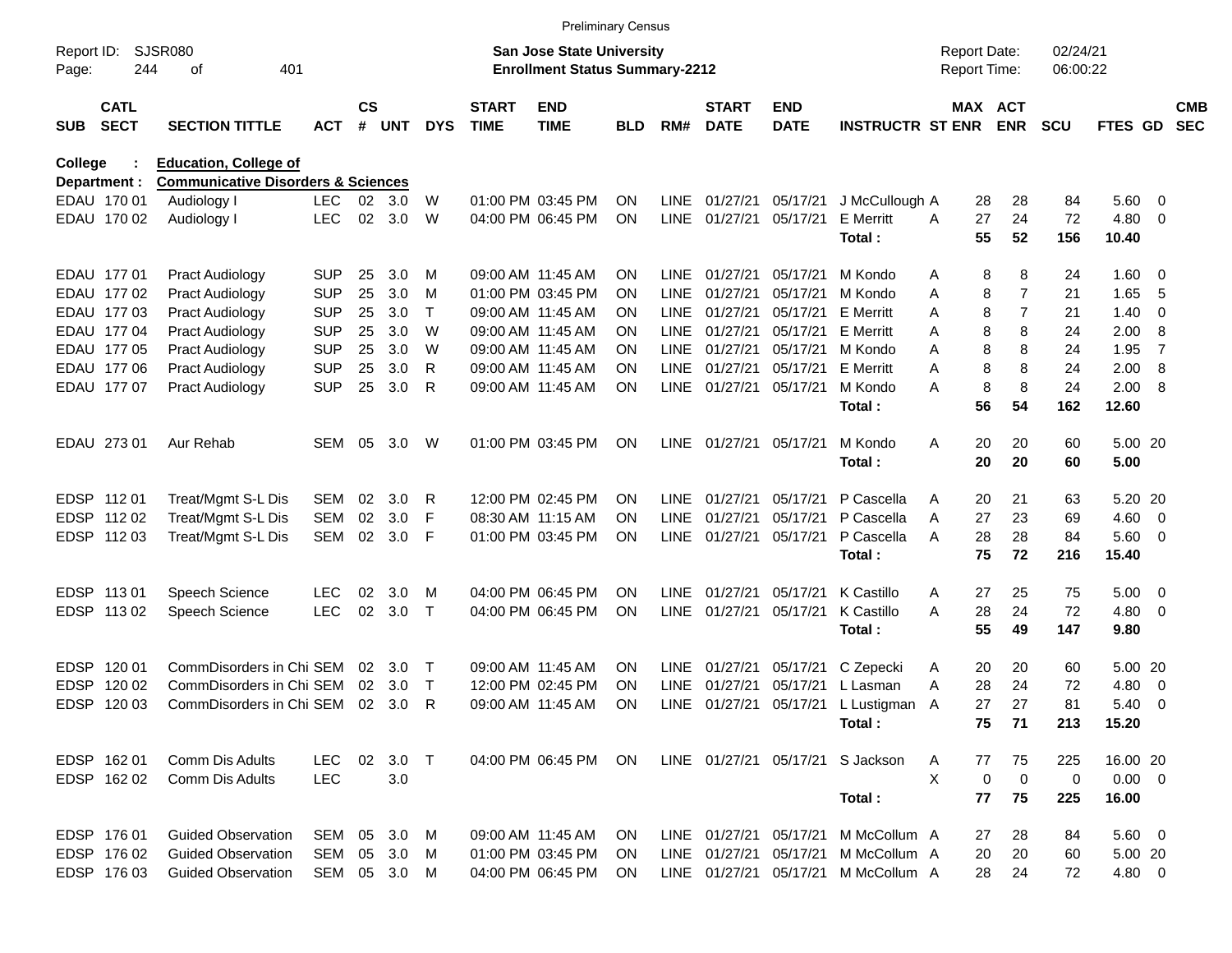|             |                                                  |                        |            |                    |            |             |                             |                                                                           | <b>Preliminary Census</b> |             |                             |                           |                             |                                            |                |                      |                |                         |                          |
|-------------|--------------------------------------------------|------------------------|------------|--------------------|------------|-------------|-----------------------------|---------------------------------------------------------------------------|---------------------------|-------------|-----------------------------|---------------------------|-----------------------------|--------------------------------------------|----------------|----------------------|----------------|-------------------------|--------------------------|
| Page:       | <b>SJSR080</b><br>Report ID:<br>245<br>401<br>of |                        |            |                    |            |             |                             | <b>San Jose State University</b><br><b>Enrollment Status Summary-2212</b> |                           |             |                             |                           |                             | <b>Report Date:</b><br><b>Report Time:</b> |                | 02/24/21<br>06:00:22 |                |                         |                          |
| <b>SUB</b>  | <b>CATL</b><br><b>SECT</b>                       | <b>SECTION TITTLE</b>  | <b>ACT</b> | $\mathsf{cs}$<br># | <b>UNT</b> | <b>DYS</b>  | <b>START</b><br><b>TIME</b> | <b>END</b><br><b>TIME</b>                                                 | <b>BLD</b>                | RM#         | <b>START</b><br><b>DATE</b> | <b>END</b><br><b>DATE</b> | <b>INSTRUCTR ST ENR ENR</b> |                                            | <b>MAX ACT</b> | <b>SCU</b>           | <b>FTES GD</b> |                         | <b>CMB</b><br><b>SEC</b> |
|             |                                                  |                        |            |                    |            |             |                             |                                                                           |                           |             |                             |                           | Total:                      | 75                                         | 72             | 216                  | 15.40          |                         |                          |
|             | EDSP 177 01                                      | Prac Sp Path           | <b>SUP</b> | 25                 | 3.0        | $\mathsf T$ |                             | 09:00 AM 11:45 AM                                                         | ΟN                        | LINE        | 01/27/21                    | 05/17/21                  | H Jonesreban A              | 6                                          | 5              | 15                   | $1.00 \t 0$    |                         |                          |
|             | EDSP 177 02                                      | Prac Sp Path           | <b>SUP</b> | 25                 | 3.0        | $\top$      |                             | 12:00 PM 02:45 PM                                                         | <b>ON</b>                 | LINE        | 01/27/21                    | 05/17/21                  | C Zepecki                   | 6<br>A                                     | 6              | 18                   | 1.20           | $\overline{\mathbf{0}}$ |                          |
|             |                                                  |                        |            |                    |            |             |                             |                                                                           |                           |             |                             |                           | Total:                      | 12                                         | 11             | 33                   | 2.20           |                         |                          |
|             | EDSP 222 01                                      | Sch Age Lang & Lit     | SEM        | 05                 | 3.0        | $\mathsf T$ |                             | 09:00 AM 11:45 AM                                                         | <b>ON</b>                 |             | LINE 01/27/21               | 05/17/21                  | L Lustigman A               | 18                                         | 19             | 57                   | 4.75 19        |                         |                          |
|             | EDSP 222 02                                      | Sch Age Lang & Lit     | SEM        | 05                 | 3.0        | $\top$      |                             | 02:00 PM 04:45 PM                                                         | <b>ON</b>                 |             | LINE 01/27/21               | 05/17/21                  | L Lustigman A               | 18                                         | 15             | 45                   | 3.75 15        |                         |                          |
|             |                                                  |                        |            |                    |            |             |                             |                                                                           |                           |             |                             |                           | Total:                      | 36                                         | 34             | 102                  | 8.50           |                         |                          |
|             | EDSP 250 01                                      | <b>Voice Disorders</b> | SEM        | 05                 | 3.0        | F           |                             | 09:30 AM 12:15 PM                                                         | ON                        |             | LINE 01/27/21               | 05/17/21                  | P Tsai                      | 21<br>A                                    | 20             | 60                   | 5.00 20        |                         |                          |
|             | EDSP 250 02                                      | <b>Voice Disorders</b> | <b>SEM</b> | 05                 | 3.0        | F           |                             | 01:00 PM 03:45 PM                                                         | <b>ON</b>                 |             | LINE 01/27/21               | 05/17/21                  | P Tsai                      | 21<br>Α                                    | 21             | 63                   | 5.25 21        |                         |                          |
|             |                                                  |                        |            |                    |            |             |                             |                                                                           |                           |             |                             |                           | Total:                      | 42                                         | 41             | 123                  | 10.25          |                         |                          |
|             | EDSP 255 01                                      | Sem Motor Spch Dis     | SEM        | 05                 | 3.0        | R           |                             | 09:00 AM 11:45 AM                                                         | ON                        | LINE        | 01/27/21                    | 05/17/21                  | M Cuellar                   | 18<br>A                                    | 18             | 54                   | 4.50 18        |                         |                          |
|             | EDSP 255 02                                      | Sem Motor Spch Dis     | SEM        |                    | 05 3.0     | R           |                             | 12:00 PM 02:45 PM                                                         | <b>ON</b>                 | LINE        | 01/27/21                    | 05/17/21                  | M Cuellar                   | A<br>18                                    | 16             | 48                   | 4.00 16        |                         |                          |
|             |                                                  |                        |            |                    |            |             |                             |                                                                           |                           |             |                             |                           | Total:                      | 36                                         | 34             | 102                  | 8.50           |                         |                          |
|             | EDSP 260 01                                      | Sem. Dysphagi          | SEM        | 05                 | 3.0        | Т           |                             | 10:00 AM 12:45 PM                                                         | ON                        | LINE        | 01/27/21                    | 05/17/21                  | M Cuellar                   | 18<br>A                                    | 15             | 45                   | 3.75 15        |                         |                          |
|             | EDSP 260 02                                      | Sem. Dysphagi          | <b>SEM</b> | 05                 | 3.0        | $\top$      |                             | 01:00 PM 03:45 PM                                                         | <b>ON</b>                 |             | LINE 01/27/21               | 05/17/21                  | M Cuellar                   | A<br>17                                    | 18             | 54                   | 4.50 18        |                         |                          |
|             |                                                  |                        |            |                    |            |             |                             |                                                                           |                           |             |                             |                           | Total:                      | 35                                         | 33             | 99                   | 8.25           |                         |                          |
|             | EDSP 265 01                                      | Sem Cog Dis            | SEM        | 05                 | 3.0        | W           |                             | 09:00 AM 11:45 AM                                                         | ON                        | LINE        | 01/27/21                    | 05/17/21                  | A Schaack                   | 17<br>Α                                    | 18             | 54                   | 4.50 18 C      |                         |                          |
|             | GERO 265 01                                      | Sem Cog Dis            | <b>SEM</b> | 05                 | 3.0        | W           |                             | 09:00 AM 11:45 AM                                                         | ON                        | <b>LINE</b> | 01/27/21                    | 05/17/21                  | A Schaack                   | 0<br>A                                     | $\Omega$       | 0                    | 0.00           | $0\,$ C                 |                          |
|             | EDSP 265 02                                      | Sem Cog Dis            | <b>SEM</b> | 05                 | 3.0        | W           |                             | 01:00 PM 03:45 PM                                                         | ON                        | LINE        | 01/27/21                    | 05/17/21                  | A Schaack                   | 17<br>Α                                    | 15             | 45                   | 3.75 15 C      |                         |                          |
|             | GERO 265 02                                      | Sem Cog Dis            | <b>SEM</b> | 05                 | 3.0        | W           |                             | 01:00 PM 03:45 PM                                                         | ΟN                        |             | LINE 01/27/21               | 05/17/21                  | A Schaack                   | $\mathbf 0$<br>A                           | $\Omega$       | $\mathbf 0$          | 0.00           | 0 <sup>o</sup>          |                          |
|             |                                                  |                        |            |                    |            |             |                             |                                                                           |                           |             |                             |                           | Total:                      | 34                                         | 33             | 99                   | 8.25           |                         |                          |
| <b>EDSP</b> | 269 01                                           | Fld Exp PS Spa/Aud     | <b>SUP</b> | 25                 | 6.0        | TBA         |                             |                                                                           | ON                        | <b>LINE</b> | 01/27/21                    | 05/17/21                  | W Quach                     | 6<br>A                                     | 6              | 36                   | $3.00\quad 6$  |                         |                          |
|             | EDSP 269 02                                      | Fld Exp PS Spa/Aud     | <b>SUP</b> |                    | 25 6.0     | <b>TBA</b>  |                             |                                                                           | <b>ON</b>                 | LINE        | 01/27/21                    | 05/17/21                  | C Zepecki                   | 6<br>Α                                     | $\overline{7}$ | 42                   | $3.50$ 7       |                         |                          |
|             |                                                  |                        |            |                    |            |             |                             |                                                                           |                           |             |                             |                           | Total:                      | 12                                         | 13             | 78                   | 6.50           |                         |                          |
|             | EDSP 276 01                                      | Prac Adv Assess        | SEM        |                    | 06 3.0     | R           |                             | 04:00 PM 06:45 PM                                                         | <b>ON</b>                 |             | LINE 01/27/21 05/17/21      |                           | D Greenberg A               | 6                                          | 4              | 12                   | 1.004          |                         |                          |
|             | EDSP 276 02                                      | Prac Adv Assess        | SEM        |                    | 06 3.0     | R           |                             | 04:00 PM 06:45 PM                                                         | <b>ON</b>                 |             | LINE 01/27/21               | 05/17/21                  | C Zepecki                   | 6<br>A                                     | 6              | 18                   | 1.50 6         |                         |                          |
|             | EDSP 276 03                                      | Prac Adv Assess        | SEM        |                    | 06 3.0 F   |             |                             | 01:00 PM 03:45 PM                                                         | <b>ON</b>                 |             | LINE 01/27/21 05/17/21      |                           | A Olson                     | 6<br>Α                                     | 4              | 12                   | 1.004          |                         |                          |
|             |                                                  |                        |            |                    |            |             |                             |                                                                           |                           |             |                             |                           | Total:                      | 18                                         | 14             | 42                   | 3.50           |                         |                          |
|             | EDSP 277 01                                      | Adv Pract Sp           | <b>SUP</b> | 25                 | 3.0 M      |             |                             | 04:00 PM 06:45 PM                                                         | ON                        |             | LINE 01/27/21 05/17/21      |                           | D Greenberg A               | 6                                          | 7              | 21                   | $1.75$ 7       |                         |                          |
|             | EDSP 277 02                                      | Adv Pract Sp           | <b>SUP</b> |                    | $3.0\,$    |             |                             |                                                                           |                           |             |                             |                           |                             | 0<br>X                                     | 0              | 0                    | $0.00 \t 0$    |                         |                          |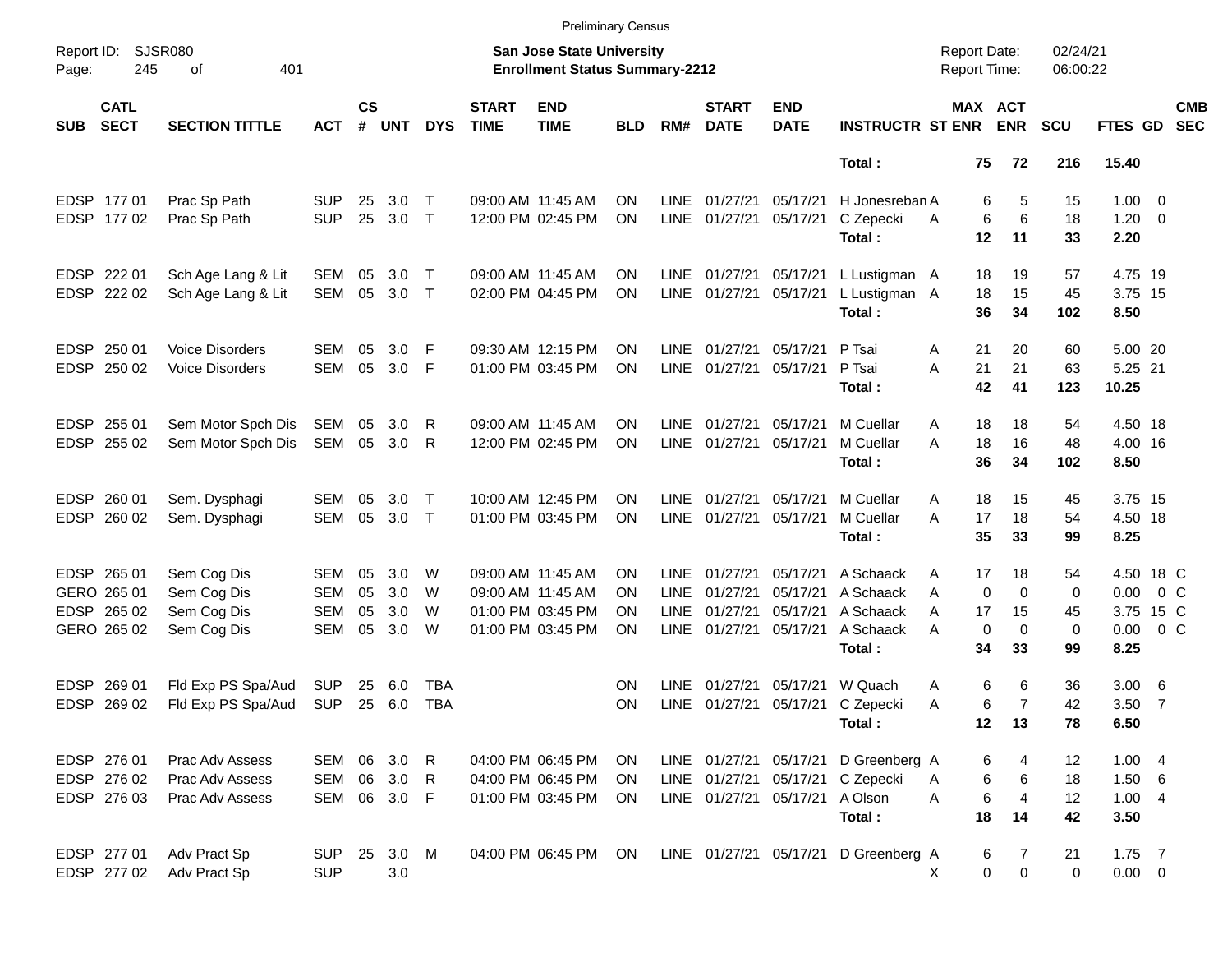|                                      | <b>Preliminary Census</b>                     |                          |               |            |                          |              |                                       |                 |                            |                      |                                                  |                          |                     |                           |            |               |                          |            |
|--------------------------------------|-----------------------------------------------|--------------------------|---------------|------------|--------------------------|--------------|---------------------------------------|-----------------|----------------------------|----------------------|--------------------------------------------------|--------------------------|---------------------|---------------------------|------------|---------------|--------------------------|------------|
| Report ID:                           | <b>SJSR080</b>                                |                          |               |            |                          |              | <b>San Jose State University</b>      |                 |                            |                      |                                                  |                          | <b>Report Date:</b> |                           | 02/24/21   |               |                          |            |
| Page:                                | 246<br>401<br>οf                              |                          |               |            |                          |              | <b>Enrollment Status Summary-2212</b> |                 |                            |                      |                                                  |                          |                     | Report Time:              | 06:00:22   |               |                          |            |
| <b>CATL</b>                          |                                               |                          | $\mathsf{cs}$ |            |                          | <b>START</b> | <b>END</b>                            |                 |                            | <b>START</b>         | <b>END</b>                                       |                          |                     | <b>MAX ACT</b>            |            |               |                          | <b>CMB</b> |
| <b>SECT</b><br><b>SUB</b>            | <b>SECTION TITTLE</b>                         | <b>ACT</b>               | #             | <b>UNT</b> | <b>DYS</b>               | <b>TIME</b>  | <b>TIME</b>                           | <b>BLD</b>      | RM#                        | <b>DATE</b>          | <b>DATE</b>                                      | <b>INSTRUCTR ST ENR</b>  |                     | <b>ENR</b>                | <b>SCU</b> | FTES GD       |                          | <b>SEC</b> |
|                                      |                                               |                          |               |            |                          |              |                                       |                 |                            |                      |                                                  |                          |                     |                           |            |               |                          |            |
| <b>EDSP</b><br>277 03                | Adv Pract Sp                                  | <b>SUP</b>               | 25            | 3.0        | W                        |              | 04:00 PM 06:45 PM                     | <b>ON</b>       | <b>LINE</b>                | 01/27/21             | 05/17/21                                         | K Wright                 | A                   | 6<br>6                    | 18         | 1.50          | - 6                      |            |
| EDSP 277 04                          | Adv Pract Sp                                  | <b>SUP</b>               | 25            | 3.0        | R                        |              | 04:00 PM 06:45 PM                     | <b>ON</b>       | <b>LINE</b>                | 01/27/21             | 05/17/21                                         | P Tsai                   | A                   | 6<br>$\overline{7}$       | 21         | 1.75          | - 7                      |            |
| <b>EDSP</b><br>27705                 | Adv Pract Sp                                  | <b>SUP</b>               | 25            | 3.0        | -F                       |              | 09:30 AM 12:15 PM                     | ON              | <b>LINE</b>                | 01/27/21             | 05/17/21                                         | A Schaack                | A                   | 6<br>6                    | 18         | 1.50          | - 6                      |            |
| EDSP 277 06                          | Adv Pract Sp                                  | <b>SUP</b>               | 25            | 3.0        | -F                       |              | 09:30 AM 12:15 PM                     | <b>ON</b>       | <b>LINE</b>                | 01/27/21             | 05/17/21                                         | H Jonesreban A           |                     | 6<br>6                    | 18         | 1.50          | - 6                      |            |
|                                      |                                               |                          |               |            |                          |              |                                       |                 |                            |                      |                                                  | Total :                  |                     | 30<br>32                  | 96         | 8.00          |                          |            |
|                                      |                                               |                          |               |            |                          |              |                                       |                 |                            |                      |                                                  |                          |                     |                           |            |               |                          |            |
| EDSP 278 01                          | Clinic Mgmt & Prac                            | <b>SUP</b>               | 25            | 6.0        | <b>TBA</b>               |              |                                       | ON              | <b>LINE</b>                | 01/27/21             | 05/17/21                                         | A Schaack                | A                   | 9<br>8                    | 48         | 4.00 8        |                          |            |
| <b>EDSP</b><br>278 02<br>EDSP 278 03 | Clinic Mgmt & Prac                            | <b>SUP</b><br><b>SUP</b> | 25            | 6.0        | <b>TBA</b><br><b>TBA</b> |              |                                       | ON<br><b>ON</b> | <b>LINE</b><br><b>LINE</b> | 01/27/21<br>01/27/21 | 05/17/21<br>05/17/21                             | C Zepecki<br>A Schaack   | A                   | 10<br>11<br>7             | 66<br>42   | 5.50 11       | $\overline{7}$           |            |
|                                      | Clinic Mgmt & Prac                            |                          | 25            | 6.0        |                          |              |                                       |                 |                            |                      |                                                  | Total :                  | A                   | 9<br>28<br>26             | 156        | 3.50<br>13.00 |                          |            |
|                                      |                                               |                          |               |            |                          |              |                                       |                 |                            |                      |                                                  |                          |                     |                           |            |               |                          |            |
| <b>EDSP</b><br>288 01                | Seminar in AAC & ComSEM                       |                          | 05            | 3.0        | M                        |              | 04:30 PM 07:15 PM                     | ON              | <b>LINE</b>                | 01/27/21             | 05/17/21                                         | A Pentland               | A                   | 20<br>21                  | 63         | 5.25 21       |                          |            |
| <b>EDSP</b><br>288 02                | Seminar in AAC & ComSEM                       |                          | 05            | 3.0        | M                        |              | 04:30 PM 07:15 PM                     | ON              | <b>LINE</b>                | 01/27/21             | 05/17/21                                         | W Quach                  | A                   | 20<br>20                  | 60         | 5.00 20       |                          |            |
|                                      |                                               |                          |               |            |                          |              |                                       |                 |                            |                      |                                                  | Total:                   |                     | 41<br>40                  | 123        | 10.25         |                          |            |
|                                      |                                               |                          |               |            |                          |              |                                       |                 |                            |                      |                                                  |                          |                     |                           |            |               |                          |            |
| EDSP 298 01                          | Spec Study Sp Path                            | <b>SUP</b>               | 78            | 3.0        | M                        |              | 01:00 PM 03:45 PM                     |                 |                            | 01/27/21             | 05/17/21                                         | W Quach                  | A                   | 1                         | 3          | 0.25          | $\overline{\phantom{0}}$ |            |
|                                      |                                               |                          |               |            |                          |              |                                       |                 |                            |                      |                                                  | Total:                   |                     | $\blacktriangleleft$<br>1 | 3          | 0.25          |                          |            |
|                                      |                                               |                          |               |            |                          |              |                                       |                 |                            |                      |                                                  |                          |                     |                           |            |               |                          |            |
|                                      |                                               |                          |               |            |                          |              |                                       |                 |                            |                      |                                                  |                          |                     |                           |            |               |                          |            |
| Department :                         | <b>Communicative Disorders &amp; Sciences</b> |                          |               |            |                          |              |                                       |                 |                            |                      |                                                  | <b>Department Total:</b> | 812                 | 778                       | 2451       | 187.25        |                          |            |
|                                      |                                               |                          |               |            |                          |              |                                       |                 |                            |                      | <b>Lower Division:</b><br><b>Upper Division:</b> |                          |                     | $\bf{0}$<br>0             | 0          | 0.00<br>97.00 |                          |            |
|                                      |                                               |                          |               |            |                          |              |                                       |                 |                            |                      |                                                  |                          | 480                 | 456                       | 1368       |               |                          |            |

**Graduate Division : 332 322 1083 90.25**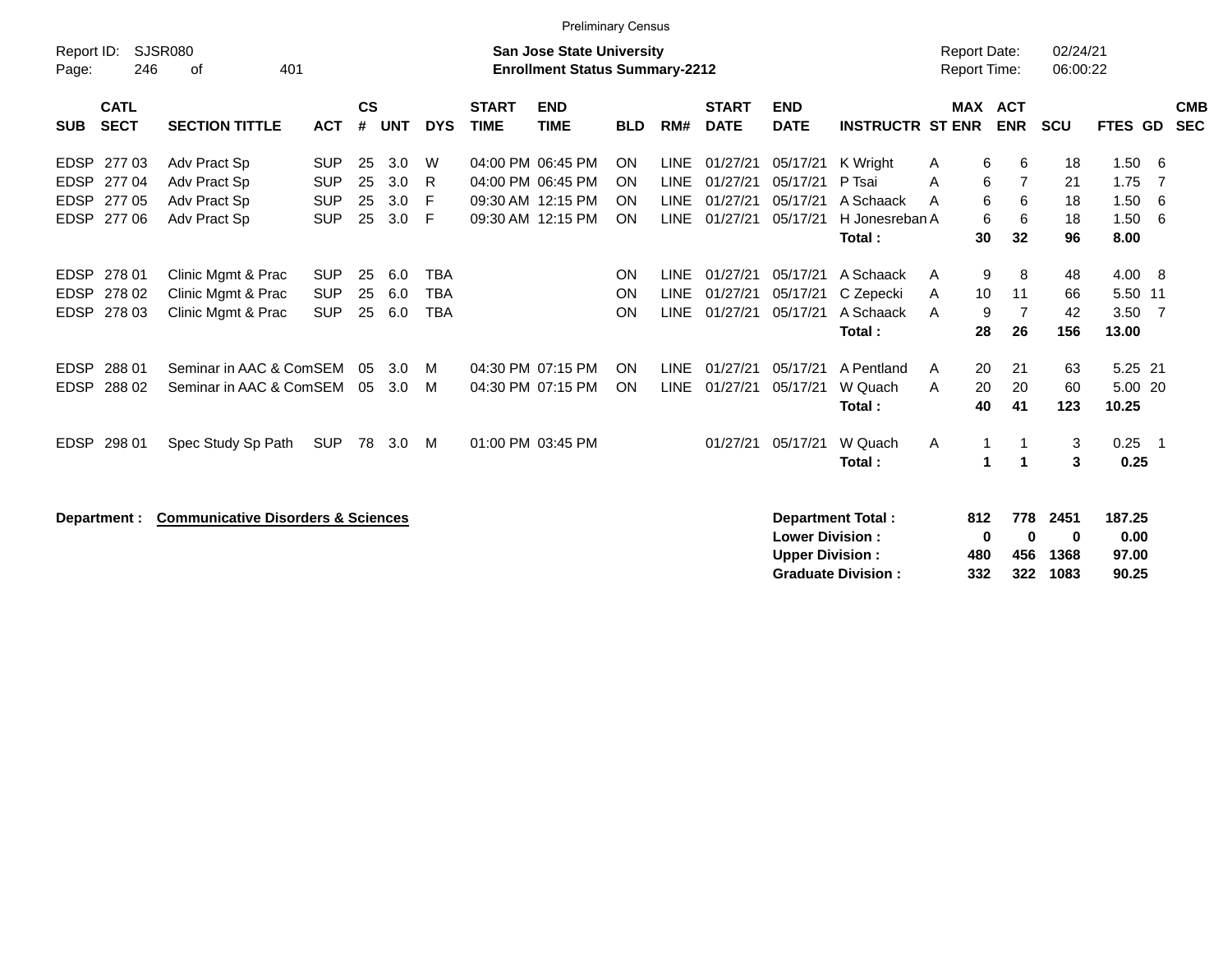|                     |                            |                                                               |            |                    |            |              |                             | <b>Preliminary Census</b>                                                 |            |             |                             |                                                  |                                                       |                                     |                           |                                       |                                |                          |
|---------------------|----------------------------|---------------------------------------------------------------|------------|--------------------|------------|--------------|-----------------------------|---------------------------------------------------------------------------|------------|-------------|-----------------------------|--------------------------------------------------|-------------------------------------------------------|-------------------------------------|---------------------------|---------------------------------------|--------------------------------|--------------------------|
| Report ID:<br>Page: | 247                        | <b>SJSR080</b><br>401<br>οf                                   |            |                    |            |              |                             | <b>San Jose State University</b><br><b>Enrollment Status Summary-2212</b> |            |             |                             |                                                  |                                                       | <b>Report Date:</b><br>Report Time: |                           | 02/24/21<br>06:00:22                  |                                |                          |
| <b>SUB</b>          | <b>CATL</b><br><b>SECT</b> | <b>SECTION TITTLE</b>                                         | <b>ACT</b> | $\mathsf{cs}$<br># | <b>UNT</b> | <b>DYS</b>   | <b>START</b><br><b>TIME</b> | <b>END</b><br><b>TIME</b>                                                 | <b>BLD</b> | RM#         | <b>START</b><br><b>DATE</b> | <b>END</b><br><b>DATE</b>                        | <b>INSTRUCTR ST ENR</b>                               |                                     | MAX ACT<br><b>ENR</b>     | <b>SCU</b>                            | <b>FTES GD</b>                 | <b>CMB</b><br><b>SEC</b> |
| College             | Department :               | <b>Education, College of</b><br><b>EdD Leadership Program</b> |            |                    |            |              |                             |                                                                           |            |             |                             |                                                  |                                                       |                                     |                           |                                       |                                |                          |
| EDD.                | 501 01                     | <b>Quant Analysis</b>                                         | <b>LEC</b> | 02                 | 3.0        | R.           |                             | 04:30 PM 08:30 PM                                                         | ON         |             | LINE 01/27/21               | 05/17/21                                         | L Roygardner A<br>Total:                              | 18<br>18                            | 17<br>17                  | 51<br>51                              | $3.40 \ 0$<br>3.40             |                          |
| <b>EDD</b>          | 522 01                     | Communication & Ed LEC                                        |            | 02                 | 3.0        | -S           |                             | 08:00 AM 05:00 PM                                                         | <b>ON</b>  |             | LINE 01/27/21               | 05/17/21                                         | E Munoz-MuncA<br>Total:                               | 18<br>18                            | 17<br>17                  | 51<br>51                              | $3.40 \ 0$<br>3.40             |                          |
| <b>EDD</b>          | 591B 01                    | Prof Seminar II                                               | <b>SEM</b> | 05                 | 3.0        | -S           |                             | 08:00 AM 05:00 PM                                                         | <b>ON</b>  |             | LINE 01/27/21               | 05/17/21                                         | M Ledesma LiA<br>Total:                               | 18<br>18                            | 17<br>17                  | 51<br>51                              | $3.40 \quad 0$<br>3.40         |                          |
| EDD                 | 591C 01                    | Prof Seminar III                                              | <b>SEM</b> | 05                 | 3.0        | W            |                             | 04:30 PM 08:30 PM                                                         | <b>ON</b>  | <b>LINE</b> | 01/27/21                    | 05/17/21                                         | A Danzig<br>Total:                                    | 18<br>A<br>18                       | 17<br>17                  | 51<br>51                              | $3.40 \ 0$<br>3.40             |                          |
| <b>EDD</b>          | 599 01                     | <b>Dissertation</b>                                           | <b>SUP</b> | 25                 | 6.0        | $\mathsf{T}$ |                             | 04:30 PM 07:15 PM                                                         | ON         | <b>LINE</b> | 01/27/21                    | 05/17/21                                         | <b>B</b> Porfilio<br>Total:                           | 15<br>A<br>15                       | 14<br>14                  | 84<br>84                              | $5.60 \quad 0$<br>5.60         |                          |
|                     | Department :               | <b>EdD Leadership Program</b>                                 |            |                    |            |              |                             |                                                                           |            |             |                             | <b>Lower Division:</b><br><b>Upper Division:</b> | <b>Department Total:</b><br><b>Graduate Division:</b> | 87<br>0<br>0<br>87                  | 82<br>0<br>$\bf{0}$<br>82 | 288<br>$\bf{0}$<br>$\mathbf 0$<br>288 | 19.20<br>0.00<br>0.00<br>19.20 |                          |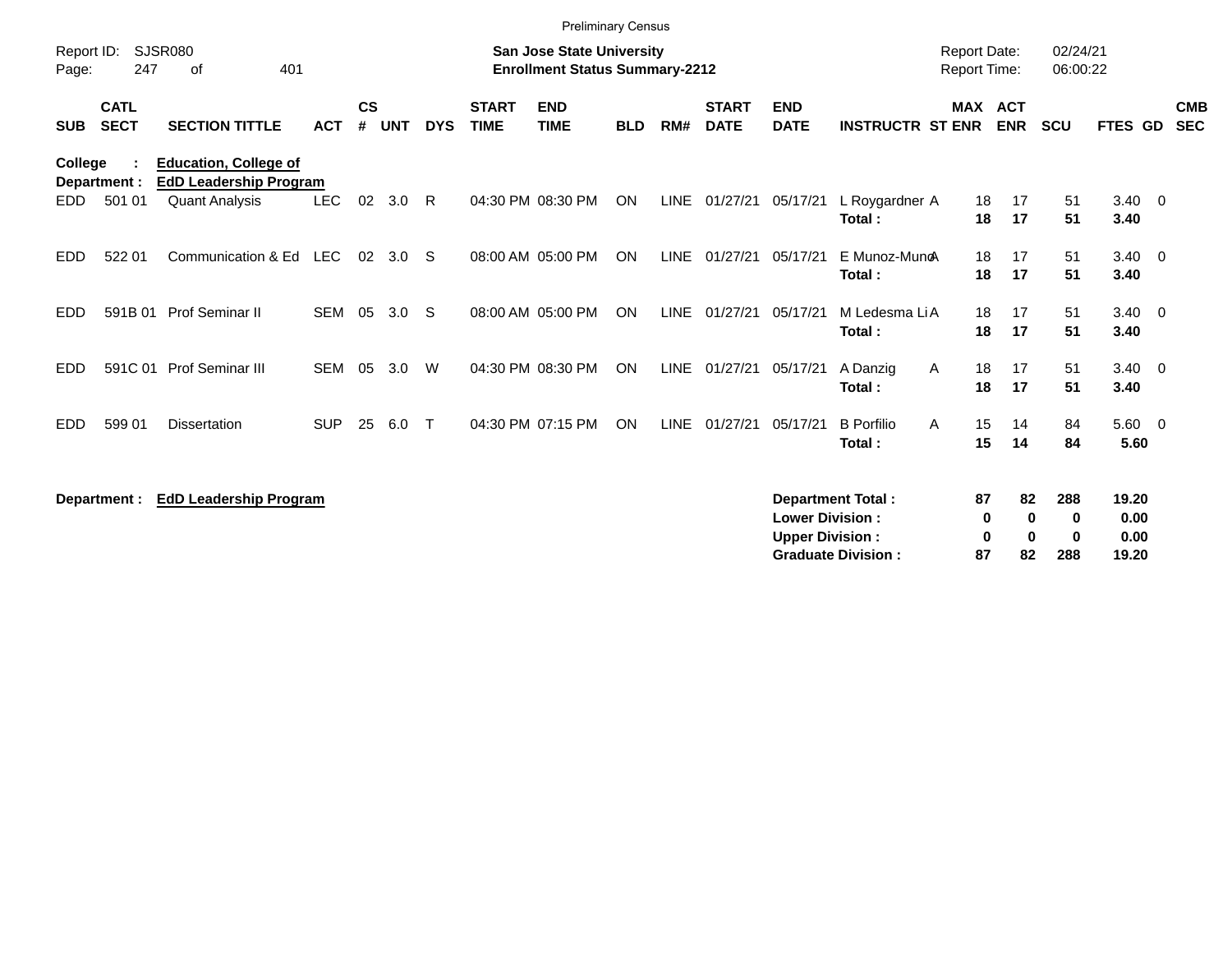|                                                |                            |                                                                                                          |                          |                    |            |            |                             | <b>Preliminary Census</b>                                                 |            |             |                             |                                                  |                                                       |     |                                            |                           |                      |                              |                                                     |                          |
|------------------------------------------------|----------------------------|----------------------------------------------------------------------------------------------------------|--------------------------|--------------------|------------|------------|-----------------------------|---------------------------------------------------------------------------|------------|-------------|-----------------------------|--------------------------------------------------|-------------------------------------------------------|-----|--------------------------------------------|---------------------------|----------------------|------------------------------|-----------------------------------------------------|--------------------------|
| Report ID:<br>Page:                            | 248                        | SJSR080<br>401<br>оf                                                                                     |                          |                    |            |            |                             | <b>San Jose State University</b><br><b>Enrollment Status Summary-2212</b> |            |             |                             |                                                  |                                                       |     | <b>Report Date:</b><br><b>Report Time:</b> |                           | 02/24/21<br>06:00:22 |                              |                                                     |                          |
| <b>SUB</b>                                     | <b>CATL</b><br><b>SECT</b> | <b>SECTION TITTLE</b>                                                                                    | <b>ACT</b>               | $\mathsf{cs}$<br># | <b>UNT</b> | <b>DYS</b> | <b>START</b><br><b>TIME</b> | <b>END</b><br><b>TIME</b>                                                 | <b>BLD</b> | RM#         | <b>START</b><br><b>DATE</b> | <b>END</b><br><b>DATE</b>                        | <b>INSTRUCTR ST ENR</b>                               | MAX | <b>ACT</b>                                 | <b>ENR</b>                | <b>SCU</b>           | FTES GD                      |                                                     | <b>CMB</b><br><b>SEC</b> |
| College<br>Department :<br>EDUC<br><b>EDUC</b> | ÷.<br>80 01<br>80 02       | <b>Education, College of</b><br><b>Education - All College</b><br>Independent Study<br>Independent Study | <b>SUP</b><br><b>SUP</b> | 36                 | 1.0<br>1.0 | TBA        |                             |                                                                           | <b>ON</b>  | <b>LINE</b> | 01/27/21                    | 05/17/21                                         | D Bee-Gates A<br>Total:                               | X   | $\mathbf 0$<br>20<br>20                    | $\overline{0}$<br>1       | 0<br>$\mathbf{1}$    | 0.00<br>0.07<br>0.07         | $\overline{\phantom{0}}$<br>$\overline{\mathbf{0}}$ |                          |
| Department :                                   |                            | <b>Education - All College</b>                                                                           |                          |                    |            |            |                             |                                                                           |            |             |                             | <b>Lower Division:</b><br><b>Upper Division:</b> | <b>Department Total:</b><br><b>Graduate Division:</b> |     | 20<br>20<br>0<br>0                         | 1<br>$\bf{0}$<br>$\bf{0}$ | 1<br>0<br>0          | 0.07<br>0.07<br>0.00<br>0.00 |                                                     |                          |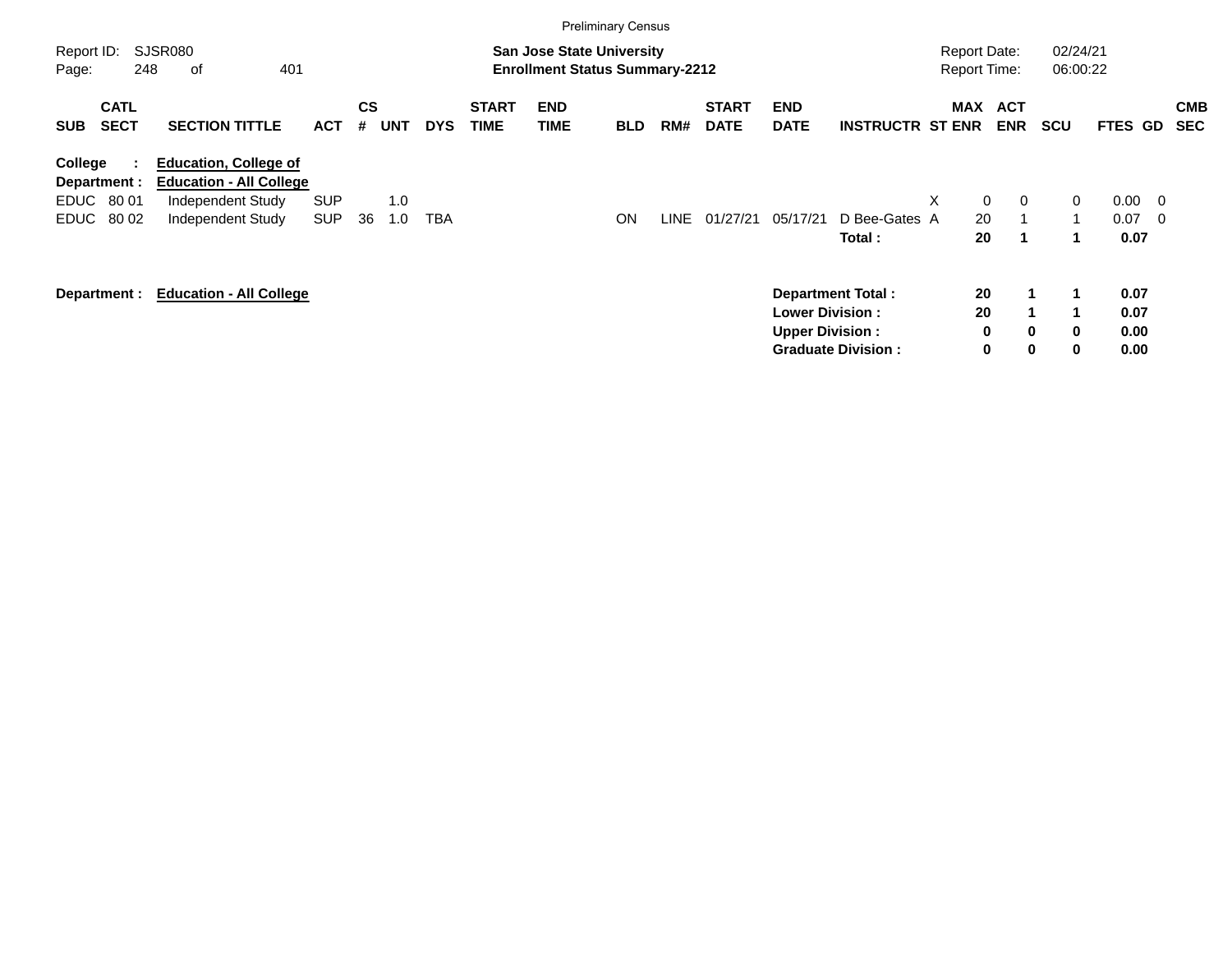|                                          |                                                                                       |            |         |                          |                             | <b>Preliminary Census</b>                                                 |            |      |                             |                                                   |                                                       |                                            |                                                                  |                           |                                |                          |
|------------------------------------------|---------------------------------------------------------------------------------------|------------|---------|--------------------------|-----------------------------|---------------------------------------------------------------------------|------------|------|-----------------------------|---------------------------------------------------|-------------------------------------------------------|--------------------------------------------|------------------------------------------------------------------|---------------------------|--------------------------------|--------------------------|
| Report ID:<br>249<br>Page:               | SJSR080<br>401<br>οf                                                                  |            |         |                          |                             | <b>San Jose State University</b><br><b>Enrollment Status Summary-2212</b> |            |      |                             |                                                   |                                                       | <b>Report Date:</b><br><b>Report Time:</b> |                                                                  | 02/24/21<br>06:00:22      |                                |                          |
| <b>CATL</b><br><b>SECT</b><br><b>SUB</b> | <b>SECTION TITTLE</b>                                                                 | <b>ACT</b> | CS<br># | <b>UNT</b><br><b>DYS</b> | <b>START</b><br><b>TIME</b> | <b>END</b><br>TIME                                                        | <b>BLD</b> | RM#  | <b>START</b><br><b>DATE</b> | <b>END</b><br><b>DATE</b>                         | <b>INSTRUCTR ST ENR</b>                               | MAX                                        | <b>ACT</b><br><b>ENR</b>                                         | <b>SCU</b>                | <b>FTES GD</b>                 | <b>CMB</b><br><b>SEC</b> |
| College<br>Department :<br>EDAD 206 01   | <b>Education, College of</b><br><b>Educational Leadership</b><br><b>ELS as Praxis</b> | <b>SEM</b> | 05      | M<br>3.0                 |                             | 05:00 PM 08:00 PM                                                         | <b>ON</b>  | LINE | 01/27/21                    | 05/17/21                                          | F Bagula<br>Total:                                    | $\mathsf{A}$                               | $\mathbf{7}$<br>7                                                | 21<br>21                  | 1.75<br>$\overline{7}$<br>1.75 |                          |
| Department :                             | <b>Educational Leadership</b>                                                         |            |         |                          |                             |                                                                           |            |      |                             | <b>Lower Division :</b><br><b>Upper Division:</b> | <b>Department Total:</b><br><b>Graduate Division:</b> |                                            | $\overline{7}$<br>0<br>$\mathbf 0$<br>0<br>$\mathbf 0$<br>7<br>7 | 21<br>$\bf{0}$<br>0<br>21 | 1.75<br>0.00<br>0.00<br>1.75   |                          |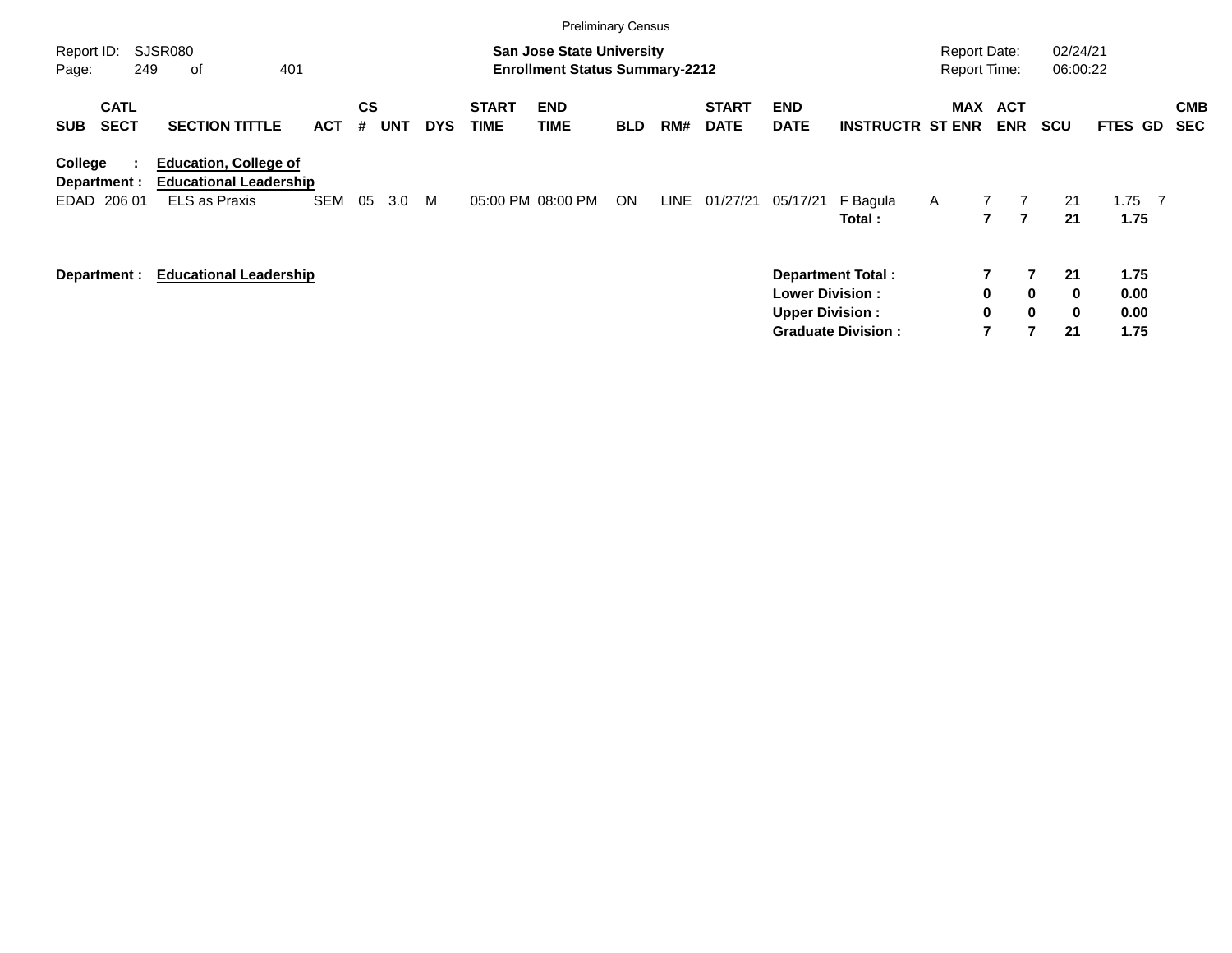|                     |                            |                                                          |            |                    |            |            |                             | <b>Preliminary Census</b>                                                 |            |             |                             |                                 |                         |   |         |                                     |                      |                |                          |                          |
|---------------------|----------------------------|----------------------------------------------------------|------------|--------------------|------------|------------|-----------------------------|---------------------------------------------------------------------------|------------|-------------|-----------------------------|---------------------------------|-------------------------|---|---------|-------------------------------------|----------------------|----------------|--------------------------|--------------------------|
| Report ID:<br>Page: | 250                        | <b>SJSR080</b><br>401<br>οf                              |            |                    |            |            |                             | <b>San Jose State University</b><br><b>Enrollment Status Summary-2212</b> |            |             |                             |                                 |                         |   |         | <b>Report Date:</b><br>Report Time: | 02/24/21<br>06:00:22 |                |                          |                          |
| <b>SUB</b>          | <b>CATL</b><br><b>SECT</b> | <b>SECTION TITTLE</b>                                    | <b>ACT</b> | $\mathsf{cs}$<br># | <b>UNT</b> | <b>DYS</b> | <b>START</b><br><b>TIME</b> | <b>END</b><br><b>TIME</b>                                                 | <b>BLD</b> | RM#         | <b>START</b><br><b>DATE</b> | <b>END</b><br><b>DATE</b>       | <b>INSTRUCTR ST ENR</b> |   |         | MAX ACT<br><b>ENR</b>               | <b>SCU</b>           | FTES GD        |                          | <b>CMB</b><br><b>SEC</b> |
| <b>College</b>      | Department :               | <b>Education, College of</b><br><b>Special Education</b> |            |                    |            |            |                             |                                                                           |            |             |                             |                                 |                         |   |         |                                     |                      |                |                          |                          |
|                     | EDSE 14A 01                | American Sign I                                          | SEM        | 04                 | 3.0        | MW         |                             | 10:30 AM 11:45 AM                                                         | <b>ON</b>  | LINE        | 01/27/21                    | 05/17/21                        | E Smith                 | A | 30      | 32                                  | 96                   | $6.40 \quad 0$ |                          |                          |
| <b>EDSE</b>         | 14A 02                     | American Sign I                                          | <b>SEM</b> | 04                 | 3.0        | <b>TR</b>  |                             | 09:00 AM 10:15 AM                                                         | <b>ON</b>  | <b>LINE</b> | 01/27/21                    | 05/17/21                        | E Smith                 | Α | 30      | 36                                  | 108                  | 7.30           | $\overline{2}$           |                          |
|                     |                            |                                                          |            |                    |            |            |                             |                                                                           |            |             |                             |                                 | Total:                  |   | 60      | 68                                  | 204                  | 13.70          |                          |                          |
| <b>EDSE</b>         | 14B 01                     | American Sign II                                         | <b>SEM</b> | 04                 | 3.0        | MW         |                             | 12:00 PM 01:15 PM                                                         | <b>ON</b>  | <b>LINE</b> | 01/27/21                    | 05/17/21                        | E Smith                 | A | 30      | 19                                  | 57                   | 3.80 0         |                          |                          |
| <b>EDSE</b>         | 14B 02                     | American Sign II                                         | <b>SEM</b> | 04                 | 3.0        | <b>TR</b>  |                             | 10:30 AM 11:45 AM                                                         | <b>ON</b>  | LINE        | 01/27/21                    | 05/17/21                        | E Smith                 | Α | 30      | 13                                  | 39                   | $2.60 \t 0$    |                          |                          |
|                     |                            |                                                          |            |                    |            |            |                             |                                                                           |            |             |                             |                                 | Total:                  |   | 60      | 32                                  | 96                   | 6.40           |                          |                          |
|                     | EDSE 102 01                | Sp Lng Typ/At Dev                                        | <b>LEC</b> | 02                 | 3.0        | R          |                             | 04:00 PM 06:45 PM                                                         | <b>ON</b>  | <b>LINE</b> | 01/27/21                    | 05/17/21                        | S Kulkarni              | A | 40      | 26                                  | 78                   | 5.20           | $\overline{\mathbf{0}}$  |                          |
|                     | EDSE 102 80                | Sp Lng Typ/At Dev                                        | <b>LEC</b> | 02                 | 3.0        | <b>TBA</b> |                             |                                                                           | <b>ON</b>  | <b>LINE</b> | 01/27/21                    | 05/17/21                        | A Henderson A           |   | 40      | 38                                  | 114                  | 7.65           | $\overline{1}$           |                          |
|                     | EDSE 102 81                | Sp Lng Typ/At Dev                                        | <b>LEC</b> | 02                 | 3.0        | <b>TBA</b> |                             |                                                                           | <b>ON</b>  | LINE        | 01/27/21                    | 05/17/21                        | A Henderson A           |   | 40      | 30                                  | 90                   | $6.00 \quad 0$ |                          |                          |
|                     |                            |                                                          |            |                    |            |            |                             |                                                                           |            |             |                             |                                 | Total:                  |   | 120     | 94                                  | 282                  | 18.85          |                          |                          |
|                     | EDSE 104 01                | <b>Atypical Dev Young</b>                                | <b>LEC</b> | 03                 | 3.0        | W          |                             | 04:00 PM 06:45 PM                                                         | <b>ON</b>  |             | LINE 01/27/21               | 05/17/21                        | V Perkins               | A | 20      | 11                                  | 33                   | $2.20 \t 0$    |                          |                          |
|                     |                            |                                                          |            |                    |            |            |                             |                                                                           |            |             |                             |                                 | Total:                  |   | 20      | 11                                  | 33                   | 2.20           |                          |                          |
|                     | EDSE 105 01                | Sup Ind Plan Eval                                        | <b>SUP</b> | 25                 | 6.0        | <b>TBA</b> |                             |                                                                           | <b>ON</b>  | <b>LINE</b> | 01/27/21                    | 05/17/21                        | S Ortiz                 | Α | 6       | 6                                   | 36                   | $2.40 \ 0$     |                          |                          |
|                     | EDSE 105 02                | Sup Ind Plan Eval                                        | <b>SUP</b> | 25                 | 6.0        | <b>TBA</b> |                             |                                                                           | <b>ON</b>  | LINE        | 01/27/21                    | 05/17/21                        | J Totter                | A | 6       | 5                                   | 30                   | 2.10           | $\overline{\phantom{1}}$ |                          |
|                     | EDSE 105 03                | Sup Ind Plan Eval                                        | <b>SUP</b> | 25                 | 6.0        | <b>TBA</b> |                             |                                                                           | <b>ON</b>  | <b>LINE</b> | 01/27/21                    | 05/17/21                        |                         | Α | 6       | 0                                   | 0                    | 0.00           | $\overline{\phantom{0}}$ |                          |
|                     | EDSE 105 04                | Sup Ind Plan Eval                                        | <b>SUP</b> | 25                 | 6.0        | <b>TBA</b> |                             |                                                                           | <b>ON</b>  | LINE        | 01/27/21                    | 05/17/21                        |                         | A | 6       | 0                                   | 0                    | 0.00           | $\overline{\mathbf{0}}$  |                          |
|                     | EDSE 105 05                | Sup Ind Plan Eval                                        | <b>SUP</b> | 25                 | 6.0        | <b>TBA</b> |                             |                                                                           | <b>ON</b>  | <b>LINE</b> | 01/27/21                    | 05/17/21                        |                         | Α | 6       | 0                                   | 0                    | 0.00           | $\overline{\mathbf{0}}$  |                          |
|                     | EDSE 105 06                | Sup Ind Plan Eval                                        | <b>SUP</b> | 25                 | 6.0        | <b>TBA</b> |                             |                                                                           | <b>ON</b>  |             | LINE 01/27/21               | 05/17/21                        | Total:                  | Α | 6<br>36 | 0<br>11                             | 0<br>66              | 0.00<br>4.50   | $\overline{\phantom{0}}$ |                          |
|                     |                            |                                                          |            |                    |            |            |                             |                                                                           |            |             |                             |                                 |                         |   |         |                                     |                      |                |                          |                          |
|                     | EDSE 108 01                | Assmt Eval Atyp YC                                       | <b>LEC</b> | 03                 | 3.0        | M          |                             | 04:00 PM 06:45 PM                                                         | ON         | <b>LINE</b> | 01/27/21                    | 05/17/21                        | J Collen                | A | 30      | 29                                  | 87                   | 6.00 4         |                          |                          |
|                     |                            |                                                          |            |                    |            |            |                             |                                                                           |            |             |                             |                                 | Total:                  |   | 30      | 29                                  | 87                   | 6.00           |                          |                          |
|                     | EDSE 110 01                | Autism                                                   | <b>LEC</b> |                    | 02 3.0     | M          |                             | 07:00 PM 09:45 PM                                                         | ON         |             | LINE 01/27/21               | 05/17/21                        | J Astor                 | A | 30      | 24                                  | 72                   | 4.90 2         |                          |                          |
|                     |                            |                                                          |            |                    |            |            |                             |                                                                           |            |             |                             |                                 | Total:                  |   | 30      | 24                                  | 72                   | 4.90           |                          |                          |
|                     | EDSE 115 01                | Intro to Deaf Cultur                                     | LEC        |                    | 02 3.0     | MW         |                             | 01:30 PM 02:45 PM                                                         | <b>ON</b>  |             |                             | LINE 01/27/21 05/17/21          | E Smith                 | A | 30      | 35                                  | 105                  | $7.00 \t 0$    |                          |                          |
|                     |                            |                                                          |            |                    |            |            |                             |                                                                           |            |             |                             |                                 | Total:                  |   | 30      | 35                                  | 105                  | 7.00           |                          |                          |
|                     | EDSE 154 01                | Prac St Tch Sed                                          | <b>SUP</b> |                    | 25 6.0     | <b>TBA</b> |                             |                                                                           | <b>ON</b>  |             |                             | LINE 01/27/21 05/17/21          | S Krishnan              | A | 6       | 6                                   | 36                   | $2.70 \quad 3$ |                          |                          |
|                     | EDSE 154 02                | Prac St Tch Sed                                          | <b>SUP</b> |                    | 25 6.0     | <b>TBA</b> |                             |                                                                           | ON         |             | LINE 01/27/21               | 05/17/21                        | V Perkins               | Α | 6       | 6                                   | 36                   | $2.70 \quad 3$ |                          |                          |
|                     | EDSE 154 03                | Prac St Tch Sed                                          | <b>SUP</b> |                    | 25 6.0     | <b>TBA</b> |                             |                                                                           | ON         |             | LINE 01/27/21 05/17/21      |                                 | N Smith                 | Α | 6       | 1                                   | 6                    | $0.40 \quad 0$ |                          |                          |
|                     | EDSE 154 04                | Prac St Tch Sed                                          | <b>SUP</b> |                    | 25 6.0     | <b>TBA</b> |                             |                                                                           | <b>ON</b>  |             |                             | LINE 01/27/21 05/17/21 J Totter |                         | A | 6       | 3                                   | 18                   | $1.50 \t3$     |                          |                          |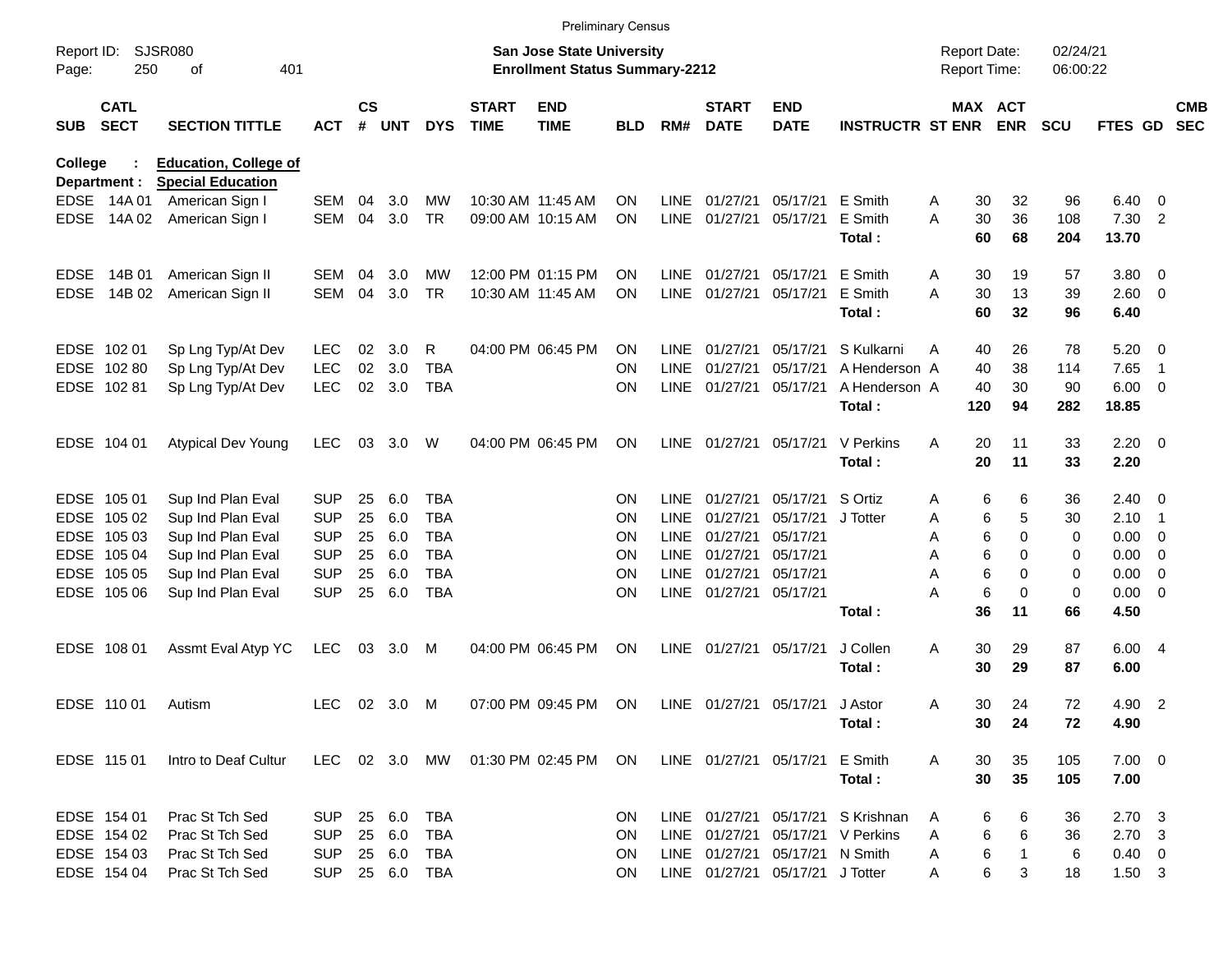|            |                            |                                            |              |                    |            |            |                             |                                                                           | <b>Preliminary Census</b> |             |                             |                               |                                                        |                                     |                   |                      |                     |                         |            |
|------------|----------------------------|--------------------------------------------|--------------|--------------------|------------|------------|-----------------------------|---------------------------------------------------------------------------|---------------------------|-------------|-----------------------------|-------------------------------|--------------------------------------------------------|-------------------------------------|-------------------|----------------------|---------------------|-------------------------|------------|
| Page:      | Report ID: SJSR080<br>251  | of<br>401                                  |              |                    |            |            |                             | <b>San Jose State University</b><br><b>Enrollment Status Summary-2212</b> |                           |             |                             |                               |                                                        | <b>Report Date:</b><br>Report Time: |                   | 02/24/21<br>06:00:22 |                     |                         |            |
| <b>SUB</b> | <b>CATL</b><br><b>SECT</b> | <b>SECTION TITTLE</b>                      | <b>ACT</b>   | $\mathsf{cs}$<br># | <b>UNT</b> | <b>DYS</b> | <b>START</b><br><b>TIME</b> | <b>END</b><br><b>TIME</b>                                                 | <b>BLD</b>                | RM#         | <b>START</b><br><b>DATE</b> | <b>END</b><br><b>DATE</b>     | <b>INSTRUCTR ST ENR</b>                                | MAX ACT                             | <b>ENR</b>        | <b>SCU</b>           | FTES GD SEC         |                         | <b>CMB</b> |
|            | EDSE 154 05                | Prac St Tch Sed                            | <b>SUP</b>   | 25                 | 6.0        | <b>TBA</b> |                             |                                                                           | <b>ON</b>                 | <b>LINE</b> | 01/27/21                    | 05/17/21                      | N Smith                                                | 6<br>Α                              | 1                 | 6                    | $0.40 \ 0$          |                         |            |
|            | EDSE 154 06                | Prac St Tch Sed                            | <b>SUP</b>   |                    | 25 6.0     | <b>TBA</b> |                             |                                                                           | <b>ON</b>                 |             | LINE 01/27/21 05/17/21      |                               | Total:                                                 | A<br>6<br>36                        | $\mathbf 0$<br>17 | 0<br>102             | $0.00 \t 0$<br>7.70 |                         |            |
|            |                            |                                            |              |                    |            |            |                             |                                                                           |                           |             |                             |                               |                                                        |                                     |                   |                      |                     |                         |            |
|            | EDSE 180 01                | <b>Indiv Studies</b>                       | <b>SUP</b>   |                    | 78 3.0     | TBA        |                             |                                                                           | <b>ON</b>                 |             |                             | LINE 01/27/21 05/17/21        | M Hughes                                               | A<br>3<br>3                         | 1<br>1            | 3<br>3               | $0.25$ 1<br>0.25    |                         |            |
|            |                            |                                            |              |                    |            |            |                             |                                                                           |                           |             |                             |                               | Total:                                                 |                                     |                   |                      |                     |                         |            |
|            |                            | EDSE 192A 80 Incl Supp Students            | LEC.         |                    | 03 3.0     | TBA        |                             |                                                                           | <b>ON</b>                 |             |                             | LINE 01/27/21 05/17/21        | J Madigan                                              | A<br>25                             | 11                | 33                   | $2.30$ 2            |                         |            |
|            |                            |                                            |              |                    |            |            |                             |                                                                           |                           |             |                             |                               | Total:                                                 | 25                                  | 11                | 33                   | 2.30                |                         |            |
|            |                            | EDSE 213A 01 Curr, Instruct, Tran          | LEC.         |                    | 03 3.0     | W          |                             | 07:00 PM 09:45 PM                                                         | ON                        |             | LINE 01/27/21 05/17/21      |                               | S Krishnan                                             | 15<br>A                             | 9                 | 27                   | 1.95                | $\overline{\mathbf{3}}$ |            |
|            |                            |                                            |              |                    |            |            |                             |                                                                           |                           |             |                             |                               | Total:                                                 | 15                                  | 9                 | 27                   | 1.95                |                         |            |
|            |                            | EDSE 216A 80 Rdng Lang Arts                | LEC.         |                    | 03 3.0     | TBA        |                             |                                                                           | <b>ON</b>                 |             |                             | LINE 01/27/21 05/17/21        | R Cruz                                                 | A<br>40                             | 43                | 129                  | 8.90 6              |                         |            |
|            |                            |                                            |              |                    |            |            |                             |                                                                           |                           |             |                             |                               | Total:                                                 | 40                                  | 43                | 129                  | 8.90                |                         |            |
|            |                            | EDSE 217A 01 Dir Tchng I LH                | <b>SUP</b>   | 25                 | 6.0        | TBA        |                             |                                                                           | <b>ON</b>                 | LINE        | 01/27/21                    | 05/17/21                      | N Smith                                                | 6<br>Α                              | 5                 | 30                   | $2.00 \t 0$         |                         |            |
|            |                            | EDSE 217A 02 Dir Tchng I LH                | <b>SUP</b>   | 25                 | 6.0        | <b>TBA</b> |                             |                                                                           | <b>ON</b>                 | <b>LINE</b> | 01/27/21                    | 05/17/21                      | J Totter                                               | 6<br>A                              | 6                 | 36                   | $2.70 \quad 3$      |                         |            |
|            |                            | EDSE 217A 03 Dir Tchng I LH                | <b>SUP</b>   | 25                 | 6.0        | <b>TBA</b> |                             |                                                                           | <b>ON</b>                 | <b>LINE</b> | 01/27/21                    | 05/17/21                      | L Beto                                                 | A<br>6                              | 15                | 90                   | 6.30                | -3                      |            |
|            |                            | EDSE 217A 04 Dir Tchng I LH                | <b>SUP</b>   | 25                 | 6.0        | <b>TBA</b> |                             |                                                                           | ΟN                        | <b>LINE</b> | 01/27/21                    | 05/17/21                      | M Love                                                 | 6<br>A                              | 6                 | 36                   | $2.40 \ 0$          |                         |            |
|            |                            | EDSE 217A 05 Dir Tchng I LH                | <b>SUP</b>   | 25                 | 6.0        | <b>TBA</b> |                             |                                                                           | ON                        | LINE        | 01/27/21                    | 05/17/21                      |                                                        | 6<br>A                              | 0                 | 0                    | $0.00 \t 0$         |                         |            |
|            |                            | EDSE 217A 06 Dir Tchng I LH                | <b>SUP</b>   | 25                 | 6.0        | <b>TBA</b> |                             |                                                                           | ON                        |             | LINE 01/27/21 05/17/21      |                               |                                                        | 6<br>A                              | $\mathbf 0$       | 0                    | $0.00 \t 0$         |                         |            |
|            |                            |                                            |              |                    |            |            |                             |                                                                           |                           |             |                             |                               | Total:                                                 | 36                                  | 32                | 192                  | 13.40               |                         |            |
|            |                            | EDSE 217B 01 Dir Tchng II LH               | <b>SUP</b>   |                    | 25 6.0     | TBA        |                             |                                                                           | <b>ON</b>                 |             | LINE 01/27/21 05/17/21      |                               |                                                        | Α<br>6                              | 0                 | 0                    | $0.00 \t 0$         |                         |            |
|            |                            |                                            |              |                    |            |            |                             |                                                                           |                           |             |                             |                               | Total:                                                 | 6                                   | $\bf{0}$          | 0                    | 0.00                |                         |            |
|            |                            | EDSE 218B 80 ASD: M/M Disabilit            | LEC.         |                    | 03 3.0     | TBA        |                             |                                                                           | <b>ON</b>                 |             | LINE 01/27/21 05/17/21      |                               | A Henderson A                                          | 40                                  | 38                | 114                  | 8.15 11             |                         |            |
|            |                            |                                            |              |                    |            |            |                             |                                                                           |                           |             |                             |                               | Total:                                                 | 40                                  | 38                | 114                  | 8.15                |                         |            |
|            |                            | EDSE 220 01 Res Sem Excep Ind SEM 05 3.0 W |              |                    |            |            |                             |                                                                           |                           |             |                             |                               | 04:00 PM 06:45 PM ON LINE 01/27/21 05/17/21 S Kulkarni | 20<br>A                             | 16                | 48                   | 4.00 16             |                         |            |
|            | EDSE 220 02                | Res Sem Excep Ind                          | SEM 05 3.0 W |                    |            |            |                             | 04:00 PM 06:45 PM                                                         | ON.                       |             |                             | LINE 01/27/21 05/17/21 R Cruz |                                                        | A<br>20                             | 13                | 39                   | 3.25 13             |                         |            |
|            |                            |                                            |              |                    |            |            |                             |                                                                           |                           |             |                             |                               | Total:                                                 | 40                                  | 29                | 87                   | 7.25                |                         |            |
|            |                            | EDSE 228A 01 Collab and Transit            | LEC 03 3.0 R |                    |            |            |                             | 04:00 PM 06:45 PM                                                         | ON.                       |             |                             |                               | LINE 01/27/21 05/17/21 A Golloher                      | A<br>20                             | 9                 | 27                   | $1.95 \quad 3$      |                         |            |
|            |                            | EDSE 228A 02 Collab and Transit            | LEC 03 3.0 R |                    |            |            |                             | 04:00 PM 06:45 PM                                                         | ON                        |             |                             | LINE 01/27/21 05/17/21 M Love |                                                        | A<br>30                             | 30                | 90                   | 6.20 4              |                         |            |
|            |                            |                                            |              |                    |            |            |                             |                                                                           |                           |             |                             |                               | Total:                                                 | 50                                  | 39                | 117                  | 8.15                |                         |            |
|            | EDSE 231 01                | Issues & Res in SE                         | SEM 05 3.0 W |                    |            |            |                             | 04:00 PM 06:45 PM                                                         | ON                        |             |                             |                               | LINE 01/27/21 05/17/21 L Simpson                       | $\mathsf{A}$<br>20                  | 16                | 48                   | 4.00 16             |                         |            |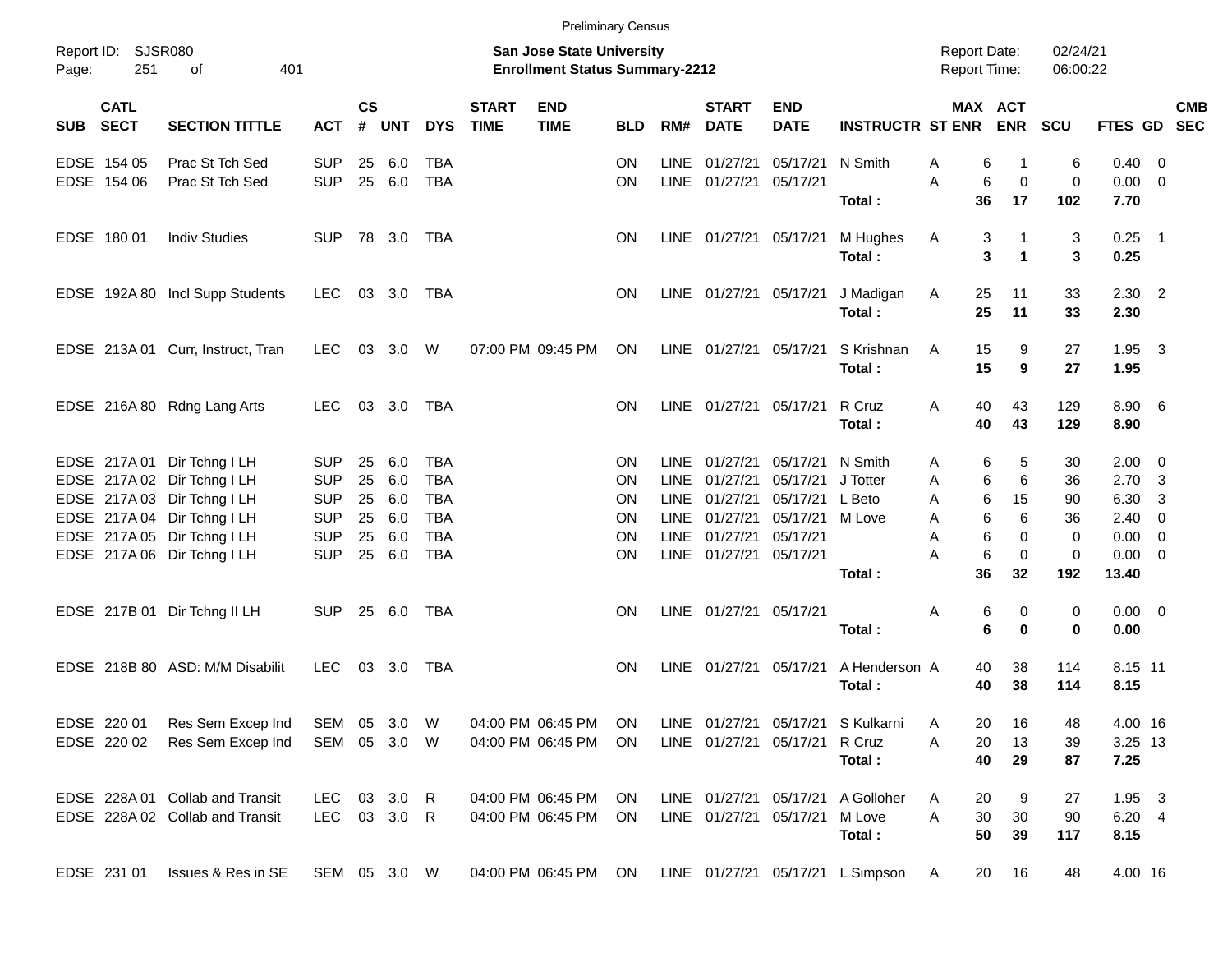|                            |                            |                                                  |            |                    |            |             |                             | <b>Preliminary Census</b>                                          |            |                            |                             |                                                  |                                                       |                                     |                          |                           |                                   |                          |
|----------------------------|----------------------------|--------------------------------------------------|------------|--------------------|------------|-------------|-----------------------------|--------------------------------------------------------------------|------------|----------------------------|-----------------------------|--------------------------------------------------|-------------------------------------------------------|-------------------------------------|--------------------------|---------------------------|-----------------------------------|--------------------------|
| Report ID:<br>Page:        | 252                        | <b>SJSR080</b><br>401<br>of                      |            |                    |            |             |                             | San Jose State University<br><b>Enrollment Status Summary-2212</b> |            |                            |                             |                                                  |                                                       | <b>Report Date:</b><br>Report Time: |                          | 02/24/21<br>06:00:22      |                                   |                          |
| <b>SUB</b>                 | <b>CATL</b><br><b>SECT</b> | <b>SECTION TITTLE</b>                            | <b>ACT</b> | $\mathsf{cs}$<br># | <b>UNT</b> | <b>DYS</b>  | <b>START</b><br><b>TIME</b> | <b>END</b><br><b>TIME</b>                                          | <b>BLD</b> | RM#                        | <b>START</b><br><b>DATE</b> | <b>END</b><br><b>DATE</b>                        | <b>INSTRUCTR ST ENR</b>                               | MAX ACT                             | <b>ENR</b>               | <b>SCU</b>                | FTES GD                           | <b>CMB</b><br><b>SEC</b> |
|                            |                            |                                                  |            |                    |            |             |                             |                                                                    |            |                            |                             |                                                  | Total:                                                | 20                                  | 16                       | 48                        | 4.00                              |                          |
| <b>EDSE</b>                |                            | 235A 01 Mvmt, SI, Health                         | <b>LEC</b> | 03                 | 3.0        | $\top$      |                             | 07:00 PM 09:45 PM                                                  | ON         | LINE                       | 01/27/21                    | 05/17/21                                         | J Andaya-LamA<br>Total:                               | 30<br>30                            | 20<br>20                 | 60<br>60                  | 4.40 8<br>4.40                    |                          |
|                            | EDSE 241 80                | Emrg Tech All Lrn                                | SEM        |                    | 05 3.0     | TBA         |                             |                                                                    | <b>ON</b>  | <b>LINE</b>                | 01/27/21                    | 05/17/21                                         | M Love<br>Total:                                      | 30<br>A<br>30                       | 20<br>20                 | 60<br>60                  | $4.05$ 1<br>4.05                  |                          |
| <b>EDSE</b><br><b>EDSE</b> | 279 01<br>279 02           | Mgn Bhvr Empss SED SEM<br>Mgn Bhyr Empss SED SEM |            | 05<br>05           | 3.0<br>3.0 | $\top$<br>W |                             | 04:00 PM 06:45 PM<br>04:00 PM 06:45 PM                             | ON<br>ON   | <b>LINE</b><br><b>LINE</b> | 01/27/21<br>01/27/21        | 05/17/21<br>05/17/21                             | H Park<br>A Golloher<br>Total:                        | 25<br>A<br>25<br>A<br>50            | 13<br>18<br>31           | 39<br>54<br>93            | $2.85$ 5<br>3.65<br>6.50          | - 1                      |
|                            | EDSE 298 01                | <b>Special Studies</b>                           | <b>SUP</b> | 78                 | 3.0        | <b>TBA</b>  |                             |                                                                    | ON         | <b>LINE</b>                | 01/27/21                    | 05/17/21                                         | Total:                                                | 2<br>Α<br>$\mathbf{2}$              | 0<br>0                   | 0<br>$\mathbf 0$          | $0.00 \t 0$<br>0.00               |                          |
|                            | Department :               | <b>Special Education</b>                         |            |                    |            |             |                             |                                                                    |            |                            |                             | <b>Lower Division:</b><br><b>Upper Division:</b> | <b>Department Total:</b><br><b>Graduate Division:</b> | 809<br>120<br>330<br>359            | 610<br>100<br>233<br>277 | 2010<br>300<br>783<br>927 | 140.55<br>20.10<br>53.70<br>66.75 |                          |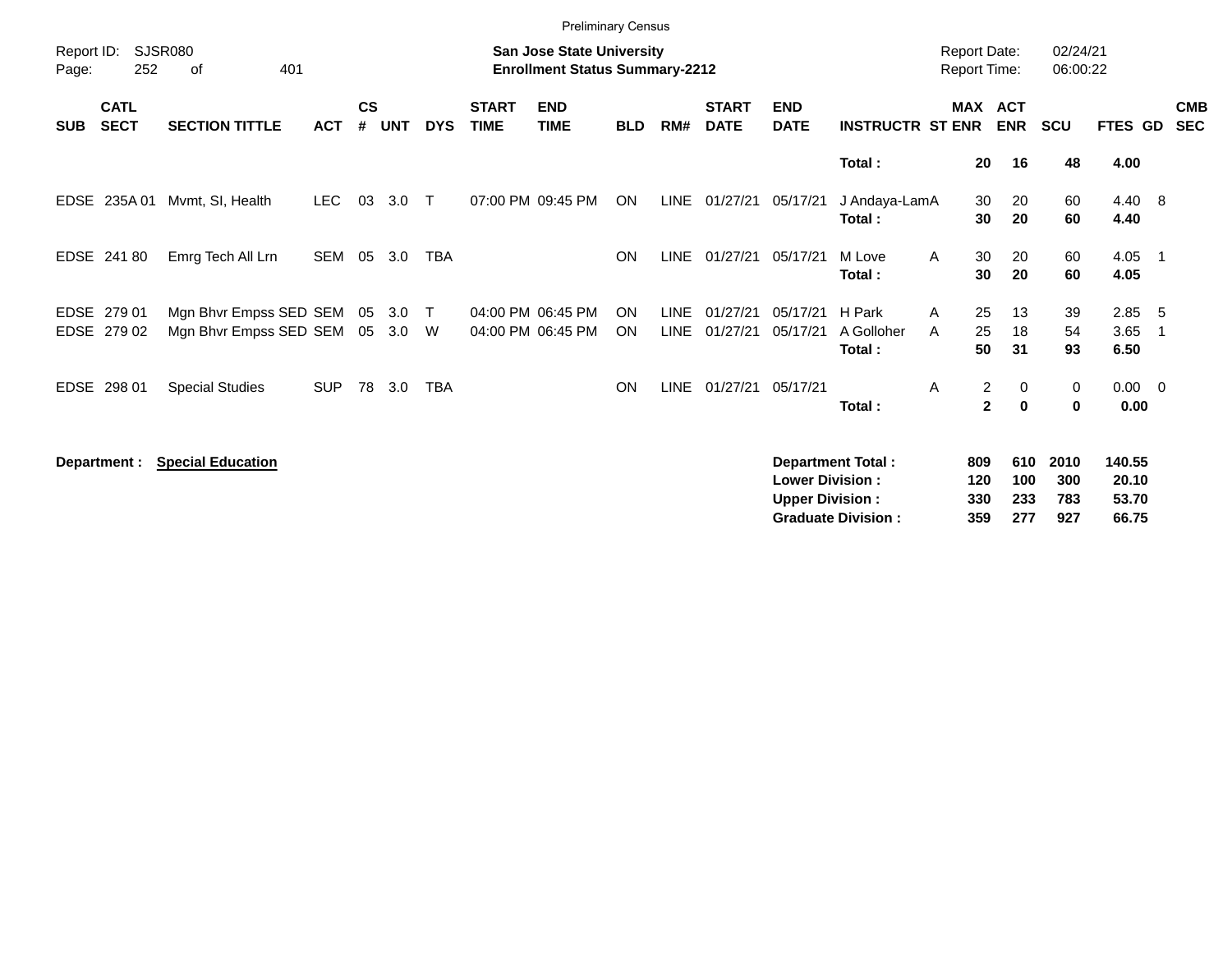|                     |                            |                                  |            |           |        |             |                             | <b>Preliminary Census</b>                                                 |            |             |                             |                                |                                  |   |                                            |            |                      |             |                         |                          |
|---------------------|----------------------------|----------------------------------|------------|-----------|--------|-------------|-----------------------------|---------------------------------------------------------------------------|------------|-------------|-----------------------------|--------------------------------|----------------------------------|---|--------------------------------------------|------------|----------------------|-------------|-------------------------|--------------------------|
| Report ID:<br>Page: | 253                        | SJSR080<br>οf<br>401             |            |           |        |             |                             | <b>San Jose State University</b><br><b>Enrollment Status Summary-2212</b> |            |             |                             |                                |                                  |   | <b>Report Date:</b><br><b>Report Time:</b> |            | 02/24/21<br>06:00:22 |             |                         |                          |
| <b>SUB</b>          | <b>CATL</b><br><b>SECT</b> | <b>SECTION TITTLE</b>            | <b>ACT</b> | <b>CS</b> | # UNT  | <b>DYS</b>  | <b>START</b><br><b>TIME</b> | <b>END</b><br><b>TIME</b>                                                 | <b>BLD</b> | RM#         | <b>START</b><br><b>DATE</b> | <b>END</b><br><b>DATE</b>      | <b>INSTRUCTR ST ENR</b>          |   | MAX ACT                                    | <b>ENR</b> | <b>SCU</b>           | FTES GD     |                         | <b>CMB</b><br><b>SEC</b> |
| College             |                            | <b>Education, College of</b>     |            |           |        |             |                             |                                                                           |            |             |                             |                                |                                  |   |                                            |            |                      |             |                         |                          |
|                     | Department :               | <b>Teacher Education</b>         |            |           |        |             |                             |                                                                           |            |             |                             |                                |                                  |   |                                            |            |                      |             |                         |                          |
|                     |                            | EDEL 108A 01 Curr Rdng/Lang Arts | SEM        | 05        | 3.0    | м           |                             | 04:00 PM 06:45 PM                                                         | ON         | LINE        | 01/27/21                    | 05/17/21                       | A Briceno                        | A | 30                                         | 29         | 58                   | 5.80        | - 0                     |                          |
| EDEL                |                            | 108A 02 Curr Rdng/Lang Arts      | SEM        | 05        | 3.0    | Τ           |                             | 04:00 PM 06:45 PM                                                         | ON         | <b>LINE</b> | 01/27/21                    | 05/17/21                       | A Briceno                        | A | 30                                         | 21         | 42                   | 4.20        | 0                       |                          |
| EDEL                |                            | 108A 03 Curr Rdng/Lang Arts      | SEM        | 05        | 3.0    | W           |                             | 04:00 PM 06:45 PM                                                         | <b>ON</b>  |             | LINE 01/27/21               | 05/17/21                       | A Briceno                        | A | 30                                         | 30         | 60                   | 6.00        | $\overline{\mathbf{0}}$ |                          |
|                     |                            |                                  |            |           |        |             |                             |                                                                           |            |             |                             |                                | Total:                           |   | 90                                         | 80         | 160                  | 16.00       |                         |                          |
| EDEL                |                            | 108B 01 Curr Science             | SEM        |           | 3.0    |             |                             |                                                                           |            |             |                             |                                |                                  | X | 0                                          | 0          | 0                    | 0.00        | - 0                     |                          |
| EDEL                |                            | 108B 02 Curr Science             | SEM        | 05        | 3.0    | R           |                             | 04:00 PM 06:45 PM                                                         | ΟN         | LINE        | 01/27/21                    | 05/17/21                       | G Smith                          | A | 26                                         | 31         | 31                   | 6.20        | - 0                     |                          |
| EDEL                |                            | 108B 03 Curr Science             | SEM        | 05        | 3.0    | R           |                             | 07:00 PM 09:45 PM                                                         | ON         | LINE        | 01/27/21                    | 05/17/21                       | G Smith                          | A | 30                                         | 29         | 29                   | 5.80        | 0                       |                          |
| EDEL                |                            | 108B 04 Curr Science             | SEM        | 05        | 3.0    | R           |                             | 04:00 PM 06:45 PM                                                         | ON         |             | LINE 01/27/21               | 05/17/21                       | G Smith                          | A | 30                                         | 29         | 29                   | 5.80        | - 0                     |                          |
|                     |                            |                                  |            |           |        |             |                             |                                                                           |            |             |                             |                                | Total:                           |   | 86                                         | 89         | 89                   | 17.80       |                         |                          |
| EDEL                |                            | 108C 01 Curr Social Stu          | SEM        | 05        | 3.0    | $\top$      |                             | 04:00 PM 06:45 PM                                                         | ON         |             | LINE 01/27/21               | 05/17/21                       | J Asato                          | A | 35                                         | 22         | 22                   | 5.40 20     |                         |                          |
| EDEL                |                            | 108C 02 Curr Social Stu          | SEM        | 05        | 3.0    | $\mathsf T$ |                             | 07:00 PM 09:45 PM                                                         | ON         | <b>LINE</b> | 01/27/21                    | 05/17/21                       | J Asato                          | A | 35                                         | 25         | 25                   | 6.25 25     |                         |                          |
| EDEL                |                            | 108C 03 Curr Social Stu          | SEM        | 05        | 3.0    | м           |                             | 07:00 PM 09:45 PM                                                         | ON.        |             | LINE 01/27/21               | 05/17/21                       | J Asato                          | A | 30                                         | 24         | 24                   | 5.80 20     |                         |                          |
|                     |                            |                                  |            |           |        |             |                             |                                                                           |            |             |                             |                                | Total:                           |   | 100                                        | 71         | 71                   | 17.45       |                         |                          |
| EDEL                |                            | 108D 01 Curr Math                | <b>SEM</b> |           | 3.0    |             |                             |                                                                           |            |             |                             |                                |                                  | X | 0                                          | 0          | 0                    | 0.00        | - 0                     |                          |
| EDEL                |                            | 108D 02 Curr Math                | SEM        | 05        | 3.0    | м           |                             | 07:00 PM 09:45 PM                                                         | <b>ON</b>  |             | LINE 01/27/21               | 05/17/21                       | F Darling                        | Α | 30                                         | 31         | 31                   | 6.50        | -6                      |                          |
| EDEL                |                            | 108D 03 Curr Math                | SEM        | 05        | 3.0    | Т           |                             | 04:00 PM 06:45 PM                                                         | ON         | LINE        | 01/27/21                    | 05/17/21                       | R Rios                           | Α | 30                                         | 28         | 28                   | 5.60        | 0                       |                          |
| EDEL                |                            | 108D 04 Curr Math                | SEM        | 05        | 3.0    | R           |                             | 04:00 PM 06:45 PM                                                         | ΟN         |             | LINE 01/27/21               | 05/17/21                       | P Swanson                        | A | 30                                         | 27         | 27                   | 5.45        | $\overline{1}$          |                          |
|                     |                            |                                  |            |           |        |             |                             |                                                                           |            |             |                             |                                | Total:                           |   | 90                                         | 86         | 86                   | 17.55       |                         |                          |
| EDEL                | 143A 01                    | Phase I Stdt-Teach               | <b>SUP</b> | 25        | 4.0    | TBA         |                             |                                                                           | ON         | <b>LINE</b> | 01/27/21                    | 05/17/21                       | D Nemecek                        | A | 12                                         | 10         | 40                   | 2.67        | - 0                     |                          |
| EDEL                |                            | 143A 02 Phase I Stdt-Teach       | <b>SUP</b> | 25        | 4.0    | <b>TBA</b>  |                             |                                                                           | ΟN         | <b>LINE</b> | 01/27/21                    | 05/17/21                       | K Olson                          | A | 12                                         | 10         | 40                   | 2.67        | - 0                     |                          |
| EDEL                | 143A 03                    | Phase I Stdt-Teach               | <b>SUP</b> | 25        | 4.0    | <b>TBA</b>  |                             |                                                                           | ΟN         | <b>LINE</b> | 01/27/21                    | 05/17/21                       | A Guzman                         | A | 10                                         | 6          | 24                   | 1.60        | 0                       |                          |
| EDEL                |                            | 143A 04 Phase I Stdt-Teach       | <b>SUP</b> | 25        | 4.0    | <b>TBA</b>  |                             |                                                                           | ΟN         | <b>LINE</b> | 01/27/21                    | 05/17/21                       | H Beck                           | A | 12                                         | 6          | 24                   | 1.60        | 0                       |                          |
| EDEL                | 143A 05                    | Phase I Stdt-Teach               | <b>SUP</b> | 25        | 4.0    | <b>TBA</b>  |                             |                                                                           | ΟN         | <b>LINE</b> | 01/27/21                    | 05/17/21                       | S Hughes                         | A | 9                                          | 8          | 32                   | 2.13        | 0                       |                          |
| EDEL                |                            | 143A 06 Phase I Stdt-Teach       | <b>SUP</b> | 25        | 4.0    | <b>TBA</b>  |                             |                                                                           | ΟN         |             | LINE 01/27/21               | 05/17/21                       |                                  | A | 9                                          | 0          | $\Omega$             | 0.00        | 0                       |                          |
|                     |                            | EDEL 143A 07 Phase I Stdt-Teach  | <b>SUP</b> | 25        | 4.0    | TBA         |                             |                                                                           | <b>ON</b>  |             |                             |                                | LINE 01/27/21 05/17/21 P Schultz | A | 6                                          | 6          | 24                   | 1.60        | $\overline{\mathbf{0}}$ |                          |
|                     |                            | EDEL 143A 08 Phase I Stdt-Teach  | <b>SUP</b> | 25        | 4.0    | TBA         |                             |                                                                           | 0N         |             |                             | LINE 01/27/21 05/17/21         | N Bilbao                         | Α | 6                                          | 6          | 24                   | $1.60 \ 0$  |                         |                          |
|                     |                            | EDEL 143A 09 Phase I Stdt-Teach  | SUP        | 25        | 4.0    | TBA         |                             |                                                                           | ON.        |             | LINE 01/27/21 05/17/21      |                                |                                  | Α | 6                                          | 0          | 0                    | $0.00 \t 0$ |                         |                          |
|                     |                            | EDEL 143A 10 Phase I Stdt-Teach  | <b>SUP</b> | 25        | 4.0    | TBA         |                             |                                                                           | ON.        |             |                             | LINE 01/27/21 05/17/21         | A Finkel                         | Α | 6                                          | 5          | 20                   | $1.33 \ 0$  |                         |                          |
|                     |                            | EDEL 143A 11 Phase I Stdt-Teach  | <b>SUP</b> | 25        | 4.0    | TBA         |                             |                                                                           | ON.        |             |                             | LINE 01/27/21 05/17/21         | D Tremblay                       | A | 6                                          | 6          | 24                   | $1.60 \ 0$  |                         |                          |
|                     |                            | EDEL 143A 60 Phase I Stdt-Teach  | <b>SUP</b> | 25        | 4.0    | TBA         |                             |                                                                           | ON.        |             |                             | LINE 01/27/21 05/17/21         | B Rodriguez A                    |   | 12                                         |            | 16                   | $1.07 \ 0$  |                         |                          |
|                     |                            | EDEL 143A 61 Phase I Stdt-Teach  | <b>SUP</b> | 25        | 4.0    | TBA         |                             |                                                                           | ON.        |             |                             | LINE 01/27/21 05/17/21         | A Ramirez                        | A | 12                                         | 2          | 8                    | 0.53 0      |                         |                          |
|                     |                            | EDEL 143A 62 Phase I Stdt-Teach  | <b>SUP</b> | 25        | 4.0    | TBA         |                             |                                                                           | ON.        |             |                             | LINE 01/27/21 05/17/21         | D Miranda                        | A | 12                                         | 8          | 32                   | $2.13 \t 0$ |                         |                          |
|                     |                            | EDEL 143A 63 Phase I Stdt-Teach  | SUP        |           | 25 4.0 | TBA         |                             |                                                                           | ON.        |             |                             | LINE 01/27/21 05/17/21 L Cress |                                  | A | 6                                          | 4          | 16                   | $1.07 \t 0$ |                         |                          |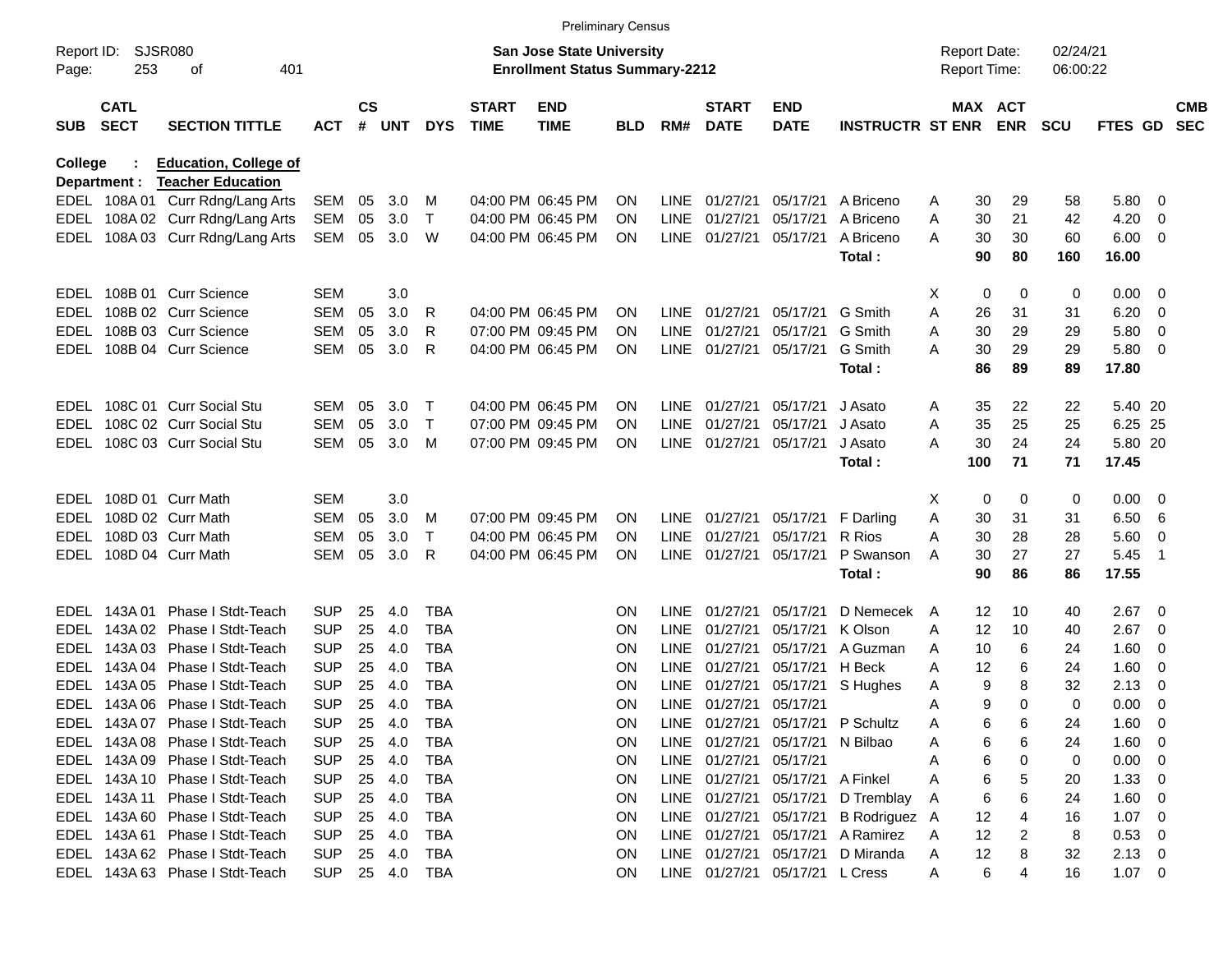|                     |                            |                                 |            |                    |            |            |                             |                                                                           | <b>Preliminary Census</b> |             |                             |                                 |                                |   |                                     |                |                      |                |                         |                          |
|---------------------|----------------------------|---------------------------------|------------|--------------------|------------|------------|-----------------------------|---------------------------------------------------------------------------|---------------------------|-------------|-----------------------------|---------------------------------|--------------------------------|---|-------------------------------------|----------------|----------------------|----------------|-------------------------|--------------------------|
| Report ID:<br>Page: | SJSR080<br>254             | 401<br>оf                       |            |                    |            |            |                             | <b>San Jose State University</b><br><b>Enrollment Status Summary-2212</b> |                           |             |                             |                                 |                                |   | <b>Report Date:</b><br>Report Time: |                | 02/24/21<br>06:00:22 |                |                         |                          |
| <b>SUB</b>          | <b>CATL</b><br><b>SECT</b> | <b>SECTION TITTLE</b>           | <b>ACT</b> | $\mathsf{cs}$<br># | <b>UNT</b> | <b>DYS</b> | <b>START</b><br><b>TIME</b> | <b>END</b><br><b>TIME</b>                                                 | <b>BLD</b>                | RM#         | <b>START</b><br><b>DATE</b> | <b>END</b><br><b>DATE</b>       | <b>INSTRUCTR ST ENR</b>        |   | MAX ACT                             | <b>ENR</b>     | <b>SCU</b>           | <b>FTES GD</b> |                         | <b>CMB</b><br><b>SEC</b> |
|                     |                            |                                 |            |                    |            |            |                             |                                                                           |                           |             |                             |                                 | Total:                         |   | 136                                 | 81             | 324                  | 21.60          |                         |                          |
| EDEL                | 143B 01                    | Phase 2 Stdt-Teach              | <b>SUP</b> |                    | 25 10.0    | <b>TBA</b> |                             |                                                                           | <b>ON</b>                 | LINE        | 01/27/21                    | 05/17/21                        | C Hartunian                    | A | 15                                  | 11             | 110                  | 9.00 10        |                         |                          |
|                     |                            | EDEL 143B 02 Phase 2 Stdt-Teach | <b>SUP</b> |                    | 25 10.0    | <b>TBA</b> |                             |                                                                           | ON                        | <b>LINE</b> | 01/27/21                    | 05/17/21                        | H Smith                        | Α | 12                                  | 11             | 110                  | 8.83           | - 9                     |                          |
| EDEL                |                            | 143B 03 Phase 2 Stdt-Teach      | <b>SUP</b> |                    | 25 10.0    | <b>TBA</b> |                             |                                                                           | ON                        | <b>LINE</b> | 01/27/21                    | 05/17/21                        | D Mitchell                     | Α | 9                                   | 7              | 70                   | 5.83           | $\overline{7}$          |                          |
| EDEL                |                            | 143B 04 Phase 2 Stdt-Teach      | <b>SUP</b> |                    | 25 10.0    | <b>TBA</b> |                             |                                                                           | ON                        | <b>LINE</b> | 01/27/21                    | 05/17/21                        | R Messina                      | Α | 9                                   | 6              | 60                   | 5.00           | 6                       |                          |
| EDEL                |                            | 143B 05 Phase 2 Stdt-Teach      | <b>SUP</b> |                    | 25 10.0    | <b>TBA</b> |                             |                                                                           | ON                        | <b>LINE</b> | 01/27/21                    | 05/17/21                        | S Aichele-Ch A                 |   | 6                                   | 12             | 120                  | 10.00 12       |                         |                          |
| EDEL                |                            | 143B 06 Phase 2 Stdt-Teach      | <b>SUP</b> |                    | 25 10.0    | <b>TBA</b> |                             |                                                                           | ON                        | <b>LINE</b> | 01/27/21                    | 05/17/21                        |                                | Α | 9                                   | 0              | 0                    | 0.00           | $\overline{\mathbf{0}}$ |                          |
| EDEL                |                            | 143B 07 Phase 2 Stdt-Teach      | <b>SUP</b> |                    | 25 10.0    | <b>TBA</b> |                             |                                                                           | ON                        | <b>LINE</b> | 01/27/21                    | 05/17/21                        | J Asato                        | Α | 6                                   | 5              | 50                   | 3.83           | 3                       |                          |
| EDEL                |                            | 143B 08 Phase 2 Stdt-Teach      | <b>SUP</b> |                    | 25 10.0    | <b>TBA</b> |                             |                                                                           | ON                        | <b>LINE</b> | 01/27/21                    | 05/17/21                        | J Kaay                         | Α | 6                                   | 5              | 50                   | 4.17           | -5                      |                          |
| EDEL                |                            | 143B 09 Phase 2 Stdt-Teach      | <b>SUP</b> |                    | 25 10.0    | <b>TBA</b> |                             |                                                                           | ON                        | <b>LINE</b> | 01/27/21                    | 05/17/21                        | L Sizelove-S                   | A | 6                                   | 4              | 40                   | 3.33           | 4                       |                          |
| EDEL                |                            | 143B 10 Phase 2 Stdt-Teach      | <b>SUP</b> |                    | 25 10.0    | <b>TBA</b> |                             |                                                                           | ON                        | <b>LINE</b> | 01/27/21                    | 05/17/21                        | E Scullion-J                   | A | 6                                   | 5              | 50                   | 4.17           | 5                       |                          |
| EDEL                | 143B 11                    | Phase 2 Stdt-Teach              | <b>SUP</b> |                    | 25 10.0    | <b>TBA</b> |                             |                                                                           | ON                        | <b>LINE</b> | 01/27/21                    | 05/17/21                        | D Nemecek                      | A | 3                                   | 1              | 10                   | 0.83           | -1                      |                          |
| EDEL                |                            | 143B 12 Phase 2 Stdt-Teach      | <b>SUP</b> |                    | 25 10.0    | <b>TBA</b> |                             |                                                                           | ON                        | <b>LINE</b> | 01/27/21                    | 05/17/21                        |                                |   |                                     | 0              |                      |                | 0                       |                          |
|                     |                            |                                 |            |                    | 25 10.0    | <b>TBA</b> |                             |                                                                           |                           |             |                             | 05/17/21                        |                                | Α | 3                                   |                | 0                    | 0.00           |                         |                          |
| EDEL                |                            | 143B 60 Phase 2 Stdt-Teach      | <b>SUP</b> |                    |            |            |                             |                                                                           | ON                        | <b>LINE</b> | 01/27/21                    |                                 |                                | Α | 10                                  | 0              | 0                    | 0.00           | 0                       |                          |
| EDEL                | 143B 61                    | Phase 2 Stdt-Teach              | <b>SUP</b> |                    | 25 10.0    | <b>TBA</b> |                             |                                                                           | ON                        | <b>LINE</b> | 01/27/21                    | 05/17/21                        | A Ramirez                      | Α | 3                                   | 4              | 40                   | 3.33           | $\overline{4}$          |                          |
|                     |                            | EDEL 143B 62 Phase 2 Stdt-Teach | <b>SUP</b> |                    | 25 10.0    | <b>TBA</b> |                             |                                                                           | <b>ON</b>                 |             | LINE 01/27/21               | 05/17/21                        |                                | А | 3                                   | 0              | 0                    | 0.00           | 0                       |                          |
|                     |                            |                                 |            |                    |            |            |                             |                                                                           |                           |             |                             |                                 | Total:                         |   | 106                                 | 71             | 710                  | 58.33          |                         |                          |
| EDEL                | 294 81                     | <b>HithandSpecEdTeacherSEM</b>  |            | 06                 | 3.0        | <b>TBA</b> |                             |                                                                           | ON                        | <b>LINE</b> | 01/27/21                    | 05/17/21                        | C Rabin                        | A | 30                                  | 26             | 78                   | 5.20           | $\overline{\mathbf{0}}$ |                          |
| EDEL                | 294 82                     | <b>HithandSpecEdTeacherSEM</b>  |            | 06                 | 3.0        | <b>TBA</b> |                             |                                                                           | ON                        | <b>LINE</b> | 01/27/21                    | 05/17/21                        | J Madigan                      | A | 35                                  | 29             | 87                   | 5.80           | $\overline{0}$          |                          |
| <b>EDEL</b>         | 294 83                     | <b>HithandSpecEdTeacherSEM</b>  |            | 06                 | 3.0        | <b>TBA</b> |                             |                                                                           | ON                        | LINE        | 01/27/21                    | 05/17/21                        | J Madigan                      | A | 35                                  | 34             | 102                  | 6.80           | $\overline{0}$          |                          |
| EDEL                | 294 84                     | HithandSpecEdTeacherSEM         |            |                    | 3.0        |            |                             |                                                                           |                           |             |                             |                                 |                                | Χ | 0                                   | 0              | 0                    | 0.00           | 0                       |                          |
| EDEL                | 294 85                     | HithandSpecEdTeacherSEM         |            | 06                 | 3.0        | TBA        |                             |                                                                           | ON                        | LINE.       | 01/27/21                    | 05/17/21                        | S Cook                         | Α | 35                                  | 33             | 99                   | 6.65           | -1                      |                          |
| EDEL                | 294 86                     | HithandSpecEdTeacherSEM         |            | 06                 | 3.0        | <b>TBA</b> |                             |                                                                           | <b>ON</b>                 | LINE        | 01/27/21                    | 05/17/21                        | S Cook                         | Α | 35                                  | 33             | 99                   | 6.60           | $\overline{\mathbf{0}}$ |                          |
|                     |                            |                                 |            |                    |            |            |                             |                                                                           |                           |             |                             |                                 | Total:                         |   | 170                                 | 155            | 465                  | 31.05          |                         |                          |
|                     |                            |                                 |            |                    |            |            |                             |                                                                           |                           |             |                             |                                 |                                |   |                                     |                |                      |                |                         |                          |
| <b>EDSC</b>         | 182 01                     | Assessment/Evaluatio SEM        |            | 05                 | 3.0        | W          |                             | 04:00 PM 06:45 PM                                                         | <b>ON</b>                 | LINE        | 01/27/21                    | 05/17/21                        | C Holmberg A                   |   | 30                                  | 23             | 69                   | 4.60           | $\overline{\mathbf{0}}$ |                          |
| <b>EDSC</b>         | 18202                      | Assessment/Evaluatio SEM        |            | 05                 | 3.0        | R          |                             | 07:00 PM 09:45 PM                                                         | <b>ON</b>                 | LINE        | 01/27/21                    | 05/17/21                        | C Holmberg                     | A | 30                                  | 29             | 87                   | 5.90           | $\overline{2}$          |                          |
|                     | EDSC 182 03                | Assessment/Evaluatio SEM        |            |                    | 3.0        |            |                             |                                                                           |                           |             |                             |                                 |                                | Χ | 0                                   | $\Omega$       | 0                    | 0.00           | 0                       |                          |
|                     |                            |                                 |            |                    |            |            |                             |                                                                           |                           |             |                             |                                 | Total:                         |   | 60                                  | 52             | 156                  | 10.50          |                         |                          |
|                     |                            |                                 |            |                    |            |            |                             |                                                                           |                           |             |                             |                                 |                                |   |                                     |                |                      |                |                         |                          |
|                     |                            | EDSC 184X 01 Stdt Tchg I        | <b>SUP</b> |                    | 36 6.0     | <b>TBA</b> |                             |                                                                           | ON.                       |             |                             | LINE 01/27/21 05/17/21 M Felton |                                | A | 15                                  | 5              | 30                   | $2.00 \t 0$    |                         |                          |
|                     |                            | EDSC 184X 02 Stdt Tchg I        | <b>SUP</b> |                    | 36 6.0     | <b>TBA</b> |                             |                                                                           | ON                        |             |                             | LINE 01/27/21 05/17/21          | K Aguilar                      | A | 15                                  | $\overline{4}$ | 24                   | 1.60 0         |                         |                          |
|                     |                            | EDSC 184X 03 Stdt Tchg I        | <b>SUP</b> |                    | 36 6.0     | <b>TBA</b> |                             |                                                                           | ON                        |             |                             | LINE 01/27/21 05/17/21          | C Hewko                        | Α | 15                                  | 3              | 18                   | $1.20 \t 0$    |                         |                          |
|                     |                            | EDSC 184X 04 Stdt Tchg I        | <b>SUP</b> |                    | 36 6.0     | <b>TBA</b> |                             |                                                                           | ON                        |             |                             | LINE 01/27/21 05/17/21          | R Calonico                     | Α | 15                                  | $\mathbf 5$    | 30                   | $2.00 \t 0$    |                         |                          |
|                     |                            | EDSC 184X 05 Stdt Tchg I        | <b>SUP</b> |                    | 36 6.0     | <b>TBA</b> |                             |                                                                           | ON                        |             | LINE 01/27/21 05/17/21      |                                 | M Haggerty                     | A | 15                                  | 5              | 30                   | $2.00 \t 0$    |                         |                          |
|                     |                            | EDSC 184X 06 Stdt Tchg I        | <b>SUP</b> |                    | 36 6.0     | <b>TBA</b> |                             |                                                                           | ON                        |             |                             | LINE 01/27/21 05/17/21          | L Bernbaum A                   |   | 15                                  | 6              | 36                   | $2.40 \ 0$     |                         |                          |
|                     |                            | EDSC 184X 07 Stdt Tchg I        | <b>SUP</b> |                    | 36 6.0     | <b>TBA</b> |                             |                                                                           | ON                        |             |                             |                                 | LINE 01/27/21 05/17/21 R McKay | Α | 15                                  | 5              | 30                   | $2.00 \t 0$    |                         |                          |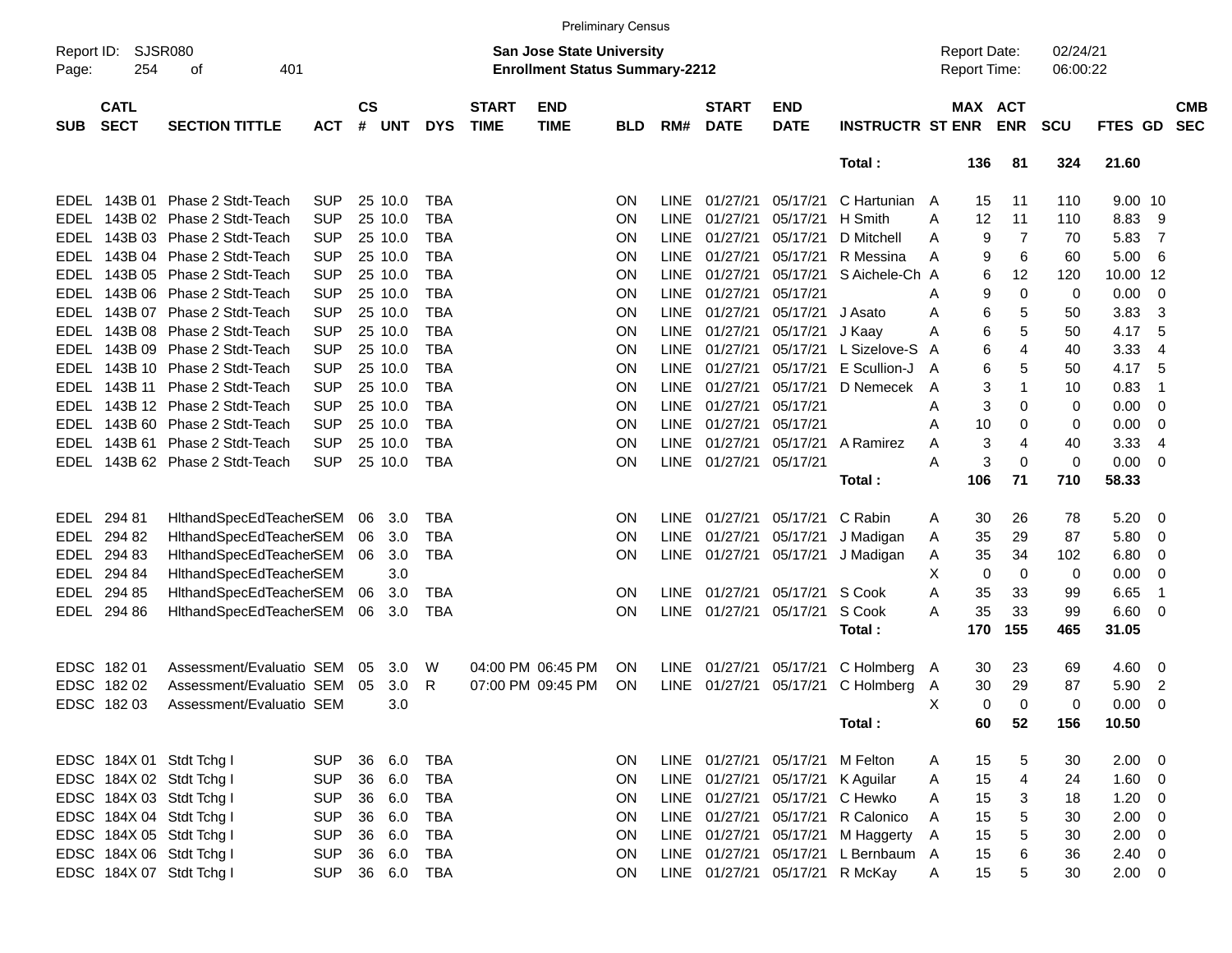|                     |                            |                          |            |                |              |              |                             |                                                                           | <b>Preliminary Census</b> |             |                             |                           |                                                            |   |                                            |                |                      |             |                          |                          |
|---------------------|----------------------------|--------------------------|------------|----------------|--------------|--------------|-----------------------------|---------------------------------------------------------------------------|---------------------------|-------------|-----------------------------|---------------------------|------------------------------------------------------------|---|--------------------------------------------|----------------|----------------------|-------------|--------------------------|--------------------------|
| Report ID:<br>Page: | 255                        | SJSR080<br>οf            | 401        |                |              |              |                             | <b>San Jose State University</b><br><b>Enrollment Status Summary-2212</b> |                           |             |                             |                           |                                                            |   | <b>Report Date:</b><br><b>Report Time:</b> |                | 02/24/21<br>06:00:22 |             |                          |                          |
| <b>SUB</b>          | <b>CATL</b><br><b>SECT</b> | <b>SECTION TITTLE</b>    | <b>ACT</b> | <b>CS</b><br># | <b>UNT</b>   | <b>DYS</b>   | <b>START</b><br><b>TIME</b> | <b>END</b><br><b>TIME</b>                                                 | <b>BLD</b>                | RM#         | <b>START</b><br><b>DATE</b> | <b>END</b><br><b>DATE</b> | <b>INSTRUCTR ST ENR</b>                                    |   | MAX ACT                                    | <b>ENR</b>     | <b>SCU</b>           | FTES GD     |                          | <b>CMB</b><br><b>SEC</b> |
|                     |                            | EDSC 184X 08 Stdt Tchg I | <b>SUP</b> | 36             | 6.0          | TBA          |                             |                                                                           | ΟN                        | LINE        | 01/27/21                    | 05/17/21                  | F Hurndon                                                  | A | 15                                         | 5              | 30                   | 2.00        | - 0                      |                          |
|                     |                            | EDSC 184X 09 Stdt Tchg I | <b>SUP</b> | 36             | 6.0          | <b>TBA</b>   |                             |                                                                           | ON                        | LINE        | 01/27/21                    | 05/17/21                  | A Huang                                                    | A | 15                                         | 6              | 36                   | 2.50        | $\overline{1}$           |                          |
|                     |                            | EDSC 184X 10 Stdt Tchg I | <b>SUP</b> | 36             | 6.0          | <b>TBA</b>   |                             |                                                                           | ON                        | LINE        | 01/27/21                    | 05/17/21                  | L Weckesser A                                              |   | 15                                         | 4              | 24                   | 1.60        | 0                        |                          |
|                     |                            | EDSC 184X 11 Stdt Tchg I | <b>SUP</b> | 36             | 6.0          | <b>TBA</b>   |                             |                                                                           | ON                        | LINE        | 01/27/21                    | 05/17/21                  | C Holmberg                                                 | A | 15                                         | 5              | 30                   | 2.00        | 0                        |                          |
|                     |                            | EDSC 184X 12 Stdt Tchg I | <b>SUP</b> | 36             | 6.0          | <b>TBA</b>   |                             |                                                                           | ON                        |             | LINE 01/27/21               | 05/17/21                  |                                                            | A | 15                                         | $\mathbf 0$    | $\mathbf 0$          | 0.00        | $\Omega$                 |                          |
|                     |                            |                          |            |                |              |              |                             |                                                                           |                           |             |                             |                           | Total:                                                     |   | 180                                        | 53             | 318                  | 21.30       |                          |                          |
|                     | EDTE 166 01                | Pre Prof Exper           | <b>LEC</b> |                | 3.0          |              |                             |                                                                           |                           |             |                             |                           |                                                            | X | 0                                          | 0              | 0                    | 0.00        | $\overline{\phantom{0}}$ |                          |
|                     |                            |                          |            |                |              |              |                             |                                                                           |                           |             |                             |                           | Total:                                                     |   | 0                                          | $\bf{0}$       | 0                    | 0.00        |                          |                          |
| <b>EDTE</b>         | 18001                      | <b>Indiv Studies</b>     | <b>SUP</b> | 78             | 2.0          | TBA          |                             |                                                                           | ON.                       | <b>LINE</b> | 01/27/21                    | 05/17/21                  | K Aguilar                                                  | A | 10                                         | 7              | 14                   | 0.93        | - 0                      |                          |
| <b>EDTE</b>         | 180 02                     | <b>Indiv Studies</b>     | <b>SUP</b> | 78             | 3.0          | <b>TBA</b>   |                             |                                                                           | ΟN                        | LINE        | 01/27/21                    | 05/17/21                  |                                                            | Α | 3                                          | $\mathbf 0$    | 0                    | 0.00        | - 0                      |                          |
|                     | EDTE 180 03                | <b>Indiv Studies</b>     | <b>SUP</b> | 78             | 1.0          | <b>TBA</b>   |                             |                                                                           | ON                        |             | LINE 01/27/21               | 05/17/21                  |                                                            | A | 3                                          | $\mathbf 0$    | $\mathbf 0$          | 0.00        | - 0                      |                          |
|                     |                            |                          |            |                |              |              |                             |                                                                           |                           |             |                             |                           | Total:                                                     |   | 16                                         | $\overline{7}$ | 14                   | 0.93        |                          |                          |
| <b>EDTE</b>         | 208 01                     | <b>Educ Sociology</b>    | <b>SEM</b> |                | 3.0          |              |                             |                                                                           |                           |             |                             |                           |                                                            | Χ | 0                                          | 0              | 0                    | 0.00        | - 0                      |                          |
| <b>EDTE</b>         | 208 02                     | Educ Sociology           | <b>SEM</b> |                | 3.0          |              |                             |                                                                           |                           |             |                             |                           |                                                            | X | 0                                          | $\mathbf 0$    | 0                    | 0.00        | 0                        |                          |
| <b>EDTE</b>         | 208 03                     | Educ Sociology           | <b>SEM</b> | 05             | 3.0          | M            |                             | 04:00 PM 06:45 PM                                                         | ON.                       | LINE        | 01/27/21                    | 05/17/21                  | S Vecellio                                                 | A | 30                                         | 27             | 81                   | 5.40        | 0                        |                          |
| <b>EDTE</b>         | 208 04                     | Educ Sociology           | <b>SEM</b> | 05             | 3.0          | W            |                             | 04:00 PM 06:45 PM                                                         | ON.                       | LINE        | 01/27/21                    | 05/17/21                  | C Rabin                                                    | A | 30                                         | 22             | 66                   | 4.40        | 0                        |                          |
| <b>EDTE</b>         | 208 10                     | Educ Sociology           | <b>SEM</b> | 05             | 3.0          | M            |                             | 04:00 PM 06:45 PM                                                         | ON.                       | LINE        | 01/27/21                    | 05/17/21                  | L Poza                                                     | A | 35                                         | 25             | 75                   | 5.00        | 0                        |                          |
|                     | EDTE 208 11                | <b>Educ Sociology</b>    | <b>SEM</b> | 05             | 3.0          | W            |                             | 07:00 PM 09:45 PM                                                         | <b>ON</b>                 |             | LINE 01/27/21               | 05/17/21                  | S Vecellio                                                 | A | 35                                         | 19             | 57                   | 3.85        | $\overline{1}$           |                          |
|                     |                            |                          |            |                |              |              |                             |                                                                           |                           |             |                             |                           | Total:                                                     |   | 130                                        | 93             | 279                  | 18.65       |                          |                          |
| <b>EDTE</b>         | 224 01                     | Ed Psych Seminar         | SEM        | 05             | 3.0          | M            |                             | 07:00 PM 09:45 PM                                                         | ON.                       | LINE        | 01/27/21                    | 05/17/21                  | S Cooper                                                   | A | 30                                         | 27             | 81                   | 5.40        | - 0                      |                          |
| <b>EDTE</b>         | 224 02                     | Ed Psych Seminar         | <b>SEM</b> | 05             | 3.0          | W            |                             | 04:00 PM 06:45 PM                                                         | ON.                       | LINE        | 01/27/21                    | 05/17/21                  | R Marachi                                                  | A | 30                                         | 22             | 66                   | 4.40        | 0                        |                          |
| <b>EDTE</b>         | 224 03                     | Ed Psych Seminar         | <b>SEM</b> | 05             | 3.0          | W            |                             | 07:00 PM 09:45 PM                                                         | ON.                       | LINE        | 01/27/21                    | 05/17/21                  | R Marachi                                                  | A | 30                                         | 27             | 81                   | 5.45        | $\overline{1}$           |                          |
| <b>EDTE</b>         | 224 10                     | Ed Psych Seminar         | <b>SEM</b> | 05             | 3.0          | $\mathsf{T}$ |                             | 12:00 PM 02:45 PM                                                         | ΟN                        | LINE        | 01/27/21                    | 05/17/21                  | S Cooper                                                   | A | 35                                         | 26             | 78                   | 5.20        | 0                        |                          |
|                     | EDTE 224 11                | Ed Psych Seminar         | <b>SEM</b> | 05             | 3.0          | W            |                             | 07:00 PM 09:45 PM                                                         | <b>ON</b>                 |             | LINE 01/27/21               | 05/17/21                  | S Cooper                                                   | A | 30                                         | 25             | 75                   | 5.05        | $\overline{1}$           |                          |
|                     |                            |                          |            |                |              |              |                             |                                                                           |                           |             |                             |                           | Total:                                                     |   | 155                                        | 127            | 381                  | 25.50       |                          |                          |
|                     | EDTE 250 01                | Qual Res in Educ         |            |                |              | SEM 05 3.0 W |                             |                                                                           |                           |             |                             |                           | 07:00 PM 09:45 PM ON LINE 01/27/21 05/17/21 J Maleksaleh A |   | 26                                         | 24             | 72                   | 4.80        | $\overline{\mathbf{0}}$  |                          |
|                     | EDTE 250 02                | Qual Res in Educ         |            | SEM 05         | 3.0          | $\top$       |                             | 07:00 PM 09:45 PM                                                         | <b>ON</b>                 |             | LINE 01/27/21 05/17/21      |                           | G Smith                                                    | A | 26                                         | 26             | 78                   | 5.20        | - 0                      |                          |
|                     | EDTE 250 03                | Qual Res in Educ         |            |                | SEM 05 3.0   | M            |                             | 04:00 PM 06:45 PM                                                         | <b>ON</b>                 |             | LINE 01/27/21 05/17/21      |                           | E Scullion-J A                                             |   | 26                                         | 28             | 84                   | 5.60        | - 0                      |                          |
|                     | EDTE 250 10                | Qual Res in Educ         | SEM        |                | 05 3.0       | M            |                             | 07:00 PM 09:45 PM                                                         | <b>ON</b>                 |             | LINE 01/27/21 05/17/21      |                           | J Maleksaleh A                                             |   | 30                                         | 27             | 81                   | 5.40        | - 0                      |                          |
|                     | EDTE 250 11                | Qual Res in Educ         |            |                | SEM 05 3.0   | W            |                             | 04:00 PM 06:45 PM                                                         | ON.                       |             | LINE 01/27/21 05/17/21      |                           | J Maleksaleh A                                             |   | 30                                         | 28             | 84                   | 5.60        | - 0                      |                          |
|                     |                            |                          |            |                |              |              |                             |                                                                           |                           |             |                             |                           | Total:                                                     |   | 138                                        | 133            | 399                  | 26.60       |                          |                          |
|                     | EDTE 260 01                | Cr Pers Sch Pl Dem       |            |                | SEM 05 3.0 W |              |                             | 04:00 PM 06:45 PM ON                                                      |                           |             |                             | LINE 01/27/21 05/17/21    | K Cross                                                    | A | 30                                         | 25             | 75                   | $5.00 \t 0$ |                          |                          |
|                     | EDTE 260 02                | Cr Pers Sch PI Dem       | <b>SEM</b> |                | 3.0          |              |                             |                                                                           |                           |             |                             |                           |                                                            | X | $\mathbf 0$                                | $\pmb{0}$      | 0                    | $0.00 \t 0$ |                          |                          |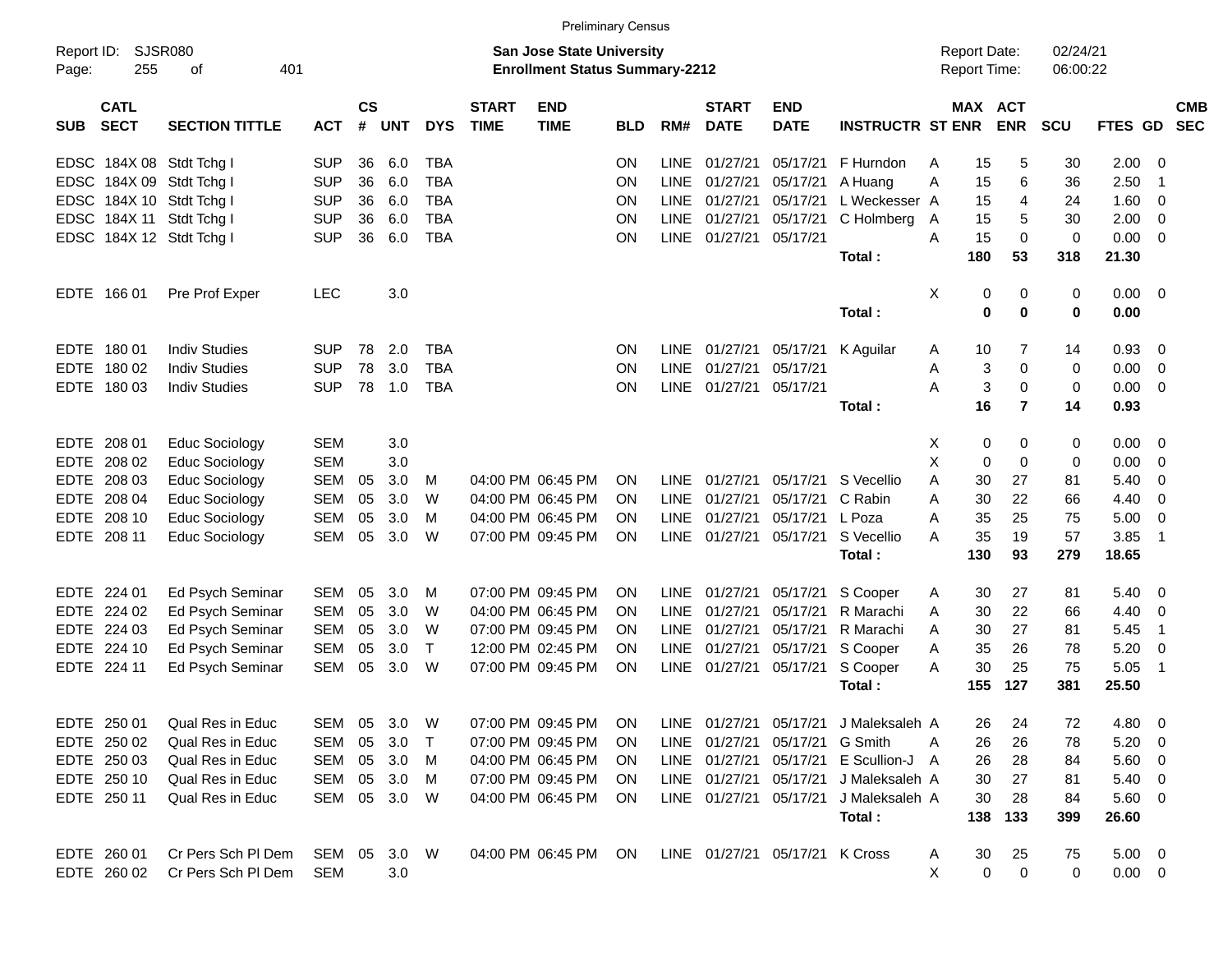|                           | <b>Preliminary Census</b> |                                  |               |            |            |              |                                       |            |             |              |             |                          |                |                     |             |             |                |                |            |
|---------------------------|---------------------------|----------------------------------|---------------|------------|------------|--------------|---------------------------------------|------------|-------------|--------------|-------------|--------------------------|----------------|---------------------|-------------|-------------|----------------|----------------|------------|
| Report ID:                | SJSR080                   | <b>San Jose State University</b> |               |            |            |              | <b>Report Date:</b>                   |            | 02/24/21    |              |             |                          |                |                     |             |             |                |                |            |
| 256<br>Page:              | 401<br>оf                 |                                  |               |            |            |              | <b>Enrollment Status Summary-2212</b> |            |             |              |             |                          |                | <b>Report Time:</b> |             | 06:00:22    |                |                |            |
|                           |                           |                                  |               |            |            |              |                                       |            |             |              |             |                          |                |                     |             |             |                |                |            |
| <b>CATL</b>               |                           |                                  | $\mathsf{cs}$ |            |            | <b>START</b> | <b>END</b>                            |            |             | <b>START</b> | <b>END</b>  |                          |                | MAX ACT             |             |             |                |                | <b>CMB</b> |
| <b>SECT</b><br><b>SUB</b> | <b>SECTION TITTLE</b>     | <b>ACT</b>                       | #             | <b>UNT</b> | <b>DYS</b> | <b>TIME</b>  | <b>TIME</b>                           | <b>BLD</b> | RM#         | <b>DATE</b>  | <b>DATE</b> | <b>INSTRUCTR ST ENR</b>  |                |                     | <b>ENR</b>  | <b>SCU</b>  | <b>FTES GD</b> |                | <b>SEC</b> |
| <b>EDTE</b><br>260 03     | Cr Pers Sch PI Dem        | <b>SEM</b>                       | 05            | 3.0        | м          |              | 07:00 PM 09:45 PM                     | ON         | <b>LINE</b> | 01/27/21     | 05/17/21    | L Kassab                 | A              | 30                  | 32          | 96          | 6.40           | - 0            |            |
| EDTE 260 04               | Cr Pers Sch PI Dem        | <b>SEM</b>                       | 05            | 3.0        | W          |              | 07:00 PM 09:45 PM                     | ON         | <b>LINE</b> | 01/27/21     | 05/17/21    | K Cross                  | А              | 30                  | 26          | 78          | 5.20           | $\Omega$       |            |
| <b>EDTE</b><br>260 10     | Cr Pers Sch PI Dem        | <b>SEM</b>                       | 05            | 3.0        | R          |              | 04:00 PM 06:45 PM                     | ON         | <b>LINE</b> | 01/27/21     | 05/17/21    | L Kassab                 | А              | 33                  | 30          | 90          | 6.05           | -1             |            |
| 260 11<br><b>EDTE</b>     | Cr Pers Sch PI Dem        | <b>SEM</b>                       | 05            | 3.0        | R          |              | 04:00 PM 06:45 PM                     | ON         | <b>LINE</b> | 01/27/21     | 05/17/21    | N Ramos-Beb <sub>a</sub> |                | 33                  | 29          | 87          | 5.80           | - 0            |            |
| <b>EDTE</b><br>260 12     | Cr Pers Sch PI Dem        | <b>SEM</b>                       |               | 3.0        |            |              |                                       |            |             |              |             |                          | X              | $\Omega$            | $\Omega$    | $\Omega$    | 0.00           | $\Omega$       |            |
|                           |                           |                                  |               |            |            |              |                                       |            |             |              |             | Total:                   |                | 156                 | 142         | 426         | 28.45          |                |            |
|                           |                           |                                  |               |            |            |              |                                       |            |             |              |             |                          |                |                     |             |             |                |                |            |
| EDTE 262 01               | L2 Lang/Lit Devlt         | <b>SEM</b>                       | 05            | 3.0        | W          |              | 04:00 PM 06:45 PM                     | ON         | <b>LINE</b> | 01/27/21     | 05/17/21    | B Rodriguez A            |                | 30                  | 27          | 81          | 5.40           | $\Omega$       |            |
| EDTE 262 02               | L2 Lang/Lit Devlt         | <b>SEM</b>                       | 05            | 3.0        | $\top$     |              | 04:00 PM 06:45 PM                     | ON         | <b>LINE</b> | 01/27/21     | 05/17/21    | D Whitenack A            |                | 30                  | 27          | 81          | 5.40           | - 0            |            |
| EDTE 262 03               | L2 Lang/Lit Devlt         | <b>SEM</b>                       |               | 3.0        |            |              |                                       |            |             |              |             |                          | X              | 0                   | 0           | 0           | 0.00           | 0              |            |
| EDTE 262 10               | L2 Lang/Lit Devlt         | <b>SEM</b>                       | 05            | 3.0        | М          |              | 12:00 PM 02:45 PM                     | ON         | <b>LINE</b> | 01/27/21     | 05/17/21    | <b>B</b> Rodriguez       | $\overline{A}$ | 35                  | 26          | 78          | 5.25           | $\overline{1}$ |            |
| EDTE 262 11               | L2 Lang/Lit Devlt         | <b>SEM</b>                       | 05            | 3.0        | W          |              | 04:00 PM 06:45 PM                     | ON         | <b>LINE</b> | 01/27/21     | 05/17/21    | D Miranda                | A              | 30                  | 25          | 75          | 5.05           | $\overline{1}$ |            |
|                           |                           |                                  |               |            |            |              |                                       |            |             |              |             | Total:                   |                | 125                 | 105         | 315         | 21.10          |                |            |
|                           |                           |                                  |               |            |            |              |                                       |            |             |              |             |                          |                |                     |             |             |                |                |            |
| EDTE 298 01               | <b>Spec Studies</b>       | <b>SUP</b>                       | 48            | 3.0        | <b>TBA</b> |              |                                       | ON         | <b>LINE</b> | 01/27/21     | 05/17/21    | C Rabin                  | A              | 12                  | 12          | 36          | 3.00 12        |                |            |
| <b>EDTE</b><br>298 02     | <b>Spec Studies</b>       | <b>SUP</b>                       | 48            | 3.0        | <b>TBA</b> |              |                                       | ON         | <b>LINE</b> | 01/27/21     | 05/17/21    | J Asato                  | A              | 12                  | 13          | 39          | $3.25$ 13      |                |            |
| EDTE 298 03               | <b>Spec Studies</b>       | <b>SUP</b>                       | 48            | 3.0        | <b>TBA</b> |              |                                       | ON         | <b>LINE</b> | 01/27/21     | 05/17/21    | G Smith                  | А              | 12                  | 12          | 36          | 3.00 12        |                |            |
| <b>EDTE</b><br>298 04     | <b>Spec Studies</b>       | <b>SUP</b>                       | 48            | 3.0        | <b>TBA</b> |              |                                       | ON         | <b>LINE</b> | 01/27/21     | 05/17/21    | N Ramos-Beb <sub>a</sub> |                | 12                  | 10          | 30          | 2.50 10        |                |            |
| 298 05<br><b>EDTE</b>     | <b>Spec Studies</b>       | <b>SUP</b>                       | 48            | 3.0        | <b>TBA</b> |              |                                       | ON         | <b>LINE</b> | 01/27/21     | 05/17/21    | N Ramos-Beb <sub>a</sub> |                | 12                  | 9           | 27          | 2.25           | - 9            |            |
| EDTE 298 06               | <b>Spec Studies</b>       | <b>SUP</b>                       | 48            | 3.0        | <b>TBA</b> |              |                                       | ON         | <b>LINE</b> | 01/27/21     | 05/17/21    | S Vecellio               | A              | 12                  | 12          | 36          | 2.95 11        |                |            |
| 298 07<br><b>EDTE</b>     | <b>Spec Studies</b>       | <b>SUP</b>                       | 48            | 3.0        | <b>TBA</b> |              |                                       | ON         | <b>LINE</b> | 01/27/21     | 05/17/21    |                          | A              | 12                  | $\mathbf 0$ | $\mathbf 0$ | 0.00           | - 0            |            |
| <b>EDTE</b><br>298 10     | <b>Spec Studies</b>       | <b>SUP</b>                       | 48            | 6.0        | <b>TBA</b> |              |                                       | ON         | <b>LINE</b> | 01/27/21     | 05/17/21    | L Poza                   | Α              | 12                  | 3           | 18          | 1.40           | $\overline{2}$ |            |
| <b>EDTE</b><br>298 11     | <b>Spec Studies</b>       | <b>SUP</b>                       | 48            | 6.0        | <b>TBA</b> |              |                                       | ON         | <b>LINE</b> | 01/27/21     | 05/17/21    | L Kassab                 | А              | 12                  | 11          | 66          | 4.40           | $\Omega$       |            |
| EDTE 298 12               | <b>Spec Studies</b>       | <b>SUP</b>                       | 48            | 6.0        | <b>TBA</b> |              |                                       | ON         | <b>LINE</b> | 01/27/21     | 05/17/21    | H Schlaman               | A              | 12                  | 8           | 48          | 3.20           | - 0            |            |
| <b>EDTE</b><br>298 13     | <b>Spec Studies</b>       | <b>SUP</b>                       | 48            | 5.0        | <b>TBA</b> |              |                                       | ON         | LINE        | 01/27/21     | 05/17/21    | L Poza                   | Α              | 12                  | 9           | 45          | 3.00           | 0              |            |
|                           |                           |                                  |               |            |            |              |                                       |            |             |              |             | Total:                   |                | 132                 | 99          | 381         | 28.95          |                |            |

**Department : Teacher Education** *Separtment Total : 1870* **1444 4574 361.77 Lower Division :**  $\hspace{1.6cm} 0 \hspace{1.2cm} 0 \hspace{1.2cm} 0 \hspace{1.2cm} 0 \hspace{1.2cm} 0.00$ **Upper Division : 864 590 1928 181.47 Graduate Division : 1006 854 2646 180.30**